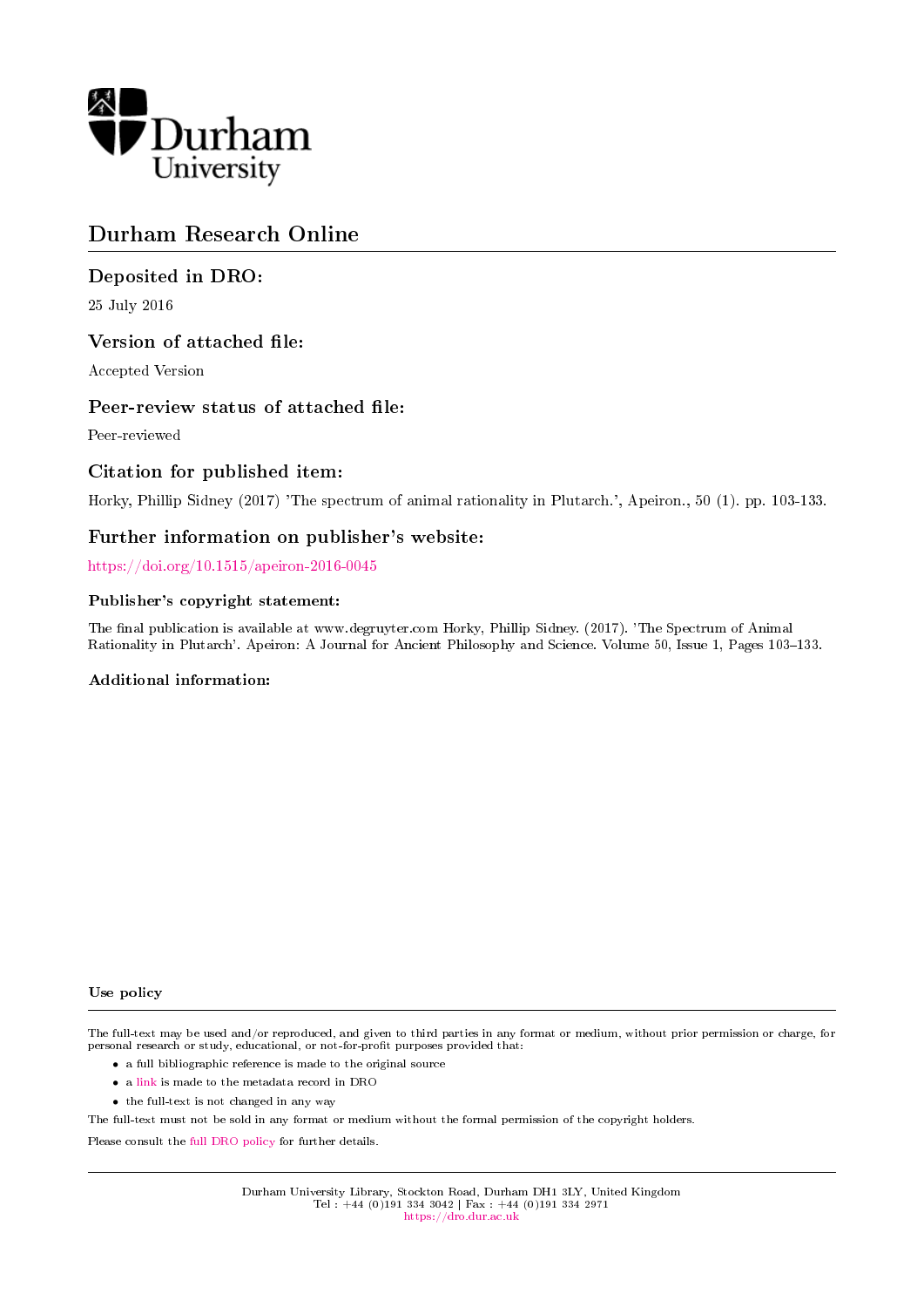### THE SPECTRUM OF ANIMAL RATIONALITY IN PLUTARCH

# 14,783 Words (incl. Abstract, Bibliography, Acknowledgement, and Endnotes)

**Abstract:** Thanks to the work of Stephen Newmyer, Plutarch's importance for modern philosophical debates concerning animal rationality and rights has been brought to the forefront. But Newmyer's important scholarship overlooks Plutarch's commitment to a range of rational functions that can be ascribed to animals of various sorts throughout the *Moralia*. Through an application of the 'spectrum of animal rationality' described in the treatise *On Moral Virtue* to the dialogues where his interlocutors explore the rational capacities of non-human animals (especially *Whether Land or Sea Animals are Smarter* and *Gryllus*), this article argues that Plutarch's commitment to a broad and inclusive sense of 'reason' conditions any positive account of animal rationality. Rather, any suggestions of the rational capacities of non-human animals are deeply implicated in Plutarch's universal system of reason, which differentiates grades of rationality to animals based on natural difference - not unlike his contemporary Stoics. While modern proponents of animal rationality might find some of Plutarch's ideas unpalatable, the upshot of this study is a fuller sense of Plutarch's articulate and inclusive sense of reason, which is able to accommodate not only Platonist and Peripatetic notions, but also those of the Stoics and Epicureans, who are especially singled out in the humorous dialogue *Gryllus*. Thus, Plutarch's 'eclecticism' can be explained as a deep commitment to a universal notion of 'reason', marked by a range of functions accessible to all animals - including his philosophical enemies.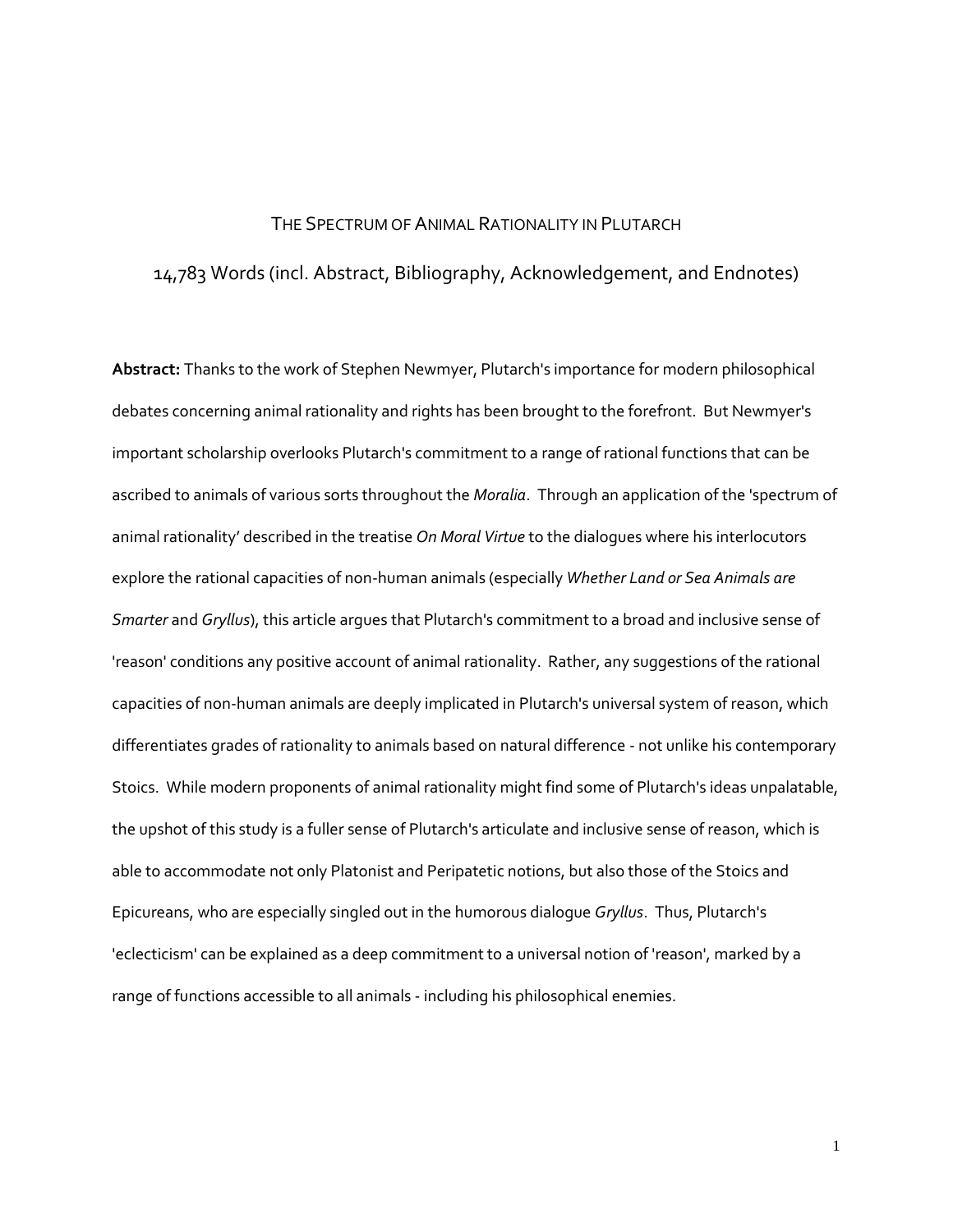#### INTRODUCTION

Over the past decade, scholarship has gradually come to recognize the significance of Plutarch of Chaeronea's arguments in favor of (non-human) animal rationality. Prominent in this discussion has been the work of Stephen Newmyer, whose monograph *Animals, Rights, and Reason in Plutarch and Modern Ethics*(London, 2006) sought to bridge the gap between ancient and modern debates concerning animal cognition, or, in Newmyer's words, 'to explore in…depth the topic of possible continuity between ancient thought on animal issues and the arguments of philosophers of the modern animal rights movement', by reference especially to various works written by Plutarch.<sup>1</sup> Taking his lead from the work of Richard Sorabji<sup>2</sup> and Francesco Becchi<sup>3</sup>, Newmyer sought to illustrate the contributions of Plutarch to modern philosophical and legal discussions concerning animal cognition and rights, whilst still maintaining the proper historical distance that is required in order to escape the charge of anachronism.<sup>4</sup> According to Newmyer, 'Plutarch betrays a remarkably 'modern' sensitivity to animals as feeling and suffering creatures that distinguishes much of the literature of the contemporary animal rights movement but which is largely absent from extant ancient works on animal issues'<sup>5</sup>. Newmyer goes even further, arguing that 'Plutarch's writings on animal rights provide a bridge between early speculations on the nature of animalkind and the almost unbelievably sophisticated and subtle arguments evolved by contemporary ethical philosophers who contend that the mental capacities of animals entitle them to better treatment at the hands of their human counterparts'. $^{\mathsf{6}}$ 

What is remarkable about Newmyer's assessment is his commitment to two assumptions regarding Plutarch's place in the history of the philosophy of (non-human) animal rationality: on the one hand, Plutarch develops some novel 'arguments' concerning these issues which, due to their ethical and philosophical content, are thought to be relevant to modern philosophers and theorists of animal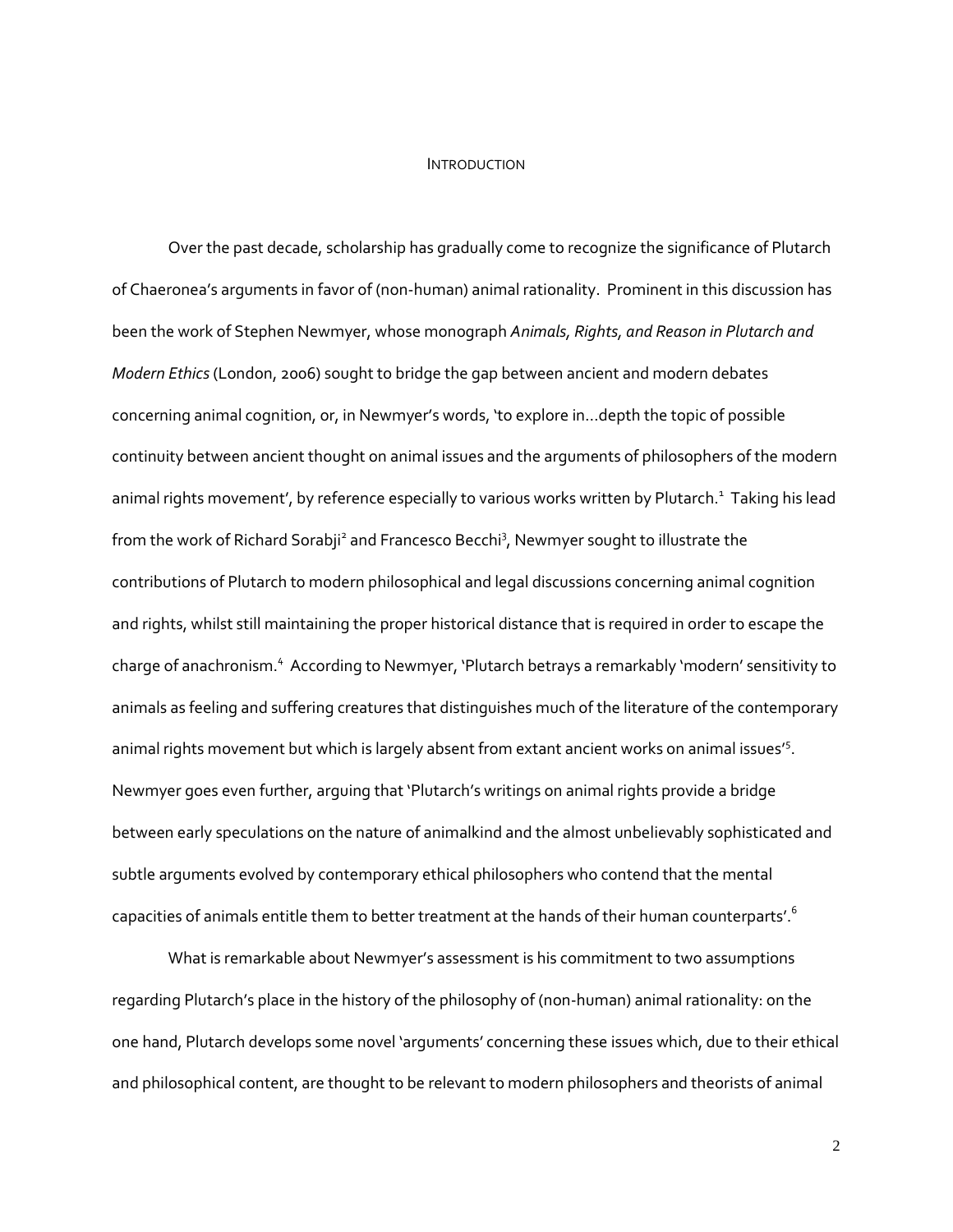rights; on the other, as Newmyer expressly states, 'Plutarch was neither a systematic philosopher nor an observational scientist'.<sup>7</sup> In this paper, I shall take issue with this second assertion and attempt to show that it is Newmyer's *a priori* denial of the systematic nature of Plutarch's philosophical project (and I mean 'project' in the strongest sense) that leads him to misconstrue a significant portion of the evidence concerning Plutarch's approach to animal rationality. Indeed, it is precisely because Newmyer rejects the systematicity of Plutarch's philosophy that he is able to make concessions to modern philosophers and theorists of (non-human) animal rights, with the effect of making Plutarch appear to be more 'relevant' to modern philosophers than, in fact, he might actually be. Or, another way to put it, by denying Plutarch the status of being a 'systematic' philosopher, Newmyer passes over particular commitments of Plutarch's which might strike modern philosophers of mind as absurd, or, worse, compromise the project of animal ethics. $^8$  In the process of seeking 'relevance' in Plutarch's work, so I will argue, Newmyer concurrently suppresses Plutarch's project of developing a wide and inclusive sense of animal 'rationality' – we might call it a 'spectrum of rationality'<sup>9</sup> – that cannot, so I argue, be separated from its larger philosophical context, involving not only epistemology and ethics, but also psychology and metaphysics.<sup>10</sup> In the first part of this article, I will pursue this line of inquiry by reference to a text of central importance to our understanding of Plutarch's philosophy of mind, a philosophical dialogue entitled *Whether Land or Sea Animals are Smarter*, and a treatise which features the most systematic presentation in Plutarch's corpus of his notion of animal mind, soul, and their functions, called *On Moral Virtue*.<sup>11</sup> I hope to show that Plutarch's proposals are not so progressive, in part because he understands the relationship of humans to non-human animals as analogous to the relationship between rationality and irrationality, broadly construed. In the second part of this article, I will turn to a baffling text from Plutarch's *Moralia* that deals with animal rationality, Plutarch's dialogue *On the Fact that Irrational Animals Employ Logos* or, as it's more commonly known, *Gryllus*, in order to test the value of my hypothetical model of the 'spectrum of rationality' for Plutarch's work. There, we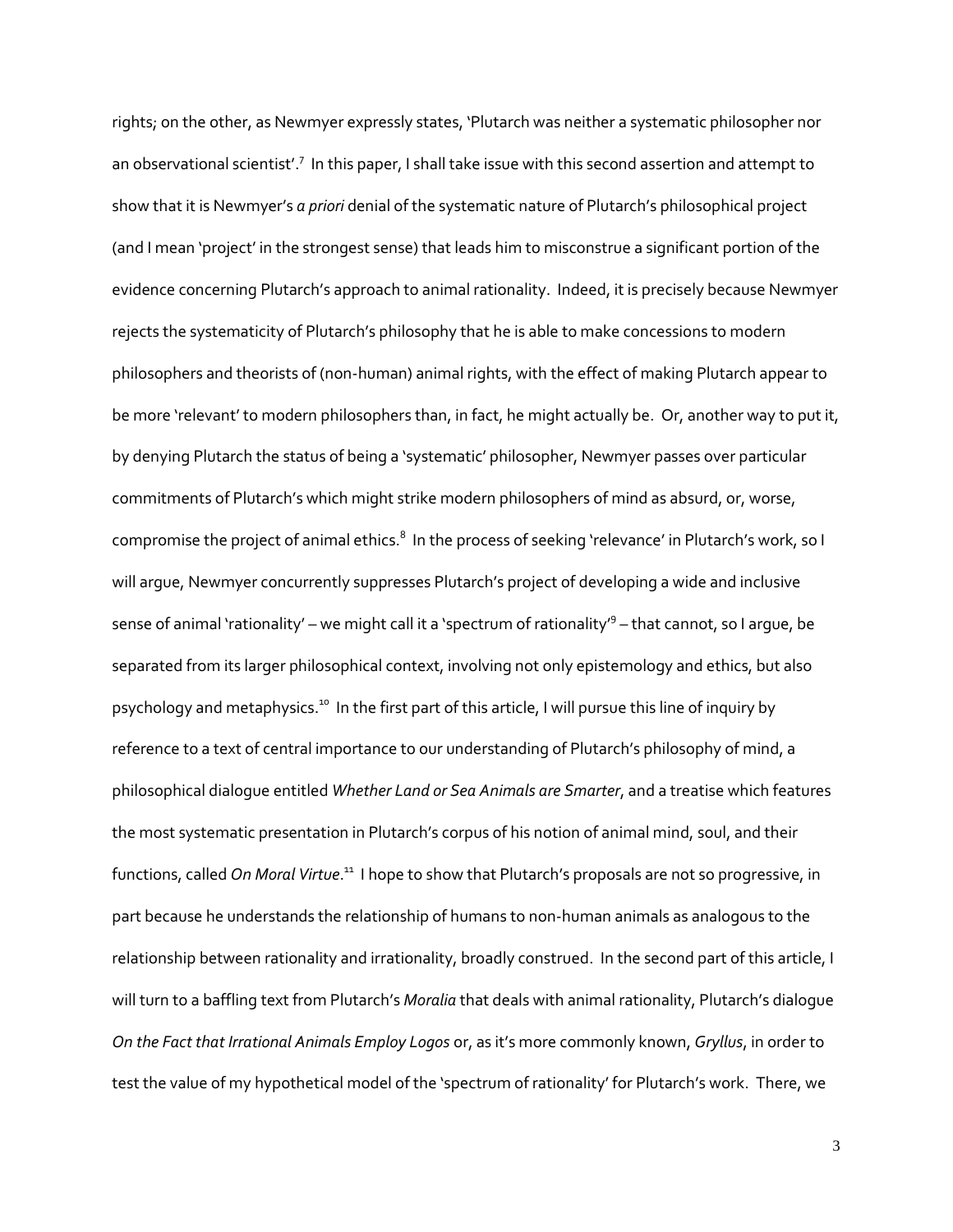will see that Plutarch's porcine interlocutor, Gryllus, reflects an Epicurean position regarding animal rationality, and that this commitment results in an apparent conflict between Epicurean arguments against the mismanagement of human emotions and thought and Platonist axiologies of human and non-human knowledge. In the end, I will argue that Plutarch's advancement of a notion of the spectrum of rationality is sufficient to, and in fact may be required to, accommodate both the Epicurean and the Platonist positions on animal rationality that Plutarch advances, resulting in a universal comprehension of reason that makes a place in the philosophical economy not only for human and non-human animals, but also for Platonists and Epicureans, despite the flaws in the latter's reasoning.

### PLUTARCH ON ANIMAL COGNITION: THE SPECTRUM OF RATIONALITY

Let's begin with the most elaborate version of Plutarch's theory of (non-human) animal rationality before turning to a more general notion of animal rationality in Plutarch's works. The elaborate version of (non-human) animal rationality is described at the beginning of *Whether Land or Sea Animals are Smarter*, and it is spoken by a character named Autobulus. Autobulus' speech consists of a theoretical justification for animal rationality, and it sets the foundation for the rest of the argument of the dialogue, concerning whether animals which live on land or in the sea possess more φρόνησις (the word I've translated as 'practical reasoning', or, perhaps more colloquially, 'smarts'), which will be taken over by two other otherwise unknown interlocutors, Aristotimus and Phaedimus. But the name 'Aristobulus' unfortunately presents us with a problem that is not irrelevant to our current investigation: apparently, both Plutarch's father, and one of his sons, were named Autobulus. About the former, Plutarch's father, very little is known; he appears primarily as a speaker in Plutarch's *Table-Talk* (I.2-3, III.7-9) and is rendered as something of a country gentleman who shows authority in the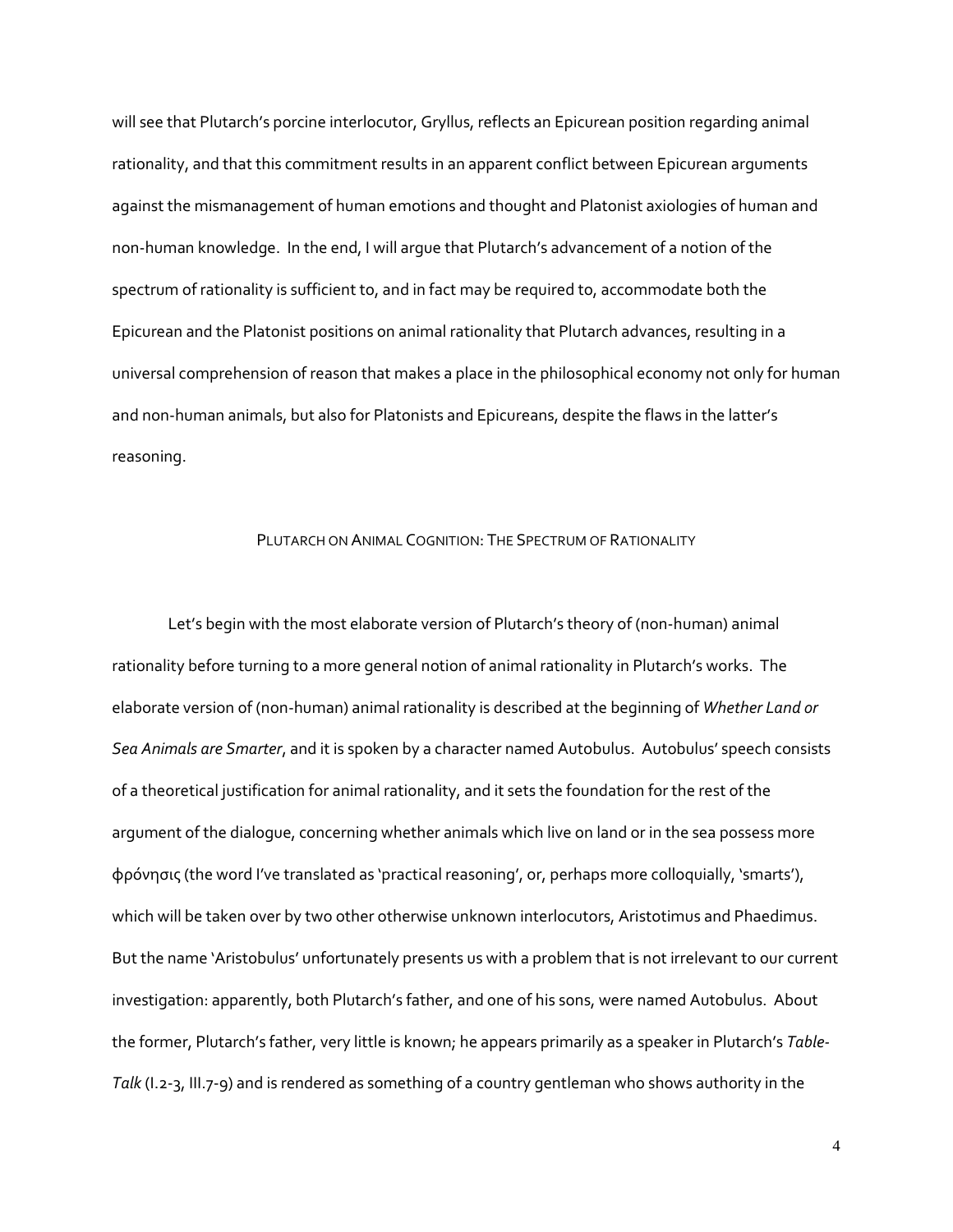ethics of symposiastic behavior.<sup>12</sup> One bit of evidence that has encouraged scholars to believe that the Autobulus of *Whether Land or Sea Animals are Smarter* is Plutarch's father is that, at one point in the dialogue, Autobulus refers to his 'son' as following the path of justice set out by Plato (presumably in the *Republic*).<sup>13</sup> Autobulus does not, it must be noted, refer to Plutarch by name here, so we cannot be absolutely sure that the 'son' of this Autobulus was, in fact, Plutarch.<sup>14</sup> On the other side there is Plutarch's son Autobulus, who appears as a chief interlocutor in Plutarch's *Dialogue on Love* (*Amatorius*) who recounts his father Plutarch's arguments concerning the nature of love, and, more importantly for our purposes, an interlocutor in two of Plutarch's questions in the eighth book of the *Table-Talk* (VIII.2, VIII.10).<sup>15</sup> There, it becomes clear that Plutarch's son Autobulus was a philosopher in a strong sense: he reveals an impulsive commitment to dialectic, for example, by challenging arguments of Aristotle concerning dream divination (VIII.10, 735c-736d) through appeal to empirical observation<sup>16</sup>, and a serious interest in metaphysics by developing an elaborate Pythagoreanizing explanation of how the cosmos was generated from the imposition of the limiter, as formal substance, upon the unlimited, as material substance (VIII.2, 719c-e). $^{17}$  So, we are led to another difficulty in assessing the arguments of Plutarch concerning animal rationality: if his speaker in the dialogue is Plutarch's father Autobulus, a country gentleman who distinguishes himself from philosophers, then the presentation of arguments for animal rationality will be conditioned by their interlocutor's status as non-philosopher; similarly, if the speaker is Plutarch's son Autobulus, a committed philosopher, observer of nature, and dialectician, then our attention will be directed towards the philosophical aspects of the speech.

With that question in mind, let's have a look at how the theoretical argument for animal rationality develops in the dialogue. The topic of today's discussion, whether land or sea animals are superior in 'sagacity' (σύνεσις)<sup>18</sup> is introduced, initially, by a reiteration of 'yesterday's' discussion at a symposium (959c)<sup>19</sup>, which concerned the extent to which all animals partake of or share in higherorder forms of reasoning: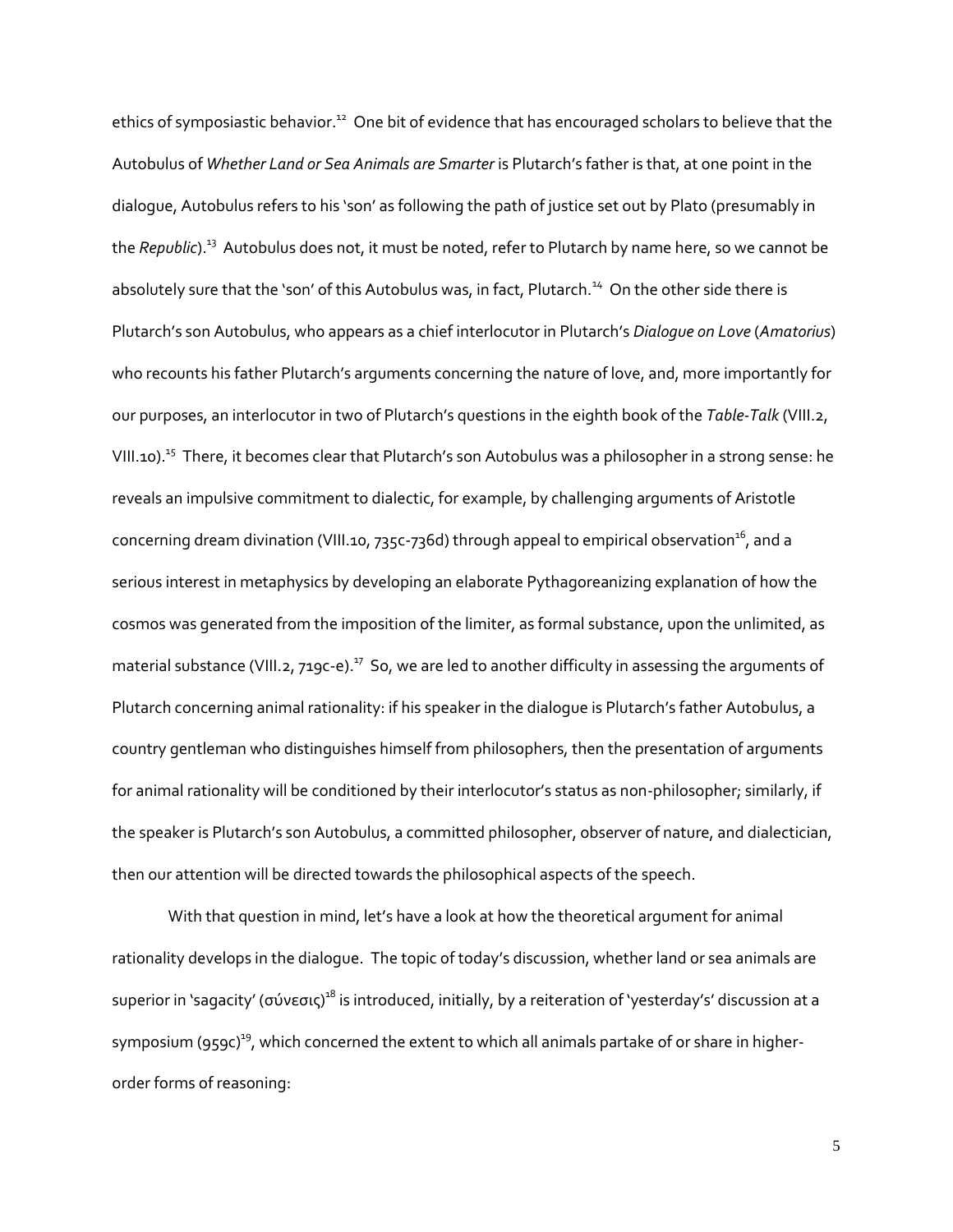By expressing the view yesterday, as you know, that all animals, in one way or another, share in thinking and reasoning (μετέχειν ἁμωσγέπως πάντα τὰζῷα διανοίας καὶ λογισμοῦ), we provided our young hunters a pleasant and delightful subject for debate, namely that of the sagacity (σύνεσις) of land-dwelling versus sea-dwelling creatures. It seems that we shall decide the issue if the adherents of Aristotimus and Phaedimus stand by their challenges. The former offered to be the advocate for the position that the land engenders animals that excel in practical reasoning (διαφέροντα τῷφρονεῖ ν), the latter that the sea does so.

(Plutarch, *Whether Land or Sea Animals are Smarter* 2, 960a-b, trans. after Newmyer 2011, pp. 17-  $18)^{20}$ 

Autobulus sets the agenda for the first and second parts of the dialogue: in the first part, we see Autobulus summarize 'yesterday's' arguments, which focus on demonstrating that all animals share (μετέχειν) in a qualified way (ἀμωσγέπως) $^{21}$  in two cognitive processes, 'thinking' (διανοία) and 'reasoning' (λογισμός), both of which are understood to contribute to animal 'sagacity' (σύνεσις). And the debate to come in today's dialogue focuses on which animals surpass others in practical reasoning (τῷφρονεῖ ν). Let me deal with translation of the terms λογισμός, διανοία, and φρονεῖ ν here, before turning to σύνεσις later in this paper. Now Newmyer translates διανοία generally as 'thought', and λογισμός as 'reason'; and he translates φρονεῖ ν as 'intelligence'.<sup>22</sup> I would push Newmyer here on all three of these translations: in my opinion, Newmyer has reduced to abstract concepts certain cognitive activities or functions ('thinking' to 'thought', 'reasoning' to 'reason'). Indeed, as we see in Plato's *Republic* (511b2-e5 and especially 533d6-534a8) and *Sophist* (263e3-5), διανοία indicates (within Platonist epistemology)<sup>23</sup> *discursive activity* that occurs prior (in time)<sup>24</sup> to grasping the truth – an interpretation that is adjusted to the activity of *judgment* in Plutarch's treatise *On Moral Virtue*, which lays out his most explicit thoughts on epistemology and moral psychology.<sup>25</sup> Similarly, in the same treatise, Plutarch explains more carefully what he thinks λογισμός is, explaining that it is what inclines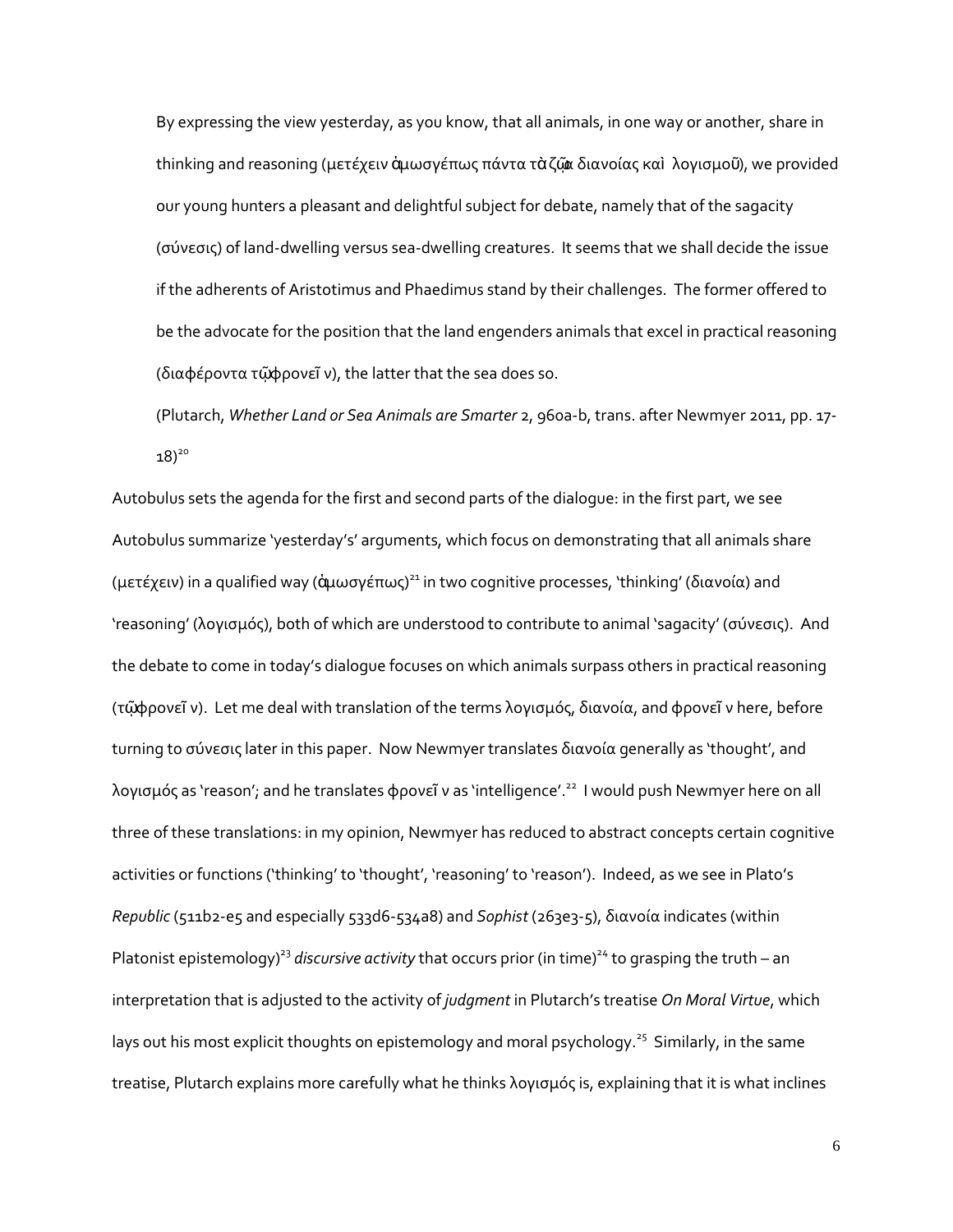towards truth and expels falsehood once it is presented with the truth; it is, then, the faculty and activity of (correct) judgment.<sup>26</sup> Interestingly, Plutarch there also mentions that λογισμός in most animals, i.e. those who are not able to control their emotions (especially harmful emotions such as pleasure, fear, pain, and desire), is suppressed (literally 'checked and confused') in their presence.<sup>27</sup> As a consequence, so Plutarch says, sense perception (αἴ σθησις), which is the contact point between reason and emotion, becomes the judge (κριτήριον) in various sorts of epistemic deliberations. $^{28}$  So, when Plutarch speaks of all animals sharing of διανοία and λογισμός he means that they have the capacity to make reasoned judgments in very specific circumstances – in the presence of truth, and when they are in control of their emotions.

The second issue is figuring out what Autobulus means when he refers to all animals, sea or land, having some faculty for φρονεῖ ν, which I've translated 'practical reasoning'. Here, again, we need to appeal to Plutarch's *On Moral Virtue*, where he expressly differentiates several functions of 'reason' (λόγος):

But inasmuch as they [sc. Stoics] do not make virtue as a whole a mean nor apply it to the term 'ethical', we must discuss the difference, starting from the first principles above. Now, there are two kinds of things, those which exist absolutely, and others which are somehow relative to us (τὰ μὲν ἀπλῶς ἔχοντα τὰ δὲ πῶς ἔχοντα πρὸς ἡμᾶς). Among those that are absolute, there are earth, heaven, stars, sea; among those that are relative to us, good and bad, things to be desired and things to be avoided, what is pleasurable and what is painful. Now reason contemplates (τοῦλόγου θεωροῦντος)<sup>29</sup> both; when it is contemplating those that are absolute, it is scientific and contemplative; when it is contemplating those that are somehow relative to us, it is deliberative and practical. The virtue of the latter [mode of reason] is 'practical wisdom' (φρόνησις), and of the former 'wisdom' (σοφία). And 'practical wisdom' differs from 'wisdom' in that when the contemplative mode is attendant to and arranged towards the practical and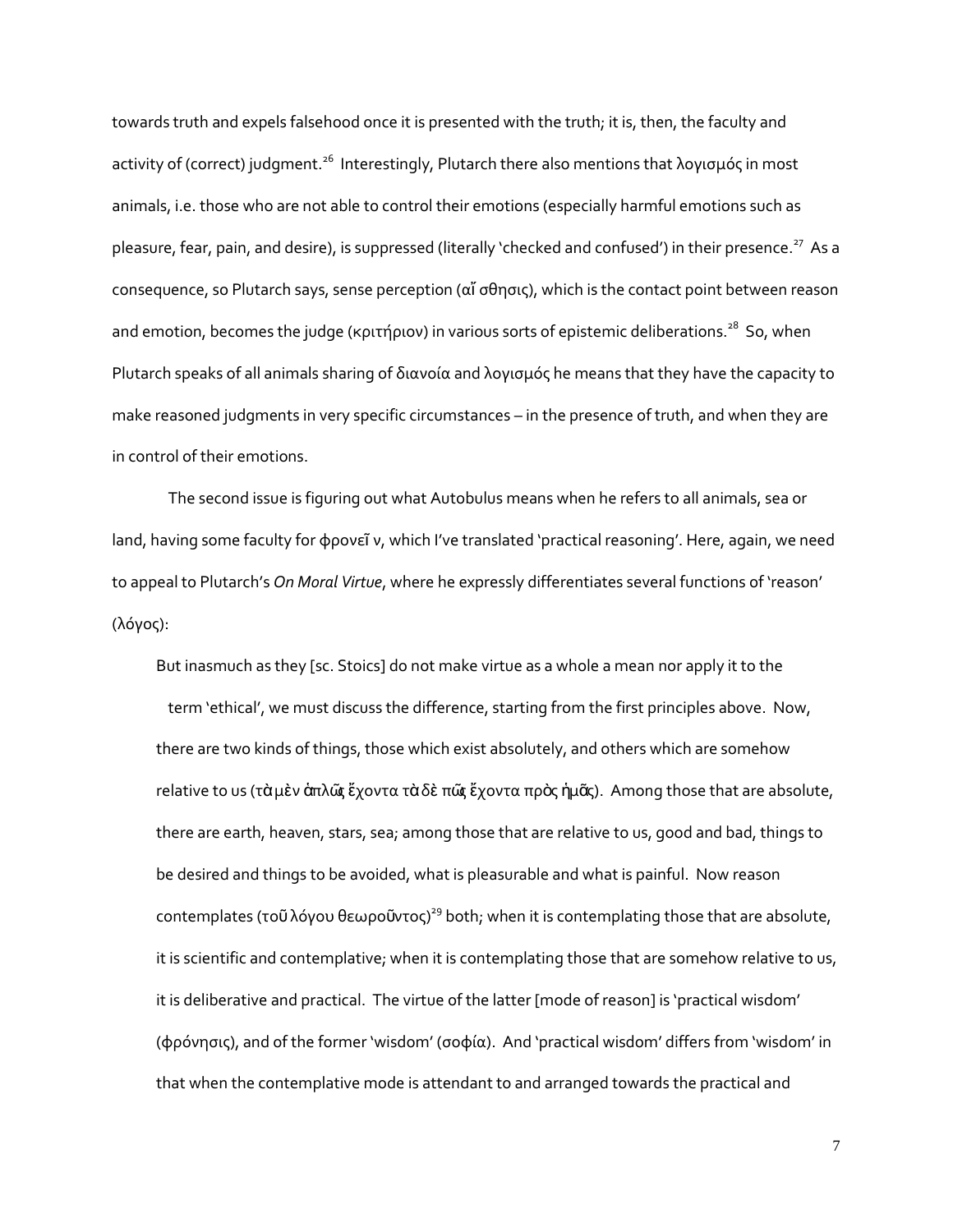emotive, 'practical wisdom' comes to subsist in accordance with reason. Therefore, 'practical wisdom' has need of chance (τύχη), but 'wisdom' has no need of it, nor yet of deliberation, to attain its proper end. For 'wisdom' concerns the things that subsist eternally as such…

### And, a bit later on,

But it is necessary for 'practical wisdom' (φρόνησις), when it has descended (καθιεΐ σα) into things that are full of error and confusion, to intermingle with things that are often subject to chance; to employ the deliberative mode in the case of things that are not very clear; and, by reducing the deliberative to the practical mode, finally to activate it in judgments in which the irrational is attendant and has influence.

(Plutarch, *On Moral Virtue* 5, 443d-444a)

Several interesting aspects of Autobulus' approach to animal rationality are illuminated by comparison with Plutarch's *On Moral Virtue*. First of all, it is clear that Plutarch is extremely attentive to the many modalities of 'reason' that could fall under the term 'animal rationality', specifically attributing to 'all animals' the capacity for, on the one hand, making reasoned judgments concerning what is true as long as their emotions are in a correct state, and on the other, deliberating and acting pragmatically in cases involving things that are 'relative to us', including those things that are subject to chance and, sometimes, things tainted by what is irrational. Secondly, these modalities appear to each be functions that λόγος, or 'reason', obtains in reference to diverse objects of its application, whether they are absolutes (τὰ μὲν ἁπλῶς ἔχοντα), or relatives (τὰδὲ πῶς ἔχοντα πρὸς ἡμᾶς). $^{3^{\text{o}}}$  Hence, 'reason's' signature activity is contemplation, but the contemplation of absolutes is understood to be 'wisdom' (σοφία), whereas the contemplation of relatives is understood to be 'practical wisdom' (φρόνησις). $31$ 'Reason', or λόγος, thus has many applications, and can be used not simply for contemplation of absolutes, but also for practical and deliberative activities which, as we will see, fall to non-human animals.<sup>32</sup> From this perspective, 'reason' has very wide applications indeed, and at both ends of the so-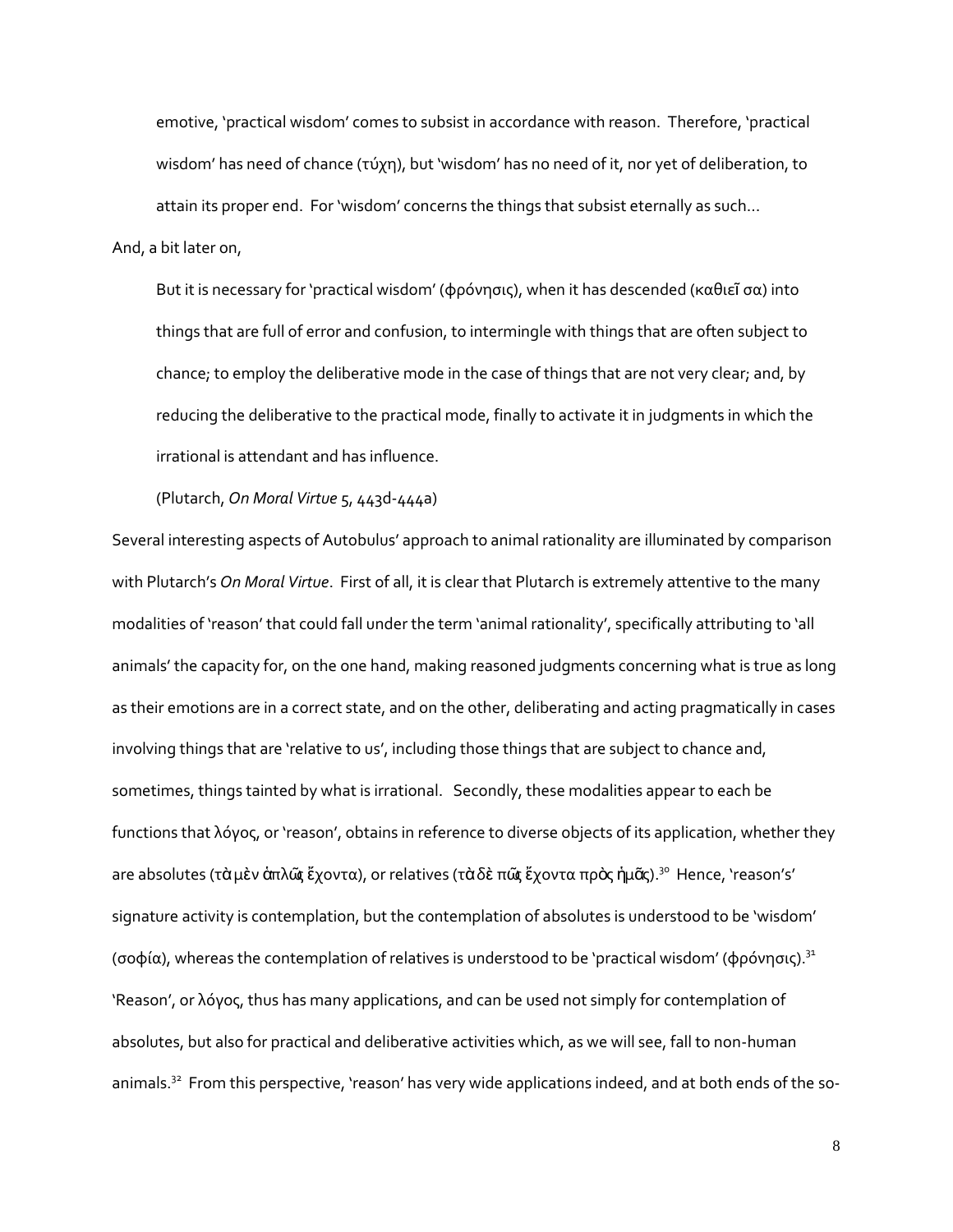called spectrum.<sup>33</sup> Finally, through a process that seems to involve adjusting the deliberative function of reason to its practical end, φρόνησις engages in judgments that are directed towards things that are irrational, or at least those are under the influence of irrationality. He does not explain what those things are here. Generally, then, φρόνησις, for Plutarch, simply *does not* involve the highest function of reasoning, as does σοφία, or 'wisdom'.

If φρόνησις is the kind of reason that deals with the irrational, what, we might ask, does Plutarch mean by referring to those things that are influenced by irrationality?<sup>34</sup> Here, remarkably, we can return to Autobulus' arguments in *Whether Land or Sea Animals are Smarter*. Autobulus' interlocutor Soclarus takes Autobulus' arguments to refer to something like a spectrum of rationality, i.e. a notion that rationality extends throughout the entire universe, in various grades or modes.<sup>35</sup> At any rate, Soclarus raises a pertinent objection to Autobulus' 'spectrum of rationality', one that he claims to have heard from the Stoics – an argument from opposites: 'just as what is immortal is opposite to mortal, and imperishable to perishable, and incorporeal to corporeal; so too, if reasoning is subsistent, is it not the case that the irrational must be opposite and subsist as its contrary, and moreover that this alone [sc. reasoning] among so many pairings must not be left incomplete and mutilated?'<sup>36</sup> Another way to put it: if reasoning is to be complete, how could it subsist without its opposite, irrationality?

Autobulus' response, I suggest, help us to understand how φρόνησις works, and how all animals share of discursive thinking and reasoning in the process of employing practical wisdom. In particular, so Autobulus says, what is 'irrational' is simply what is not endowed with soul; the implication is that animals, when they employ φρόνησις, do so in their interactions with inanimate objects, which are subject to 'chance' according to Plutarch in *On Moral Virtue*. This occurs, so Autobulus says, within the broader context of 'nature' (φύσις). With regard to the nature of the soul itself, however, things might be more complicated. As Autobulus notes, in an extended argument,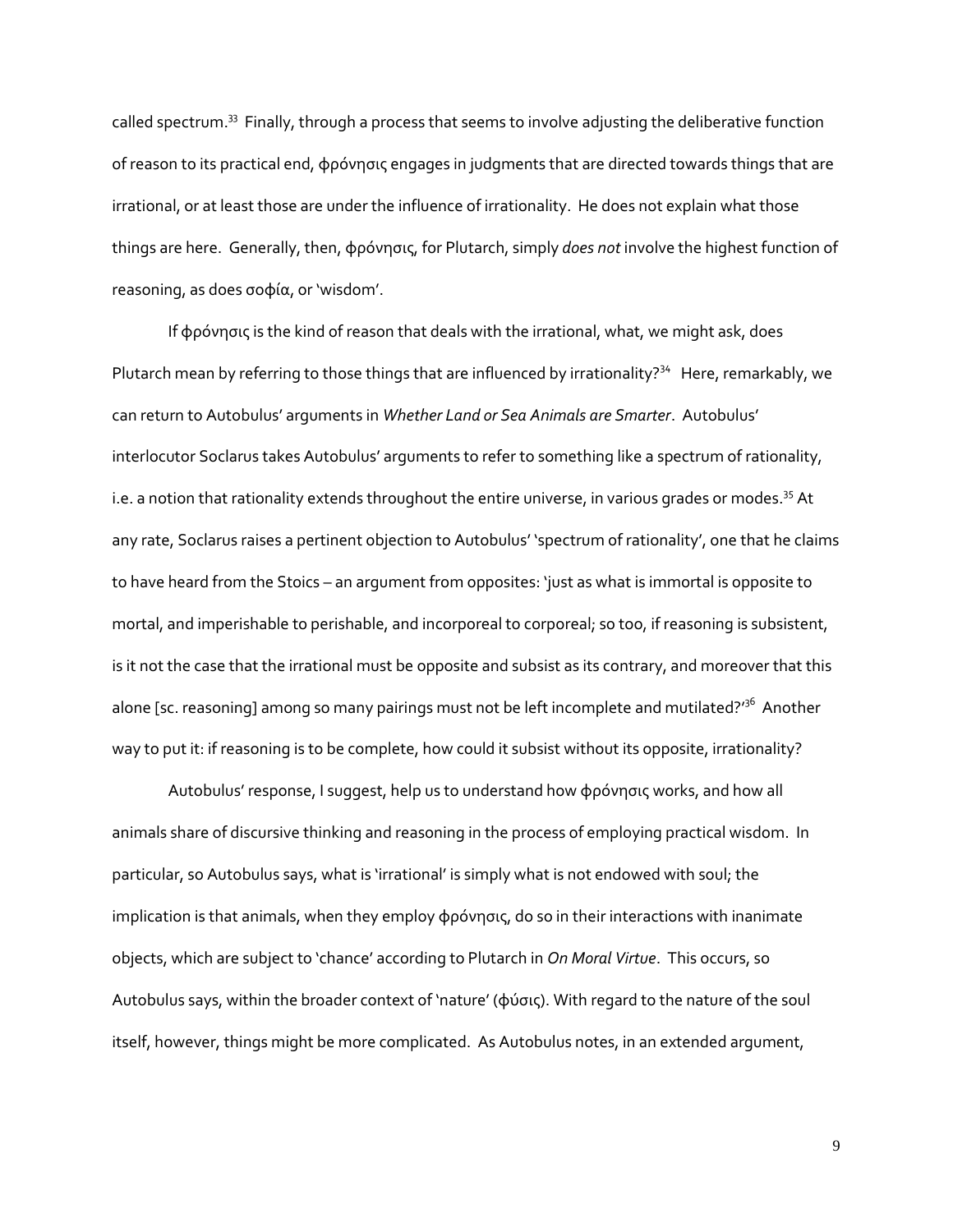If someone were to maintain that nature is not incomplete, but that the nature that is animate must possess, on the one hand, the rational, and on the other the irrational, another person might maintain that the nature that is animate must possess the imaginative, and the nonimaginative; and the sentient, and non-sentient; [they would be saying this] so that nature has these, as it were, counterbalanced correlatives and opposite states and privations about this genus. But if he who seeks that, of the animate, there be both the sentient and the non-sentient, as well as the imaginative and the non-imaginative, is absurd – because every animate thing is straightaway when born both sentient and imaginative – he will unreasonably demand of the animate that there be the rational and the irrational, since he is arguing against people who believe that nothing shares of sensation (αἰ σθήσεως μετέχειν) that does not also have a share of sagacity (σύνεσις), and that there is no animal unto which some opinion (δόξα) and reasoning (λογισμός) are present, just as sensation (αἴ σθησις) and impulse (ὁρμή) are present to it. For nature, which they [sc. the Peripatetic and Platonist philosophers] say correctly does everything for the sake of something (ἕνεκά του) and relative to something (πρός τι), did not make the animal sentient for the purpose of simply sensing something that it suffers; but since there are many things that are proper (οἰ κεία) to it, and many that are alien (ἀλλοτρία), it would not survive for a moment if it had not learned to protect itself from the latter, and associate with the former. To be sure, it is sensation that offers to each animal recognition (γνῶσις)<sup>37</sup> equally in both cases; but, in animals born not for reckoning, judging, remembering, and attending to something, there could be no [other] mechanism for the acts of seizure or pursuit that follow upon the sensation of beneficial things, nor for the avoiding and fleeing from things that are destructive or painful. Those animals which you deprive of anticipation, memory, design, and preparation – and of the activities of hoping, fearing, desiring, and grieving – they would have no benefit of the presence of their eyes, nor of their ears…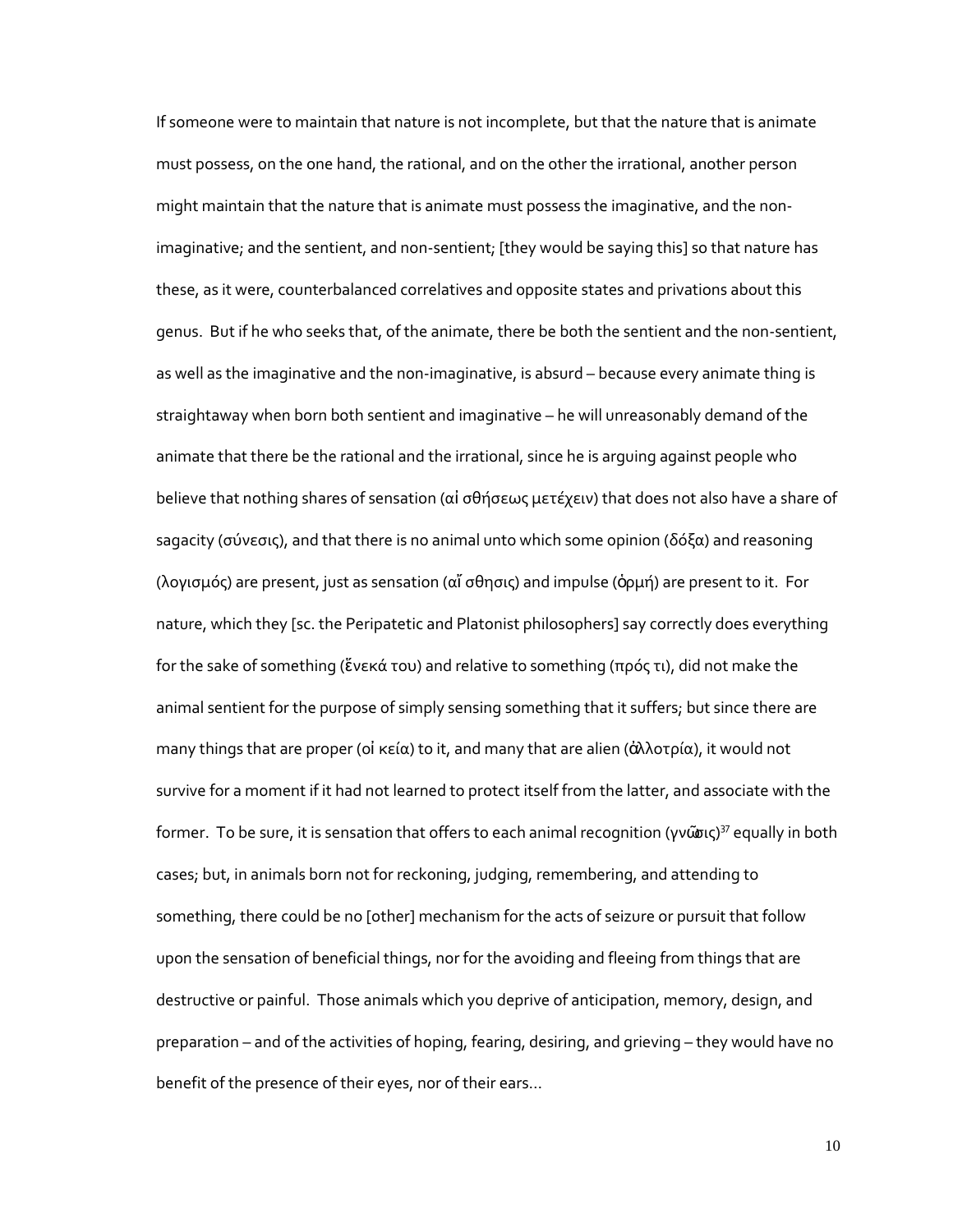(Plutarch, *Whether Land or Sea Animals are Smarter* 3, 960c-d, trans. after Newmyer 2011) As we can see, Autobulus raises the pertinent objection, which arises out of the argument from opposites posed by Soclarus, that committing too strongly to such antitheses leads one to contradict nature – as it is observed empirically. He appeals to the familiar Aristotelian (and Stoic)<sup>38</sup> notion that nature does nothing in vain and always does something to some end – what Aristotle called the 'final cause' of something<sup>39</sup> – and is always relative to something else, a more general Platonist claim that Aristotle himself would have likely rejected.<sup>40</sup> This means that nature, as Autobulus construes it, deals with things that are subject to change and chance, and *not* with absolutes; and if we are going to subject the soul to the claim that it must possess both rational and irrational parts, we would need to admit both (a) that it would possess the faculties of imagination and non-imagination, as well as sentience and non-sentience, which is plainly absurd from observation of all newborn animals; and (b) that the 'irrational' parts the soul does possess, which would include material parts that cannot operate without it, such as bones and fingernails, would be employed to no good use in the case of, once again, newborn animals.

It should now be clear, I think, that the Autobulus of *Whether Sea or Land Animals are Smarter*  must be Plutarch's son, the young and energetic scholar steeped in Classical and Hellenistic philosophy: he understands and uses technical vocabulary derived from Platonist and Peripatetic philosophy without difficulty, demonstrating a keen capacity to summarize and critically assess arguments put forward by his predecessors and integrate them successfully into a philosophical dialectic. What is especially interesting here about young Autobulus' refutation of Soclarus' argument from opposites is his appeal to arguments regarding animal self-preservation made not by Platonists or Peripatetics, but by *Stoics*. 41 Let's have a quick look at a portion of these arguments, which are preserved by Seneca in the  $1<sup>st</sup>$  Century CE, and by Hierocles the Stoic roughly a century later: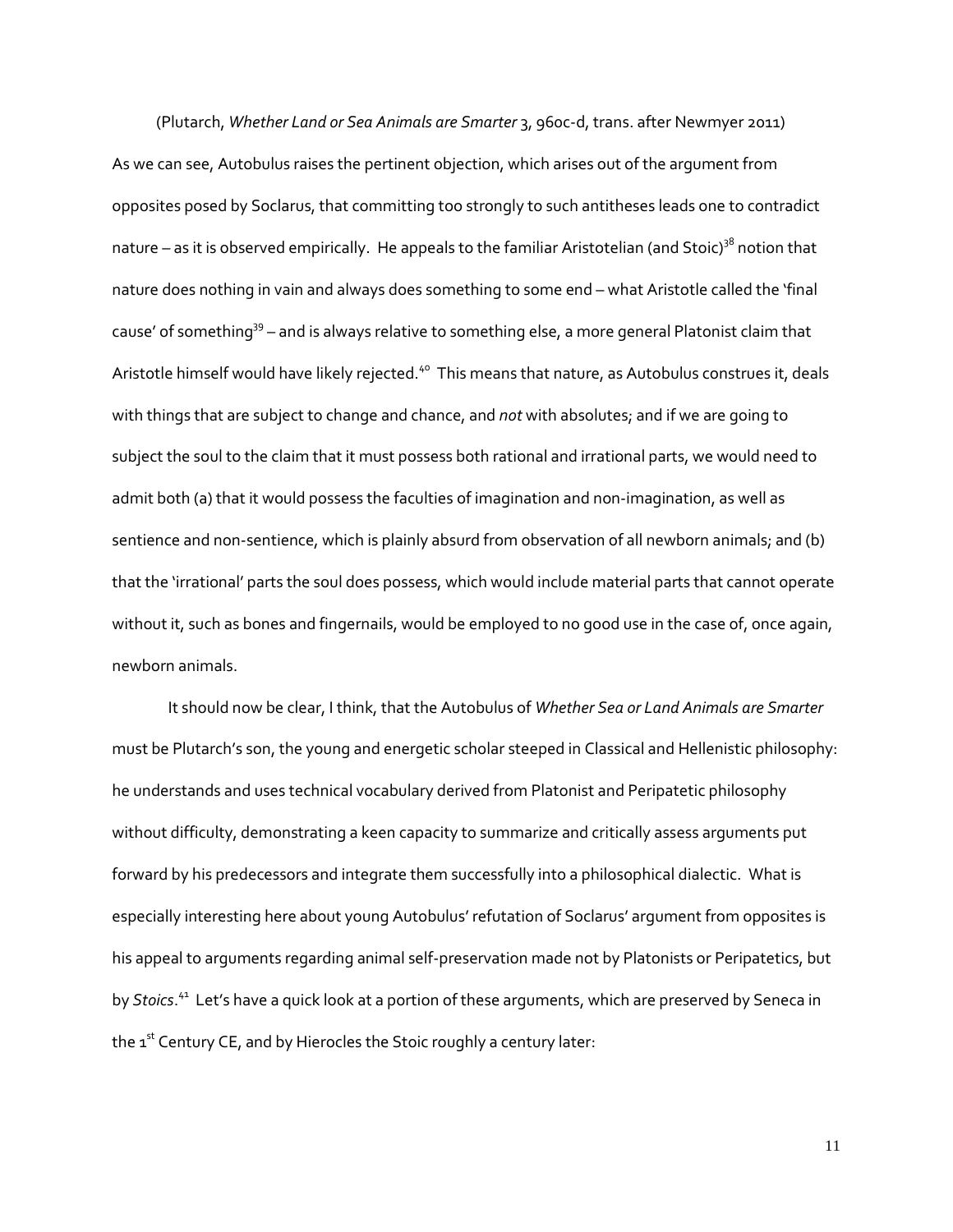No animal comes into life without fear of death. Someone says, 'How is it possible for an animal that has been born to possess a comprehension (*intellectum*) of things that are beneficial or destructive?' The first thing to ask isn't *how* it comprehends, but *whether* it comprehends. Yet it is obvious (*apparet*) that they possess comprehension from the fact that, if they were to comprehend [only after birth], they would do nothing more [than they would have done if they weren't]. What is the reason why the hen neither flees from the peacock nor the goose, but does flee from the hawk, which is so much smaller and not even known (*notum*) to it? Why would chicks fear a cat, but not a dog? It is obvious (*apparet*) that a comprehension (*scientiam*) of their being harmed is inherent (*inesse*) in them, and not derived from experience; for they avoid something prior to their being able to experience it.

(Seneca, *Epistle* 121.18-19)

By apparently responding to philosophical discussions such as this one, Autobulus works closely within the argumentative parameters of Stoic arguments concerning animal rationality; and he even concedes a point made later on by Seneca, that the animal seeks to evade danger because it 'senses that it is made of flesh' (*sentit* – correlative with Greek αἴ σθησις), and 'impulses' (*impetus* – correlative with Greek ὁρμή) towards and away from objects occur naturally, or in accordance with 'whatever nature prescribes' (*quidquid natura praecepit*).<sup>42</sup> Hence, Autobulus is reacting to a relativist notion of 'nature' that pervaded Stoic physics and philosophy of mind. Consider, for example, the 2<sup>nd</sup>-Century CE Stoic Hierocles' comments on the cognitive differences between animals and non-animals in his *Elements of Ethics*:

One must therefore understand that, from this moment [sc. birth], an animal differs from a nonanimal in two respects, that is, in sensation (αἴ σθησις) and impulse (ὁρμή). For the present, we do not need to discuss the latter, but it is necessary, I believe, to speak, at least briefly, about sensation. For it contributes to a knowledge of the 'first thing that is one's own and familiar'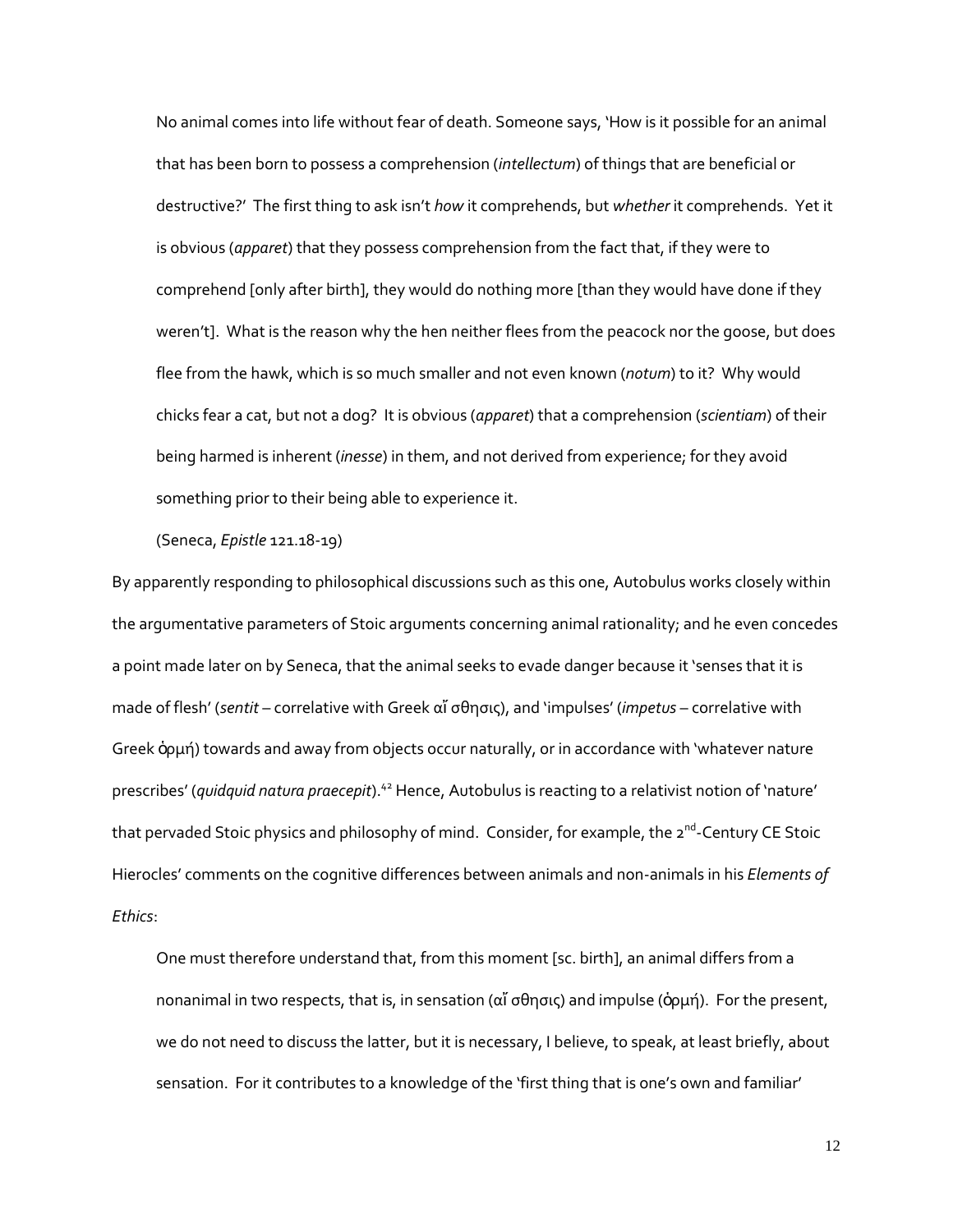(φέρει γὰρ εἰ ς γνῶσιν τοῦπρώτου οἰ κείου), which is the subject that we in fact said would be the best starting point for the elements of ethics.

(Hierocles the Stoic, *Elements of Ethics* Col. I.30-37; trans. by Konstan, with minor alterations)<sup>43</sup> In the subsequent section, Hierocles explains that animals perceive themselves as soon as they are born, by which he means that they perceive their own parts and the particular functions.<sup>44</sup> And, similar to what we witnessed in Autobulus' arguments, it is an animal's nature (φύσις) that supplies them it certain capacities to defend themselves with what Hierocles refers to as its unique 'inborn weapon' (συμφυὲς ὅπλον).<sup>45</sup> But *non-animals*, such as plants, possess such qualities as are imparted by nature, which include activities like growth and self-preservation; only *animals* (both rational and irrational) feature the so-called perceptive faculty (αἰ σθητική) that is peculiar to soul (ψυχή), which is marked by sensation and impulse; and only *rational* animals, i.e. human beings, possess reason (λόγος). 46 Indeed, Hierocles goes so far as to assert that animals flee from and avoid humans 'when they perceive our superiority in respect of reason' (αἰ σθόμενον τῆς περὶ τὸν λόγον ὑπεροχῆς). $47$  In an extended digression from his treatise *On Marriage*, Hierocles elaborates further on the many ways in which a creature's nature can be thought to affect its approach to maximizing its advantage:

Nature is a just teacher (δικαία δὲ διδάσκαλος ἡφύσις), since, by the instruction that comes from her, there necessarily occurs a harmonious choice of duties. In fact, each of the animals lives in a way that follows its own natural constitution: every plant, too, by Zeus, lives similarly in accord with what is called 'living' in their case, except that they do not make use of any reasoning or any calculation or choices based on things that are tested (πλὴν οὐκ ἐκλογισμῷκαὶ ἀριθμήσει τινὶ χρώμενα καὶ ταῖ ς ἀπὸτῶν βασανιζομένων ἐκλογαῖ ς), but rather plants make use of bare nature – for they are without a share of soul – whereas animals make use both of representations that draw and of desires that drive them towards what is appropriate to them (φαντασίαις τε σπώσαις ἐπὶ τὰοἰ κεῖ α καὶ ἐξελαυνούσαις προθυμίαις). To us, nature gave reason (ἡμῖ ν δὲ ἡ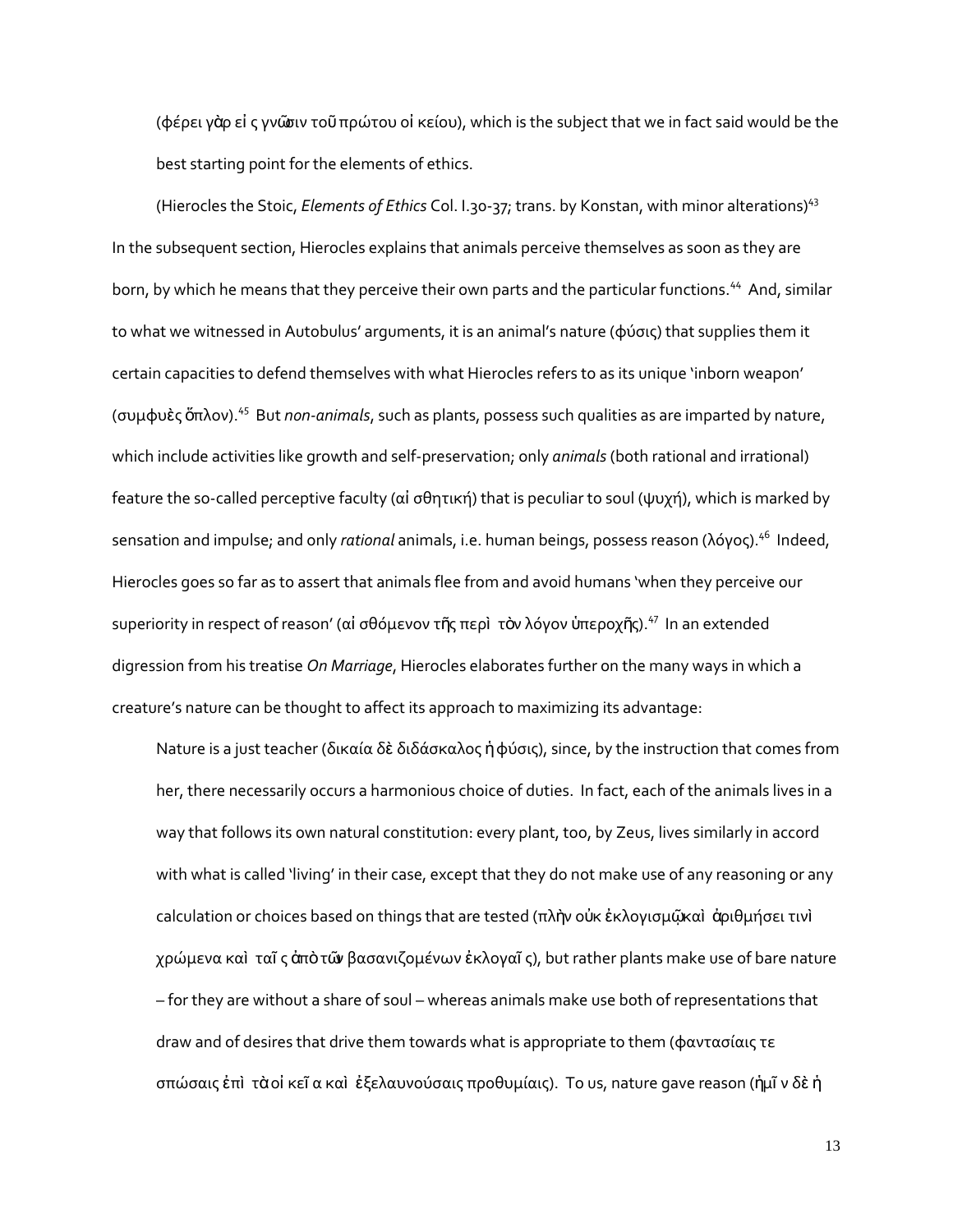φύσις ἔδωκε τὸν λόγον) as well as all those other things, and along with all of them or rather in place of all of them, to see nature itself, so that, when our reason is intent on nature as on a target that is well lit and fixed, it chooses preferentially everything that is in harmony with nature and can make us live in the way one ought (καθηκόντως βιοῦντας ἡμᾶς ἀπεργάζοιτο).

(Hierocles the Stoic, *On Marriage* F 2 = Stobaeus, *Anthology* 4.67.22; trans. by Konstan) What emerges from Hierocles' arguments concerning nature is how closely it is tied to the general Stoic principle of *oikeiôsis*: living creatures pursue what is appropriate to them from birth.<sup>48</sup> Animals perceive both the advantages that others have over them by nature, and the advantages they have over other animals, which are related to the peculiarity of their rational functions.<sup>49</sup> For human beings, this means the natural bestowal of reason (λόγος), which makes it possible to live an ethically fulfilled life, one marked by the proper duties (καθηκόντως) that attend human experience. Hence, according to Hierocles, reason's function is to impel them towards human interactions, which make possible the successful management of the household – a step in the direction of acting after the manner of the gods.<sup>50</sup>

'Reason' as a natural function thus facilitates, in Hierocles' philosophy, imitation of god. In the writings of Plutarch, however, there is a different goal in mind in the attempt to articulate the differentiae between various types of reasoning that animals are capable of. Autobulus' project, I suggest, is to subsume the sort of practical wisdom that differentiates human beings from other kinds of animals under a more widely expanded notion of λόγος, which will thereby, so I suggest, make it possible to conceive of a total equivalence between the *animate* and the *rational*. Hence, Autobulus seems to commit here to the notion that the irrational part of an animal is not only the lower 'part' or 'parts' of its soul, but rather that the irrational part of an animal is also its bodily parts, where, so it seems, αἴ σθησις or sensation takes place.<sup>51</sup> As Plutarch says in *On Moral Virtue*: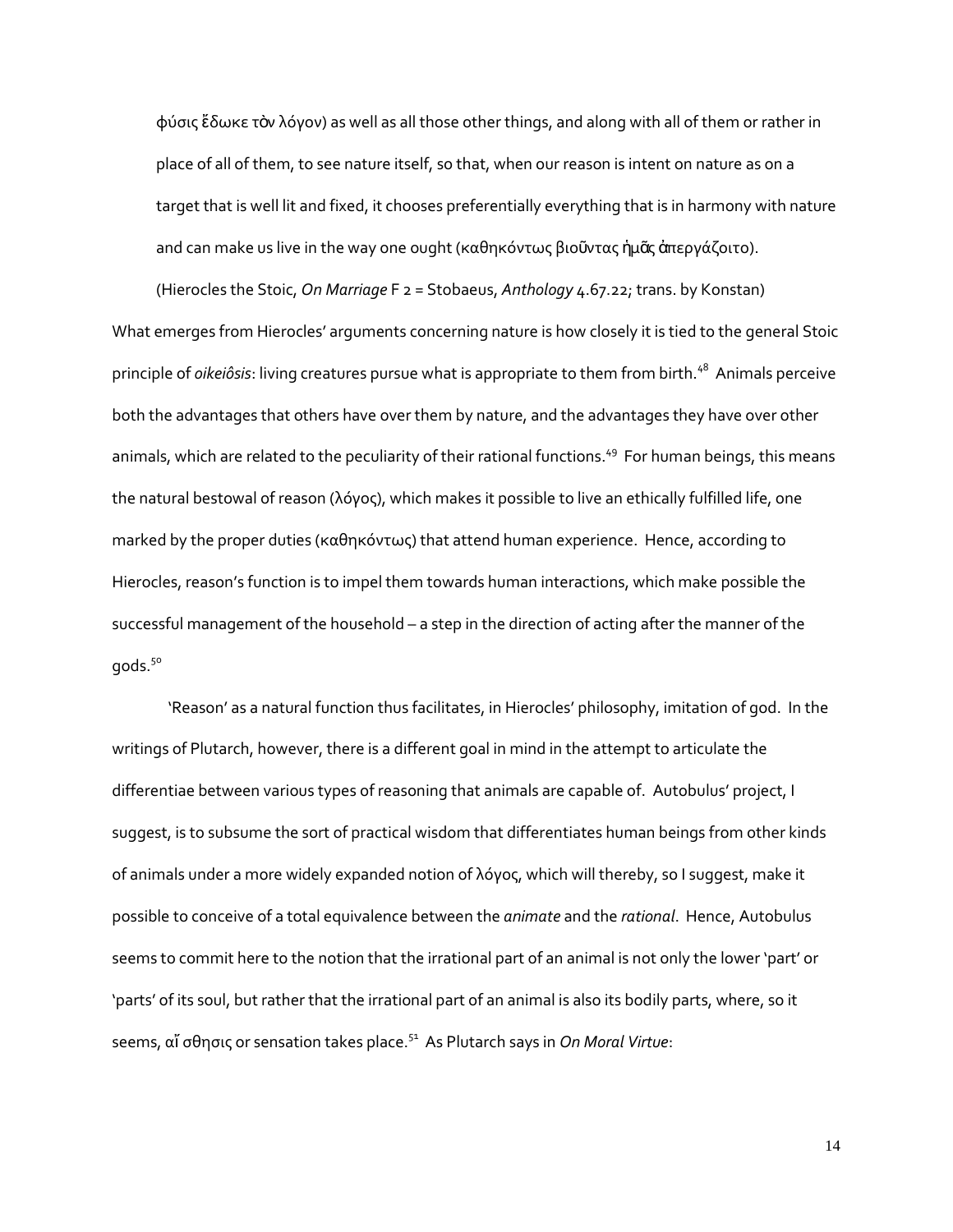Those who wonder how it is that the irrational exists, while being subservient to reason, do not seem to me to reflect upon the power of reason (ἡδύναμις τοῦ λόγου), 'how great it is by nature, and how far it penetrates' [Eur. Fr. 898 Nauck] by way of mastering, and guiding with neither harsh nor inflexible methods (ἀντιτύποις ἀγωγαῖς), but by flexible (τυπικαῖς) ones, which are pliant and more efficacious at persuading than every sort of force and violence. For, to be sure, breath, sinews, and bones, and the other parts of the body, are irrational, but whenever an impulse comes upon them – when reasoning (λογισμός) shakes the reigns, as it were – they grow taut, are drawn together, and obey.

(Plutarch, *On Moral Virtue* 4, 442c-d)

Plutarch's 'spectrum of rationality' thus can be understood as a more general principle along the lines of what Socrates in the *Republic* treats as the virtue of justice (433b-d): reason or λόγος, at its most basic level in all animals, is the faculty that ranges across the entirety of the composite entity and that directs the irrational parts of the composite, which are its somatic elements (bones, sinews, breath, etc.), towards the final good assigned by nature upon birth. Its tool is reasoning (λογισμός), which we earlier described as the faculty and activity of correct judgment: whenever an impulse is generated, reasoning, here understood to be sound, stirs the body into action – in this case the proper control of its parts.<sup>52</sup> Reason understands that, by nature, it is fitted to rule, and when the irrational parts of an organism yield in obeyance to reason's directive, they also exhibit the virtue of justice. Reason does not persuade the irrational parts through violence or force, but through flexible and persuasive means.<sup>53</sup> In the passages that follow this one in *On Moral Virtue*, it is clear that Plutarch is thinking about human temperance, but he does not fail to address non-human animals in the light of these arguments either. Indeed, in a striking rhetorical move, he appropriates an anecdote concerning the founder of Stoicism, Zeno of Citium, to justify his own conceptualization of animal rationality: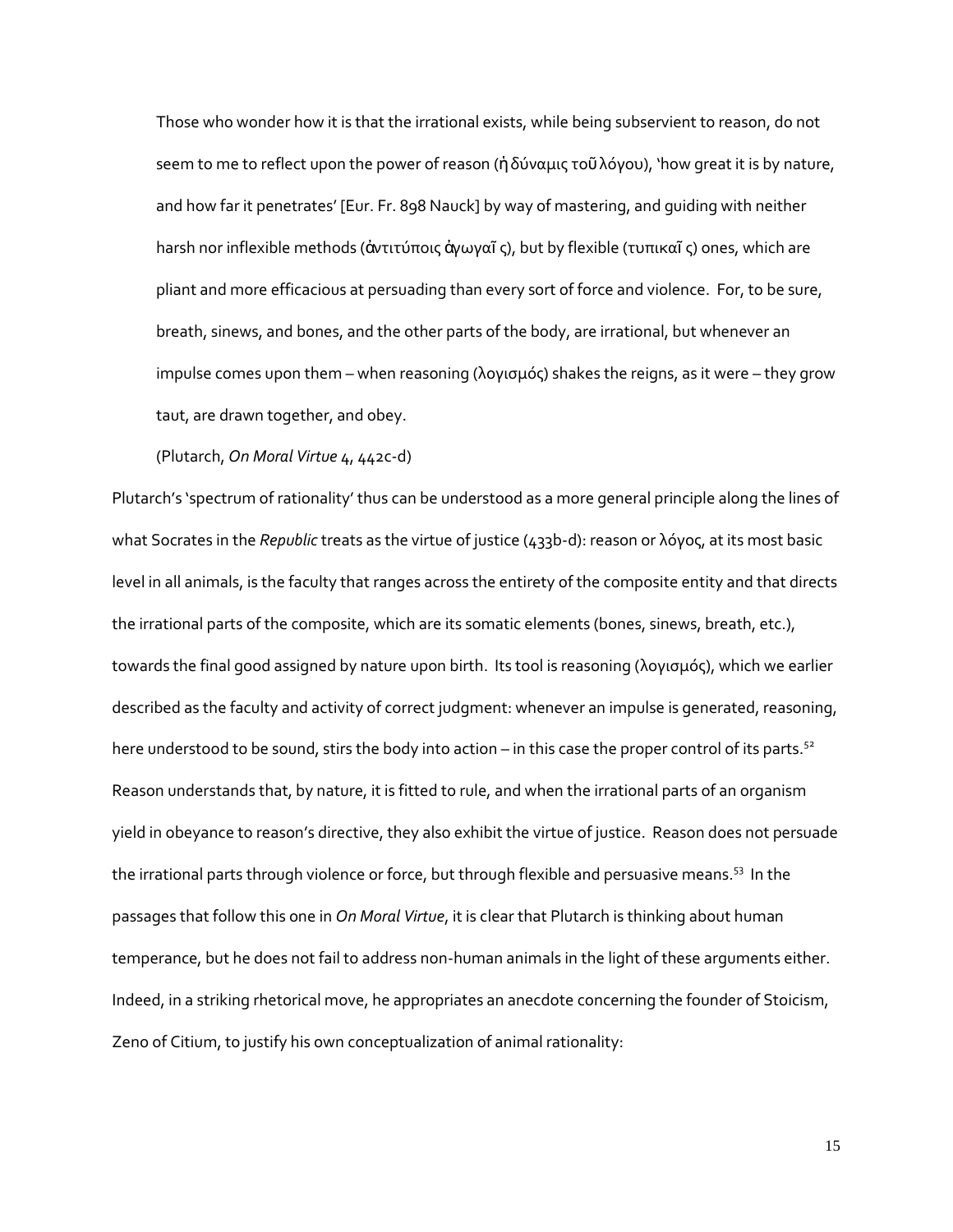Moreover, they say that even Zeno, when he was on his way to the theater and Amoebus was singing to the kithara, said to his pupils: "Let us go and observe well what melody and sound gut and sinew, wood and bone, send forth when they share of reason, number, and order" [*SVF* 1.67].

But, leaving these things to the side, I would gladly learn from them [sc. Plutarch's Stoic opponents] whether, when they observe dogs, horses, and domestic birds – through habituation, rearing, and teaching – putting forward understandable sounds (φωνὰς συνετὰς) and postures and movements that render obedience to reason (πρὸς λόγον ὑπηκόους κινήσεις καὶ σχέσεις ἀποδιδόντας), and engaging in activities that reflect due measure and advantage for us; and when they hear Homer saying of Achilles that

'he goaded both horses and men' [adapt. Hom. *Il*. 16.167]

into action – [I would gladly learn from them] whether they still wonder and doubt that what is spirited in us, and what is appetitive, which experiences both pleasure and pain, by nature obeys what is intelligent, is affected by it, and dwells with it (ὑπακούειν τε τῷφρονοῦντι καὶ πάσχειν ὑπ᾽ αὐτοῦ καὶ συνδιατίθεσθαι πέφυκεν); nor does it depart from it, nor yet is it shaped nor moulded, nor imprinted by any sorts of force or blows, from the outside, but, by nature, [what is spirited in us, and what is appetitive] depends upon [what is intelligent] and is always associating with it and cultivated together with it and is brought to completion through acquaintance with it.

(Plutarch, *On Moral Virtue* 4, 443a-c)

According to Plutarch, then, even the Stoic paterfamilias Zeno understood that the irrational parts of a composite entity – in this case, a lyre – which themselves are not only objects found in nature, but once had been parts of animals as well, are able to produce sweet melody and sound because they have been given proper tuning, according to 'reason, number, and order'. The implication is that all absolute irrational objects, i.e. objects that do not have any soul at all, still possess the capacity to, in a certain sense, 'sing'; similarly, so Plutarch suggests, rational animals such as horses and birds that have been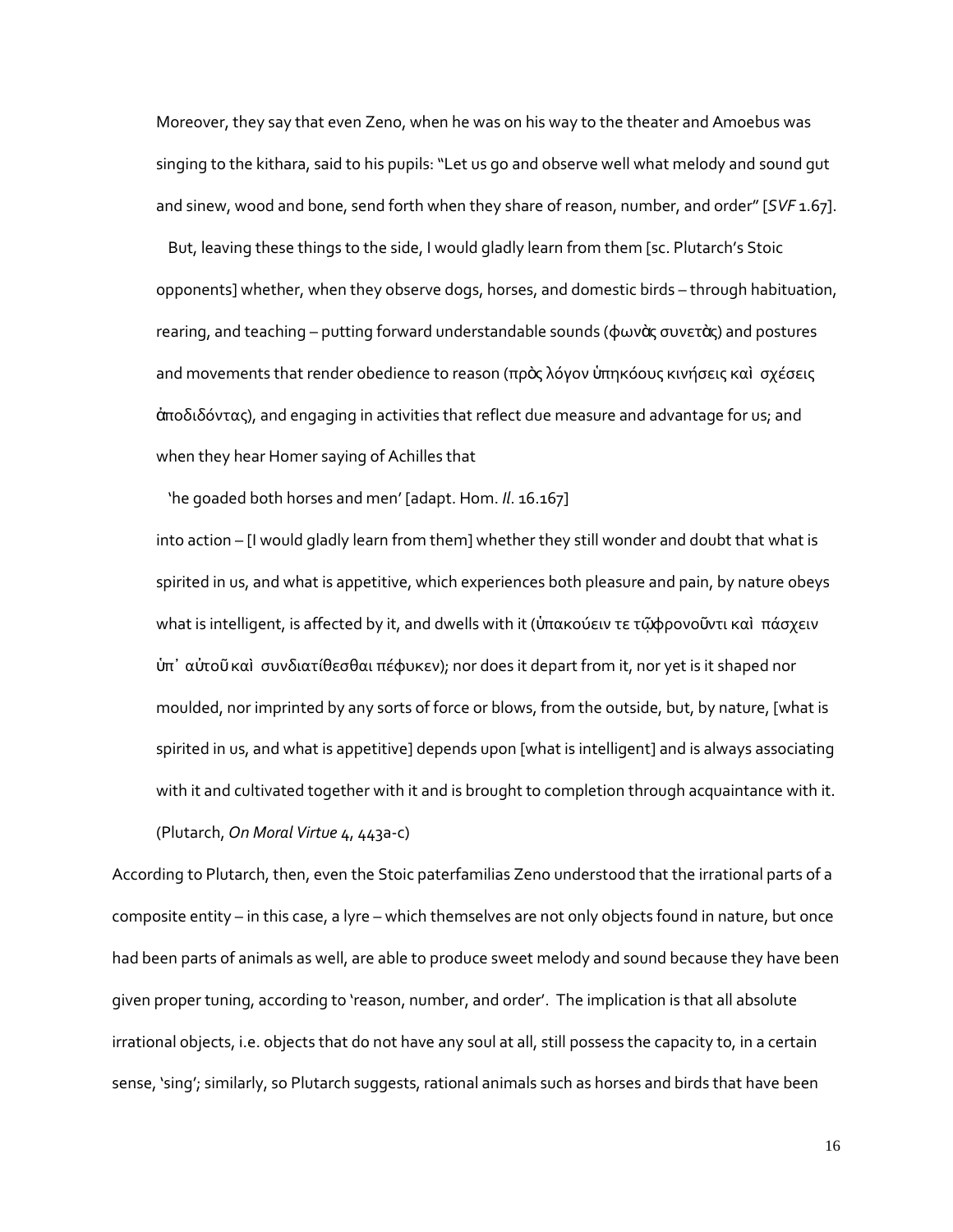trained properly through 'habituation, rearing, and teaching', are able to produce sounds that are comprehensible (συνετάς)<sup>54</sup>: comprehensible *not* by virtue of obtaining 'wisdom', in the sense of contemplating absolutes; nor of facilitating discursive communication between human and non-human animals (it's not like parrots and humans can conduct intelligent conversations about the form of the table); but comprehensible only insofar as they reflect the proper ordered arrangements in the universe and the perfection of nature when reason directs.<sup>55</sup> It may be that the Stoics were right to point out that nature teaches all animals to seek self-preservation and to recognize their inborn faculties; but for Plutarch, reason, optimally represented by the human being who seeks godlikeness, is what trains the irrational to fall in line with the total rationality of the universe.

What is the upshot of the first part of our study? Plutarch's presentation of the soul and its rationalizing functions in his treatise *On Moral Virtue*, when brought to bear on Autobulus' arguments for animal rationality in the dialogue *Whether Land or Sea Animals are Smarter*, forces us to consider whether the notion that non-human animal 'sagacity' (σύνεσις), which we postponed discussing until this point in our argument, operates at a far lower level within the spectrum of rationality than scholars such as Newmyer are suggesting, in their attempt to rescue Plutarch's views for contemporary philosophy.<sup>56</sup> The attributes of reason that Plutarch assigns to non-human animals are, in all cases mentioned here, much more pragmatic and utilitarian than anything like assigning to non-human animals a level of cognition and rationality on par with humans.<sup>57</sup> For Plutarch, the virtue that nonhuman animals can obtain is *justice*, which Socrates in the *Republic* (433b-d) had hypothesized to be the notion that each part of a community should identify the activity proper to it and pursue that activity alone.<sup>58</sup> The general point reiterated throughout the evidence surveyed above is that non-human animals participate in reason and sagacity *in a qualified way*, one that reflects the limits of their rational capacities while at the same time secures their communion with the rationality that unites the many parts of the universe.<sup>59</sup> If this is a plausible reading of Plutarch's views on animal rationality and moral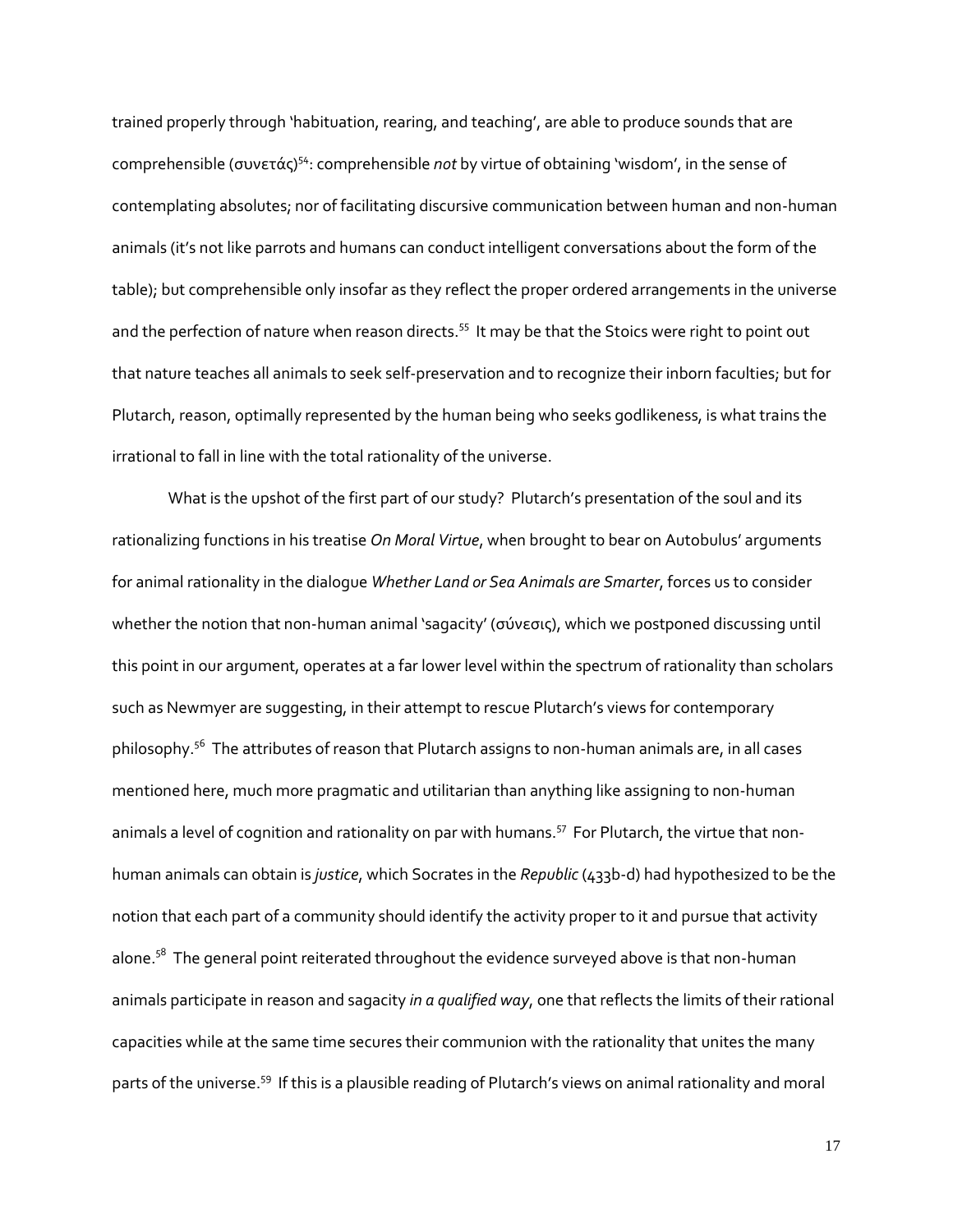psychology, then our assessment of other works in Plutarch's corpus that illustrate human and nonhuman animal interaction would need to account for it. Hence, we turn in the second part of this article to Plutarch's *On the Fact that Irrational Animals Employ Logos* or, as it is commonly known, *Gryllus*. In the light of what we have previously argued about animal rationality and virtue in Plutarch's treatises dedicated to those subjects, how are we to interpret the philosophical debate staged between a talking pig named Gryllus ('Oinker')<sup>60</sup>, once one of Odysseus' men<sup>61</sup> who was transformed into a pig by Circe, and Odysseus, who has returned to take his beast-men back home to Ithaca? Are we to follow Newmyer in taking seriously the claims of Gryllus, which center around the basic assumption that irrational animals, such as pigs, are superior to humans because of their proclivity to virtue in accordance with nature?<sup>62</sup> Or are we to side instead with Lucas Herchenroeder and David Konstan in seeing an active element of farce or parody here? $^{63}$  Or is there some middle way here? In order to advance upon these questions, I will first investigate the philosophical position put forward by Gryllus, which, as I will argue, is broadly Epicurean in content, and then turn to assessment of his views concerning animal rationality in the context of the philosophical polemic between Plutarch and Epicureanism.

#### *GRYLLUS*: A PLATONIST HUMAN DEBATES AN EPICUREAN PIG

Plutarch's dialogue *Gryllus* begins in medias res, with Odysseus visiting Circe and requesting the return of his men, who have been turned into non-human animals (1, 985d-e). Circe explains that Odysseus will be able to take them away if he can convince them through disputation (1, 986a). Odysseus takes this as mockery: how, he says, will it be possible for him to conduct a dispute with them 'so long as they are asses and dogs and lions' (1, 986b)? Circe promises to render them – or at least one of them (Gryllus) – 'conscious and responsive' (συνιέντας καὶ διαλεγομένους), i.e. she will bring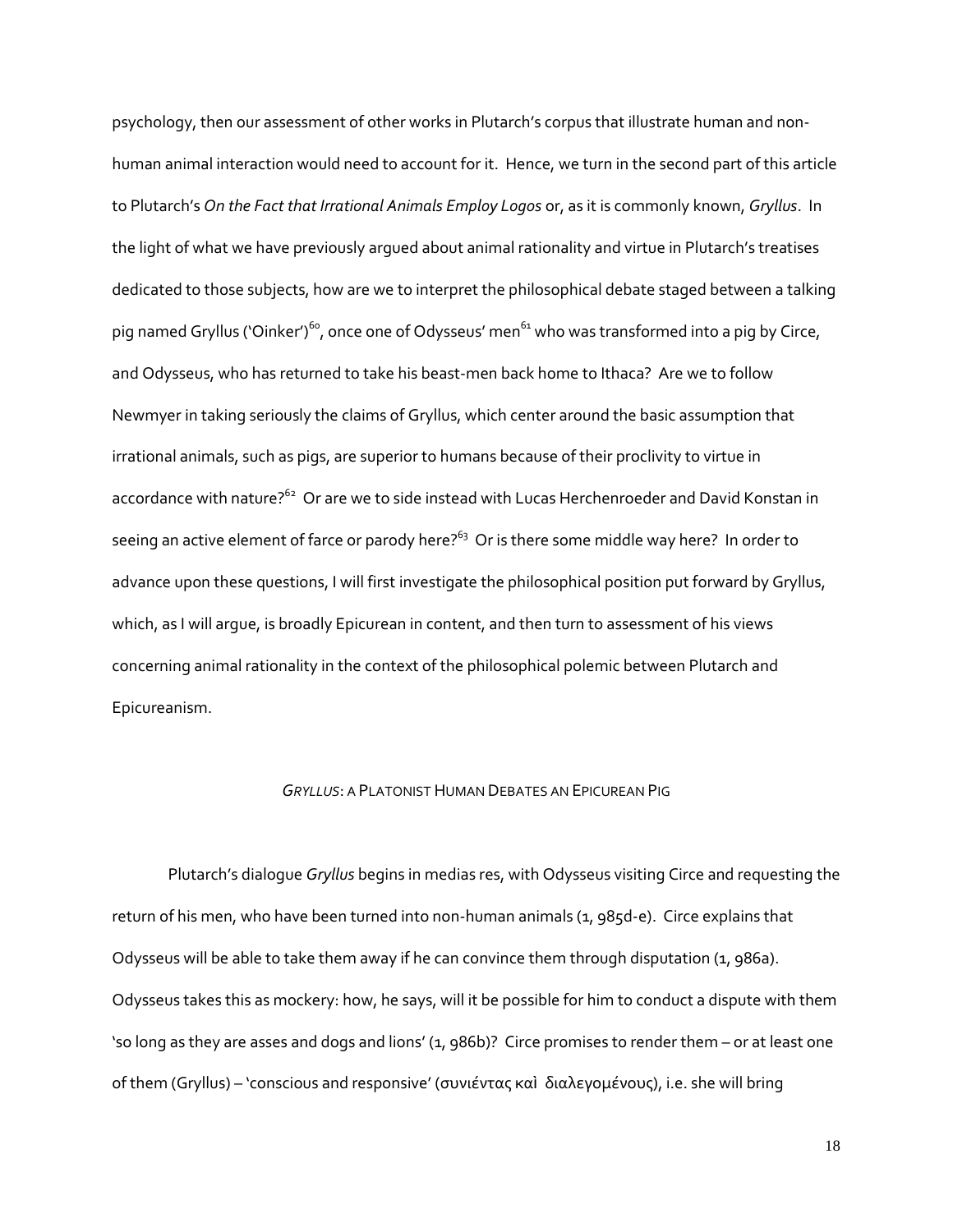forward one who has some 'sagacity' (σύνεσις) and is capable of philosophical dialectic (διαλέγεσθαι) in order to represent the other animals (*ibid.*).<sup>64</sup> She excuses herself, and Odysseus begins by explaining to Gryllus that he'd like to restore to their original shape (εἰ ς τὸ ἀρχαῖ ον εἶ δος)<sup>65</sup> any of the animals that had formerly been his men who would prefer it (2, 986c). But he is immediately interrupted by Gryllus, who charges Odysseus with arrogance and being afraid of change:

Gryllus: 'Hold on, Odysseus, don't say anything more! You see, all of us look down upon you just as you do us; you see, that talk of you as clever is empty, as is your reputation for far surpassing others in practical reasoning (τῷφρονεῖ ν), you who tremble at this very thing – changing from worse to better – because you haven't investigated it. For, just as children are afraid of the drugs of doctors and avoid the suffering (τὰπαθήματα φεύγουσιν), so too you have shied away from becoming one thing from another (τὸἄλλος ἐξ ἄλλου γενέσθαι), and you yourself shudder (φρίττων) and cower (ὑποδειμαίνων) in the presence of Circe, [fearing] lest she give you the slip and turn you into a pig or wolf, while also persuading us, we who live among an abundance of goods, to sail away with you – abandoning them, and along with them she who makes provision of them by becoming men once again, the most unfortunate animal of all.

(Plutarch, *On the Fact that Irrational Animals Employ Logos* 2, 986c-d)

A topical and terminological analysis of this passage confirms what David Konstan has suggested, namely that Gryllus' arguments exhibit an adherence to Epicurean concepts<sup>66</sup>: the argument that children should overcome their fear of affections or suffering and take the drugs offered by doctors in order to become healthy is famously paralleled in Lucretius' *On the Nature of Things* (1.936-43 = 4.11- 18)<sup>67</sup>; and the fear of becoming something other than what one is – in this case, changing one's species from human to non-human animal – is a specific reflection upon a worry that contributed, for the Epicureans, to a disrupted psychological state, that is, loss of identity (which, in the most extreme case, is death). Death is nothing to us, as Lucretius notes (adapting Epicurus' *Kuria Doxa* 2), because 'we'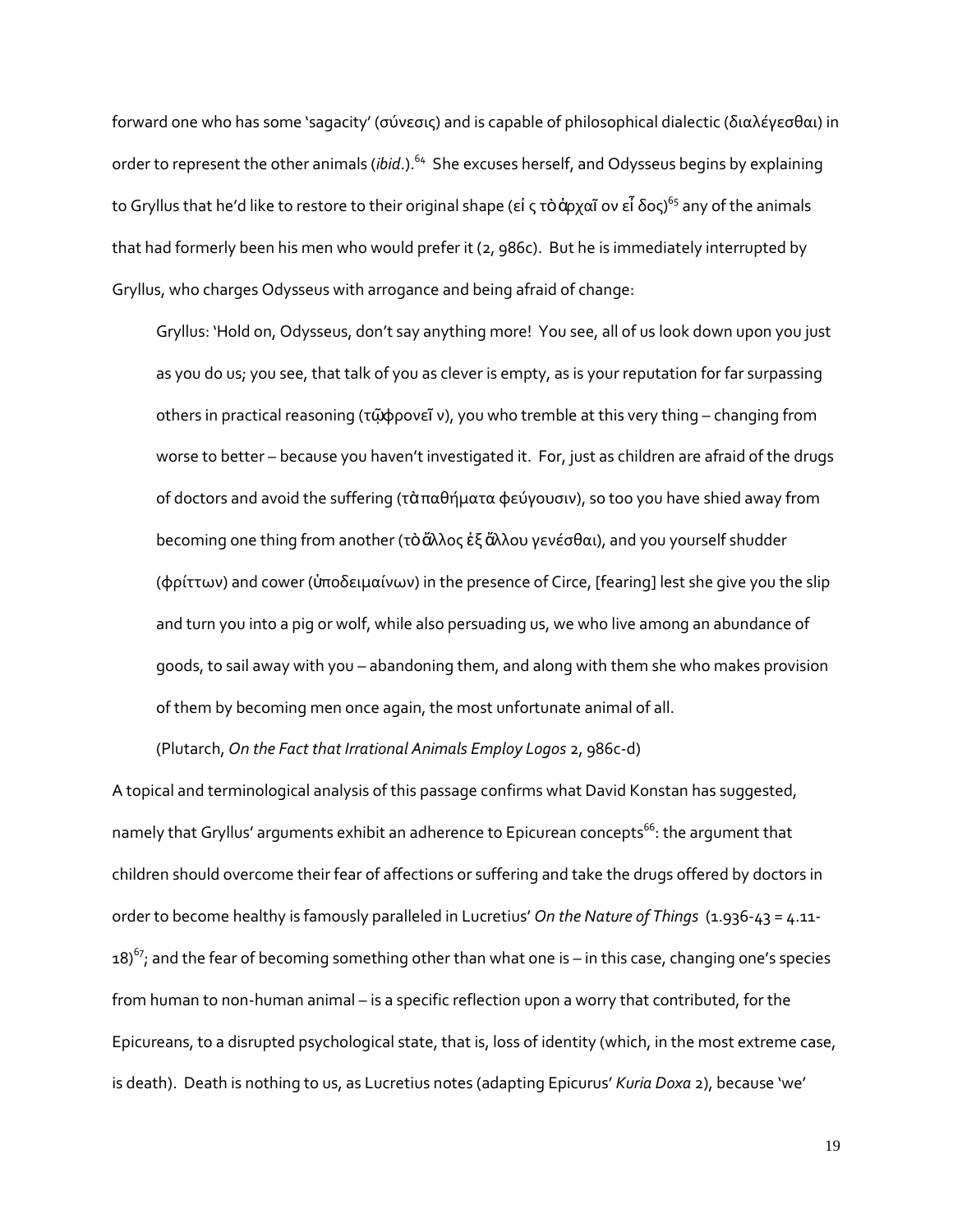cease to exist (3.838-42), and hence notions of the persistence of identity beyond death implied by transmigration are absurd and encourage disturbance of the mind. $^{68}$  Gryllus' language, too, is distinctly Epicurean: the term φρίσσω appears to be something of a signature term in Epicurean ethics, being used in reference to the notion of 'shuddering at death' in Philodemus<sup>69</sup> and 'shuddering at the decomposition of the body' in Diogenes of Oenoanda.<sup>70</sup> It usually implies a kind of reflex reaction, sometimes indicating the (mistaken) fear of a divine benefactor. $^{71}$  Similarly, Epicurus (if he is actually the author of this quotation)<sup>72</sup> notes that the argument (*logos*) of a philosopher is vain (*kenos*) if it does not heal the suffering of a human being, as 'just as there is no benefit in medicine if it does not expel the illnesses of bodies, so too there is no benefit in philosophy if it does not expel the affection of the soul'.<sup>73</sup> So, from the outset of the dialogue, we are prompted to expect from Gryllus an Epicureanizing argument for why changing from one body into another is a good thing, and for why being returned to one's 'original form' is an ethically compromised wish – an 'empty argument' or, as Gryllus later holds in the dialogue, an 'empty opinion' (κενὴδοξή), in a passage that differentiates, along Epicurean lines, natural from extrinsic desires:

Temperance (σωφροσύνη), then, is a kind of scantiness and ordering of the desires that eliminates those that are extraneous and superfluous, and arranges those that are necessary by proper timing and measurement.<sup>74</sup> You can, I suppose, observe countless differences in the desires...and the desire to eat and drink, at the same time as being natural, is necessary.<sup>75</sup> But the pleasures of love – the ones which nature furnishes with principles and which we are capable of not employing and even ridding ourselves of sufficiently – have been referred to as 'natural and unnecessary'. But the kind of desires of yours that are neither natural nor necessary, but that flow in from the outside because the ignorance of what is beautiful attendant to *kenodoxia* ('empty opinion'), all but obscures all the natural desires under its multitude; it is just like an alien mob invading the demos, overpowering the native citizens.<sup>76</sup> But beasts have souls that are in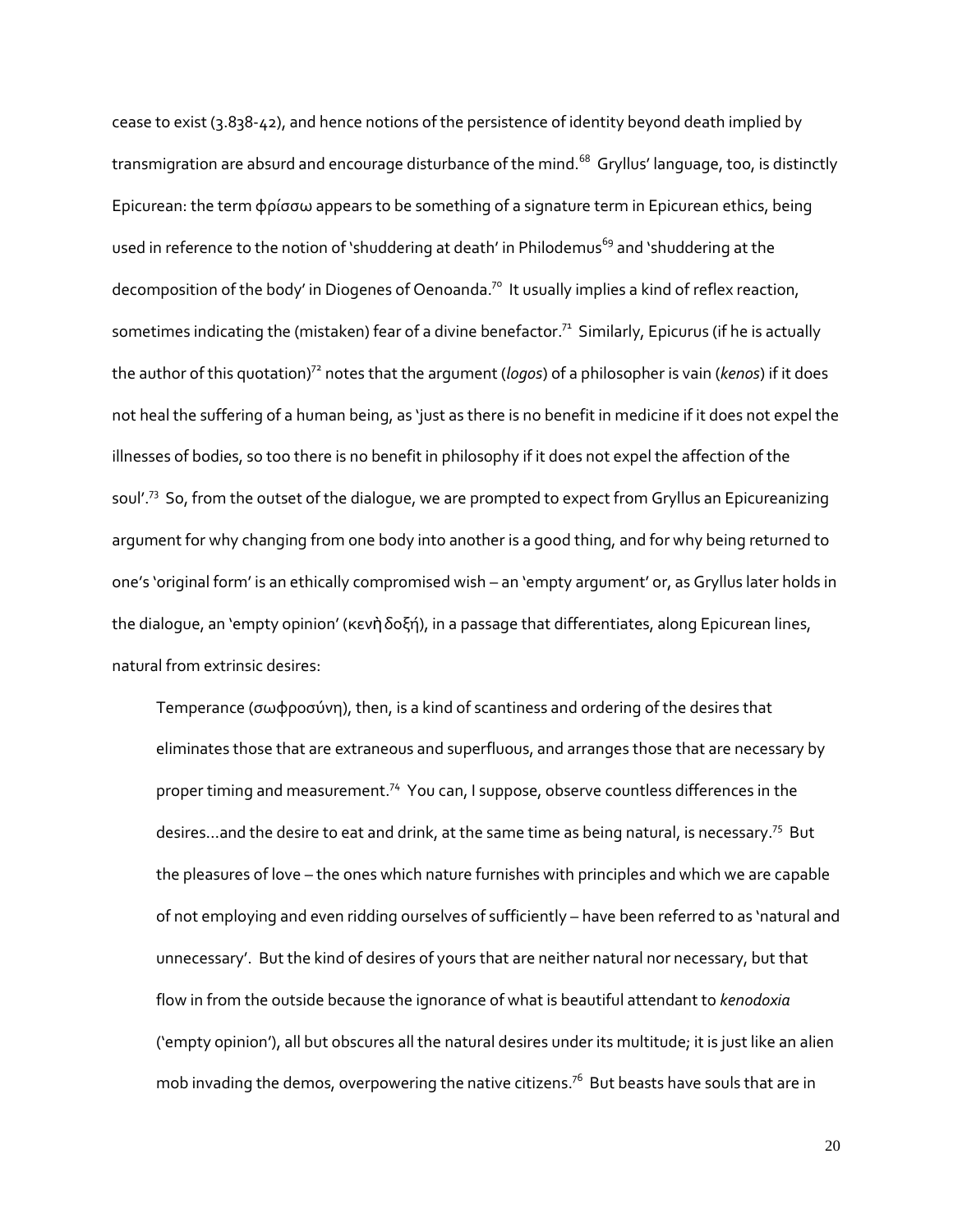every way impassive and unfrequented of incurring affections, and they conduct their lives far from *kenodoxia* (empty opinion) as if they dwelt far from the sea.

#### (Plutarch, *On the Fact that Irrational Animals Employ Logos* 6, 989b-d)

As Konstan has noted, Gryllus' argument for animal temperance is rooted in the Epicurean classification of emotions as natural, natural but unnecessary, and external, as evidenced in the *Kuriai Doxai*. 77 Similarly, the notion that human *kenodoxia* becomes operative in the case of unnecessary and unnatural desires is attested for Epicurean philosophy. $^{78}$  But Gryllus' argument, writ large, is derived from a more universal set of claims found in Hellenistic philosophy in support of autarchy, or the principle of ethical and political self-sufficiency.<sup>79</sup> We cannot lose sight of the fact that Gryllus' praise of emotional self-sufficiency is figured in geopolitical terms: the beast who is able to fend off invading external affections is like someone who lives far from the corrupting sea, whereas Odysseus is the seafarer par excellence, the paradigmatic emblem of nautical wandering who, in spite of all his cleverness, is ever in search of the peace of mind that attends the stability of the home.

If it is well established that Gryllus represents an Epicurean philosophical position, however qualified by a certain peculiar vitriol, are we to infer that Plutarch is presenting the pig as an object of simple parody? On the contrary, I do believe that it is possible to overstate Plutarch's polemic against Epicureanism in the *Gryllus*. I tend instead to agree with Patricia Fitzgibbon, who has written on Plutarch's treatment of Epicureans Boethus and Cassius in the *Lives*, that Plutarch tends to represent Epicurean philosophy as a reputable, but ultimately deficient, form of philosophy, whose practitioners have something to contribute to philosophical inquiry – if and only if they can get beyond their proclivity towards ad hominem attack and pettiness, and, importantly, their delusions regarding theology.<sup>80</sup> Indeed, there are, as Newmyer has correctly noted, some striking similarities between the philosophical positions on animal rationality illustrated in *On Moral Virtue* and *Whether Land or Sea*  A*nimals are Smarter*, as discussed in the first part of this paper, and the arguments of Gryllus the pig.<sup>81</sup>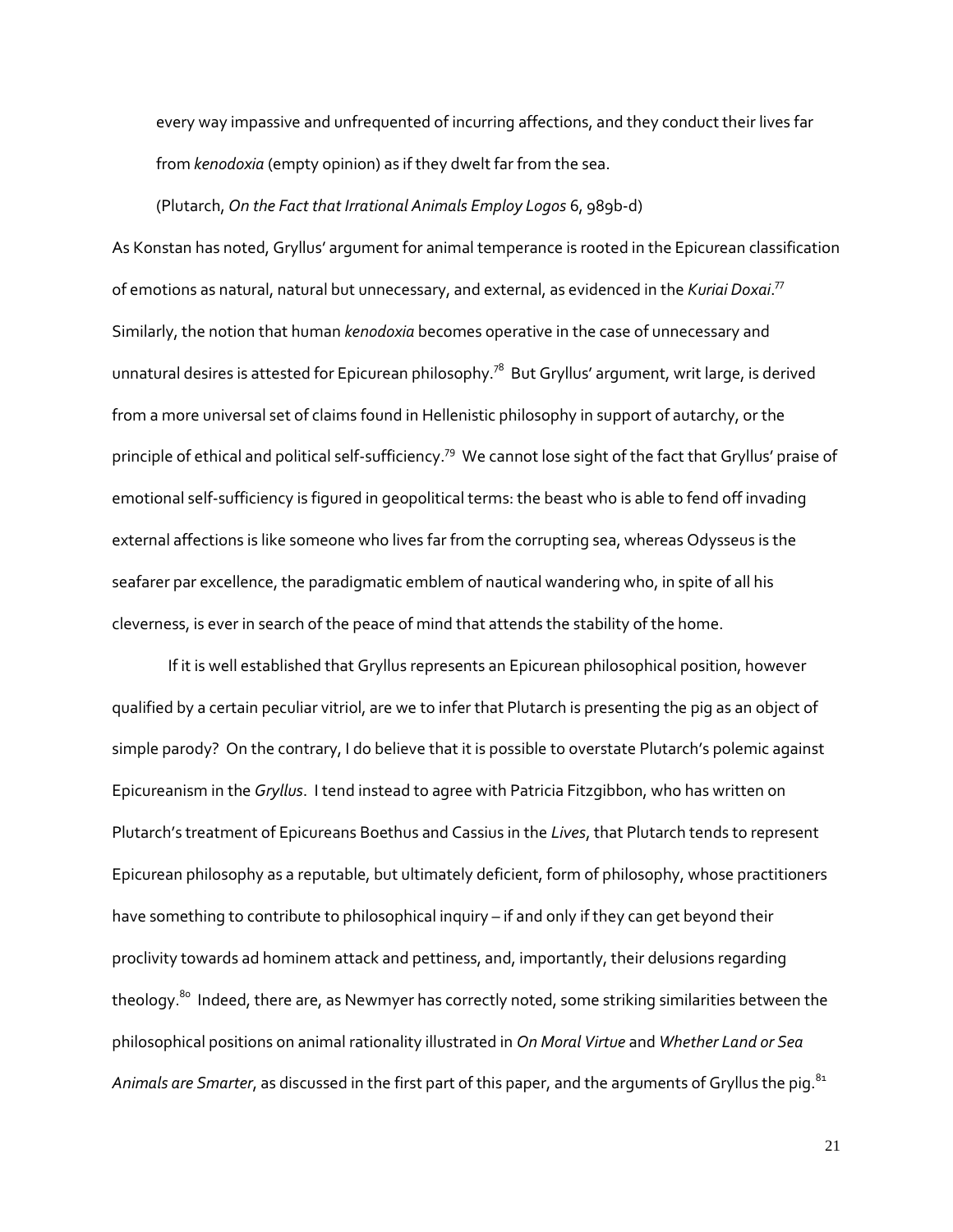Let's consider Gryllus' assessment of the 'practical wisdom of beasts' (ἡτῶν θερίων φρόνησις). After listing many examples of how animals instinctually seek modes of self-preservation through their inborn 'art' (991d-e) not dissimilar to Seneca's claims, Gryllus explains what distinguishes 'the practical wisdom of beasts':

For if you speak the truth and say that nature is the teacher of these [arts], you are referring the practical wisdom of beasts to the most authoritative and wisest principle. If you do not think it is appropriate to refer to this as 'reason' (λόγος) or 'practical intelligence' (φρόνησις), it's high time to pursue a name for it that is fairer and more honorable (τιμιώτερον) <sup>82</sup>, just as it doubtless confers a capacity that is better and more astonishing through its works. It is no uneducated or untrained faculty, but rather one self-taught and self-sufficient; and, not because of feebleness, but due to the strength and perfection of the virtue that exists according to nature, it gives leave to the contributions to practical reasoning through education conferred by others. At any rate, the thinking (διανοία) of such beasts as those that humans induce to education and training through rearing and play grasps what they are taught even when it is contrary to the nature of their body, thanks to the excellence of their sagacity (σύνεσις).

### (Plutarch, *On the Fact that Irrational Animals Employ Logos* 9, 991e-992a)

Subsequent to this passage, Gryllus provides a litany of animals which learn to control their bodies through learning that occurs either from human masters or from their own parents (992a-c). There is a most unfortunate lacuna, before Gryllus concludes this section by saying that he marvels at the arguments of those who consider all animals irrational and unintelligent (ἄλογα καὶ ἀνόητα) except mankind (probably referring specifically to the Stoics here<sup>83</sup>, although possibly to some Epicurean positions as well, such as that of Epicurus' successor Hemarchus, who denied that humans could not enter into compacts of justice with animals because the latter were irrational).<sup>84</sup>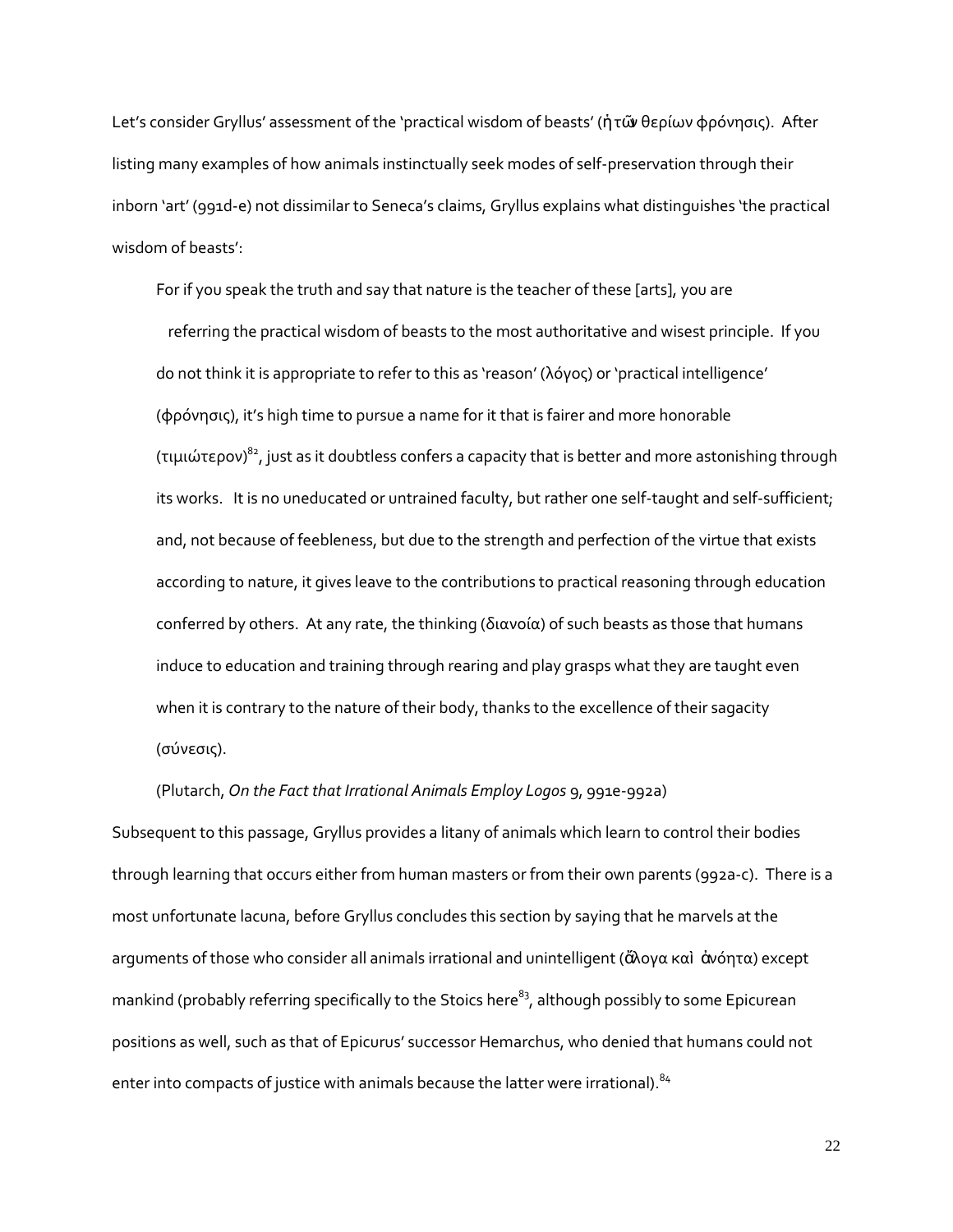Interestingly, with the exception of the fact that Gryllus attributes to nature the origin of animal practical intelligence<sup>85</sup> – a position that is perhaps most succinctly expressed in a line from Lucretius'*On the Nature of Things* (5.1033: 'For each [animal] perceives to what purpose it is able to employ its peculiar capacities') – nothing in this passage departs very far from Autobulus' and Plutarch's theories of animal psychology, as described earlier in this paper. Indeed, up to this point in the dialogue, Plutarch's Epicurean interlocutor Gryllus advances positions on animal rationality that parallel what Plutarch had said in *On Moral Virtue* and what his son Autobulus said in *Whether Land or Sea Animals are Smarter*. Gryllus has also, *pace* Newmyer, retained use of terminology from the Platonist philosophy of mind, even despite his commitment, especially in the area of ethics, to Epicurean concepts and sentiments.<sup>86</sup> Recall Plutarch's differentiation of the two parts of λόγος in *On Moral Virtue* 5 (443d-444a): σοφία or 'wisdom' is first philosophy or theology (in an Aristotelian sense), which for Plutarch contemplates absolutes, whereas φρόνησις or 'practical wisdom' occurs when the contemplative rational mode 'is attendant to and arranged towards the practical and emotive', with the object of its reasoning directed towards things that are contingent and subject to chance: as we saw above, φρόνησις is the kind of knowledge that deals with 'good and bad, things to be desired and things to be avoided, what is pleasurable and what is painful.' $^{87}$  This definition is an apparent elaboration of Epicurus' definition of *prudentia*/φρόνησις, according to Cicero (*On Duties* 3.118 = F 514 Usener), as 'knowledge that supplies pleasures and expels pains (*scientiam suppeditantem voluptates, depellentem dolores*), although Plutarch himself rejects the Epicurean axiom that φρόνησις is superior to first philosophy.<sup>88</sup> So, from this perspective, everything Gryllus is arguing is of a piece with Plutarch's descriptions elsewhere of φρόνησις, or the lower form of reasoning that obtains its significance on the spectrum of rationality with the objects of the world relative to us, those things that are subject to chance, including ethics. Gryllus' arguments have some force, and they represent the nuanced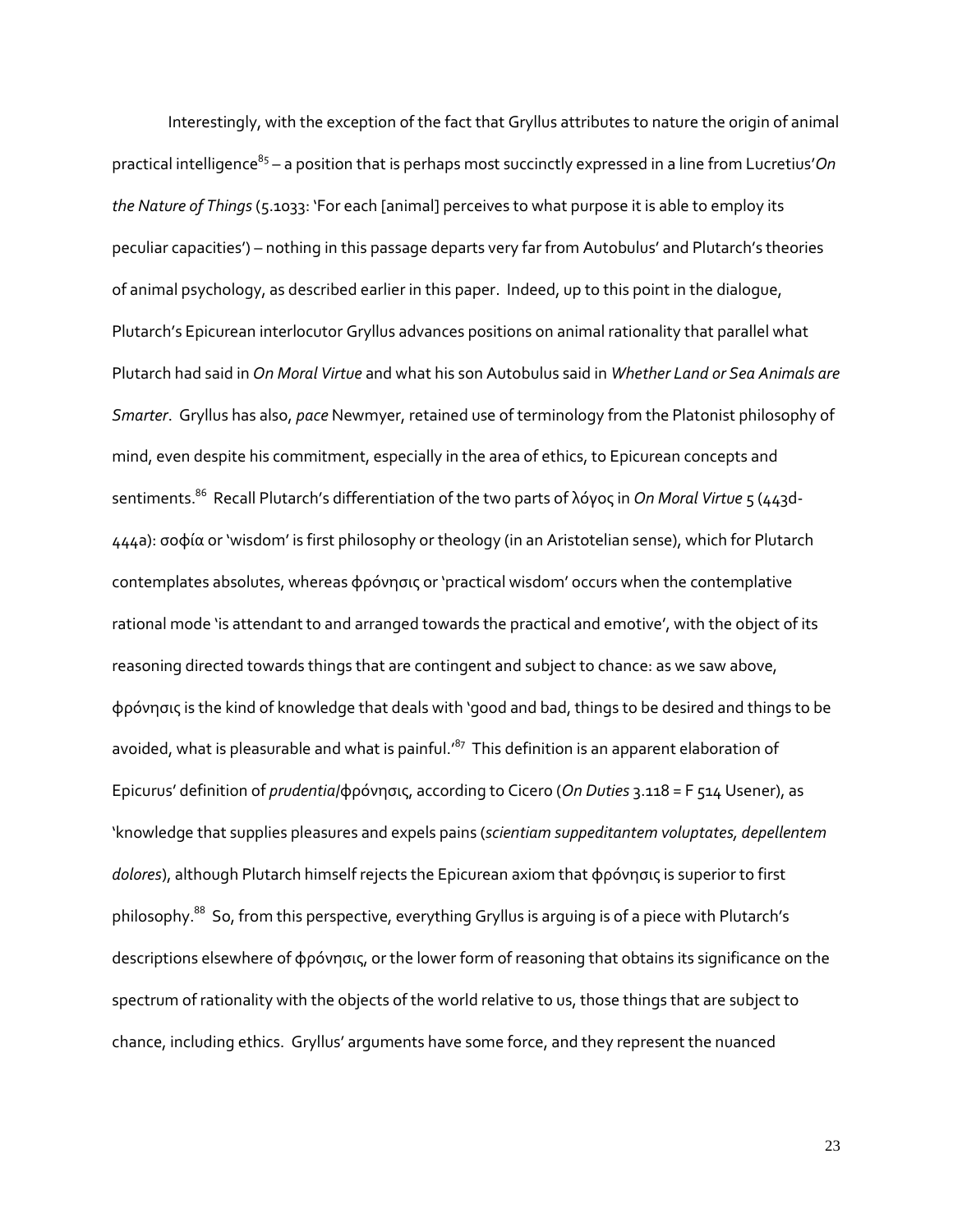articulation of the value of the lower of the two parts on the spectrum of rationality, φρόνησις, whose importance for animal life lies in its value for conducting affairs in the world down here.

If Plutarch does indeed believe that non-human animals are capable of practical wisdom, then Gryllus' arguments end up bearing out, and further explicating, an important claim made by Autobulus in *On Moral Virtue* concerning the activities nature undertakes: 'nature...does everything for the sake of something (ἕνεκά του) and relative to something (πρός τι)'. $^{89}$  Gryllus' statements boil down to arguments for philosophical action, being committed to a final cause that is located within the world of contingency around us.<sup>90</sup> We will, of course, recall that the Epicureans were famous throughout the Roman world for their philosophical approach to ethics, which understood proper ethical ideals, especially *ataraxia* (or the freedom from states of trouble), to be grounded in the natural world. It seems to me that philosophers of other Hellenistic and Post-Hellenistic philosophical schools, such as the Stoics, Peripatetics, Middle Platonists, and Pythagoreans, wouldn't have found much to quibble with Gryllus on this basic point; and Gryllus' discourse on the virtues, which bears many Platonic qualities as well, is not terribly heterodox within the philosophical environment of the 1<sup>st</sup> Centuries BCE-CE, when all philosophical schools took what they wanted from Plato, Aristotle, and the scholarchs of the Academy and the Lyceum. What *did* separate the Stoics, Peripatetics, Middle Platonists, and Pythagoreans from their Epicurean competitors – and this is a crucial point of difference that Plutarch himself recognizes – was the former's commitment to the knowability and accessibility of god. $91$ Indeed, Plutarch's criticisms of Epicurean theological epistemology are borne out in his description of non-human animal rationality in his *Reply to Colotes* (30, 1125a): 'Indeed, the way of life of beasts is as it is because they have no knowledge of anything (οὐδὲν ἐπίσταται) finer than pleasure, neither knowing the justice of the gods (οὐδὲ δίκην θεῶν) nor yet paying reverence (σέβεται) to the beauty of virtue.' And, remarkably, this is precisely the topic to which the *Gryllus* turns in the final surviving lines of the dialogue: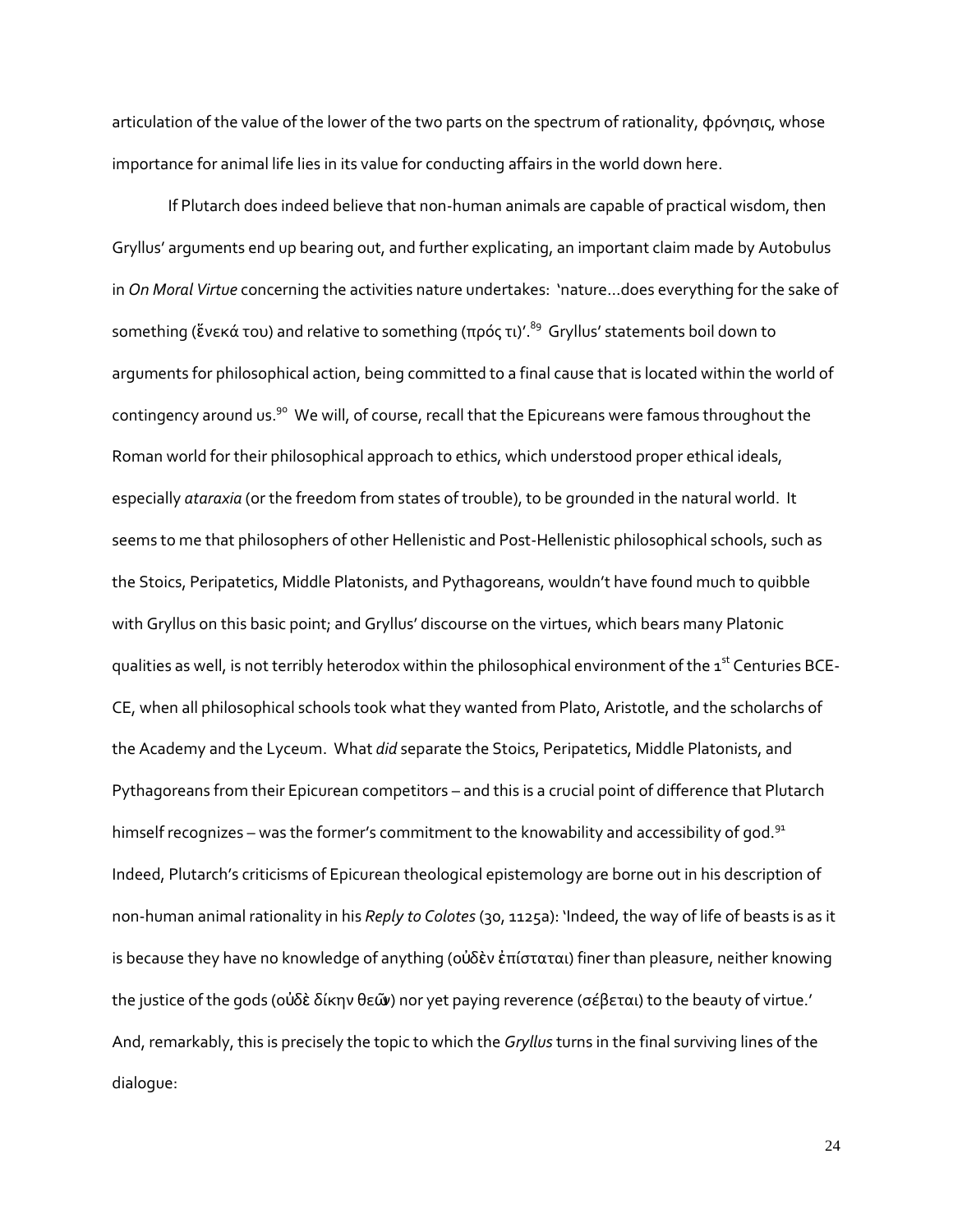ODYSSEUS: 'Look, Gryllus, is it not terrible and violent to grant reason to those in whom there is no inherent knowledge of god (ἀπολιπεῖ ν λόγον οἷ ς οὐκ ἐγγίγνεται θεοῦ νόησις)?' GRYLLUS: 'Are we to deny, then, Odysseus, that so wise and remarkable (σοφὸν οὕτως ὄντα καὶ περιττὸν) a man as you descended from Sisyphus?'

(Plutarch, *On the Fact that Irrational Beasts Employ Logos* 9, 992e)

As is well known, a sufficient reading of the dialogue requires us to deal with this enigmatic (apparent) conclusion. After conceding the points that Gryllus has raised regarding the capacity of non-human animals to engage in practical reasoning, Odysseus challenges the pig to state how it could be possible to assign reason (λόγος) to non-human animals if they do not know god inherently.<sup>92</sup> For Middle Platonists, knowledge of god is knowledge of the highest absolute, that which in no way is contingent on, or posterior to, anything else in the universe.<sup>93</sup> Note, for example, how Plutarch has employed the term νόησις – the first and only time we have seen it used in the dialogue. Νόησις is a 'technical term' of sorts for Platonists, being reserved for the highest level on Plato's own spectrum of rationality, as most famously developed in the divided line passage of the *Republic* (509d1-511e4).<sup>94</sup> There, the objects of its contemplation are the forms and, especially, the form of the Good, that to which all things reduce, and which all things imitate. Epistemically, νόησις is the rational activity that belongs to the intelligible realm (τὸνοητόν), where nothing is corporeal or contingent, and everything is true.<sup>95</sup> In Alcinous, νόησις is marked by three activities, all of which make tenable the knowledge of higher concepts: abstraction, analogizing, and induction.<sup>96</sup> Similarly, for Plutarch in the *Platonic Questions* (III, 1001e-f), νόησις occurs through abstraction of the qualities that link the various mathematical sciences described in *Republic* 525b-531d, an activity that Plutarch qualifies as the 'lopping away of body' (περικοπῆς σώματος).<sup>97</sup>

Gryllus' scathing response to Odysseus' Platonist orthodoxy adapts a tradition which makes Odysseus the bastard child of Sisyphus (the story goes that Sisyphus impregnated Anticlea before she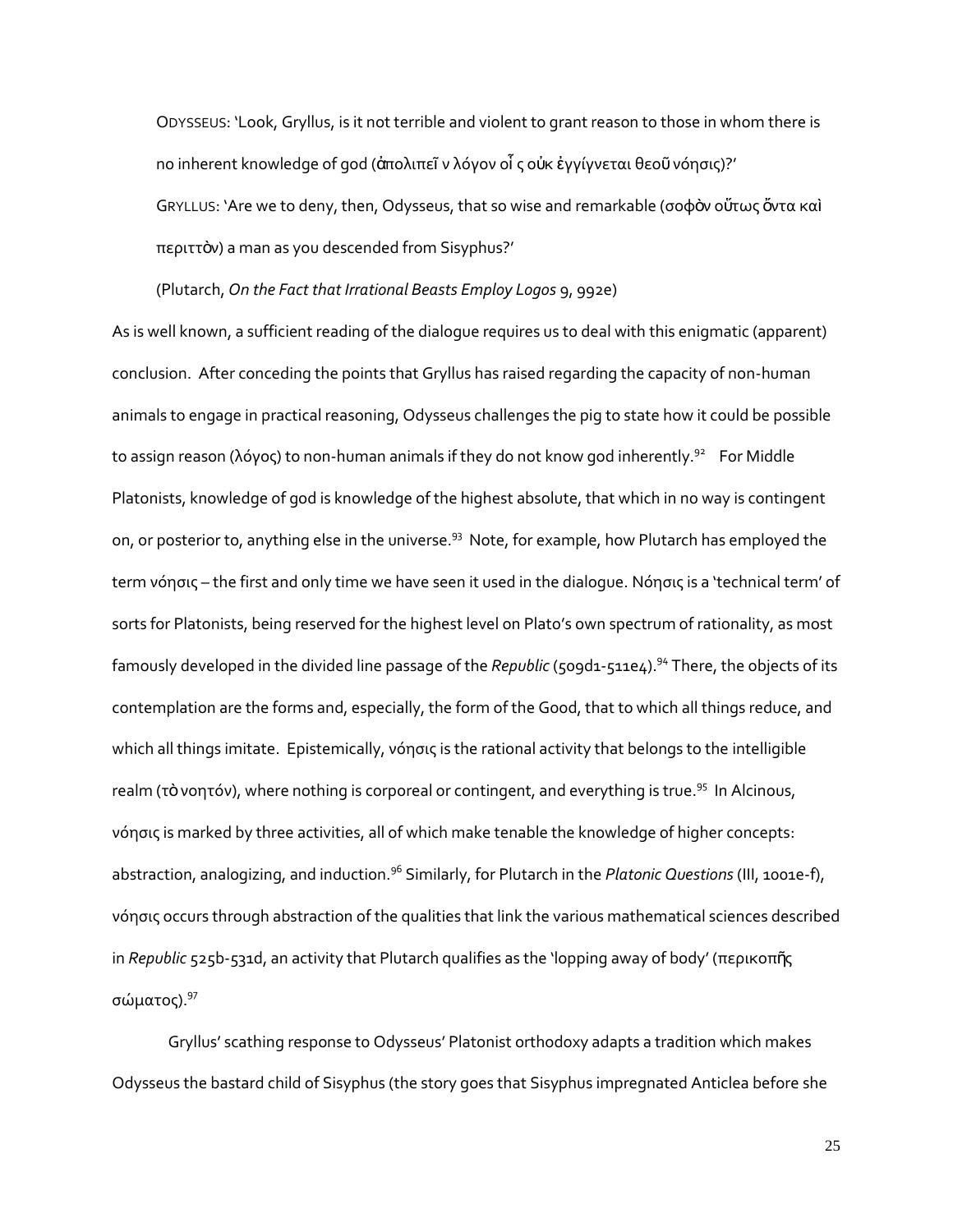married Laertes)<sup>98</sup>, and it shows once again the pig's spiteful intentions and penchant for the dramatic in presenting his philosophical views. What is the meaning of the insult, labelling Odysseus the wise man bastard son of the wise Sisyphus? It is unclear whether the Gryllus ends with these words, or whether the manuscript continued on, with further discussion of the 'natural virtue' implied in section 9, or possibly a more elaborate discussion of justice. Be that as it may, what *is* clear is that the insult derives its philosophical import from the so-called Sisyphus Fragment, which was attributed in antiquity to Euripides, may have been composed by Plato's uncle Critias, and held special value for Epicureans.<sup>99</sup> There, we see that Sisyphus imagines that the gods were invented by a 'certain remarkable and wise man' (πυκνός τις καὶ σοφός)<sup>100</sup> for the purpose of curbing lawless behavior, as a sort of 'conscience' that would keep an eye on people when they were planning bad deeds in secret. Sisyphus places a significant amount of emphasis on a manufactured 'fear' of the gods as the mechanism for social control, and the links to the natural world, especially the upper part of the sphere where meteorological phenomena such as lightning and thunder occur, are explicit; hence, it is easy to see how Epicureans might have found in the Sisyphus fragment a precursor of their own views. From this perspective, Gryllus' response to Odysseus' challenge is perfectly in line with his Epicureanism: how could the son of Sisyphus, who elaborates an evolutionary theory of the gods deeply compatible with that of the Epicureans, speak about knowledge of god as if it were a given for human beings? The dialogue appears to end there, at precisely the moment when the discussion of animal λόγος has been brought to the fore. It concludes with an insult and an apparent impasse: Epicureans simply will not concede that the gods, as they are conceived by humans, are anything other than a (particular sort of material) fiction, and the fear of the gods is a fundamental epistemic and moral mistake, since it leads to all sorts of unhappinesses in life and confusions in understanding; and Platonists will simply not concede that the practical knowledge of which non-human animals have a share is anything more than knowledge pertinent to matters below, in the world of chance and contingency, that has no bearing on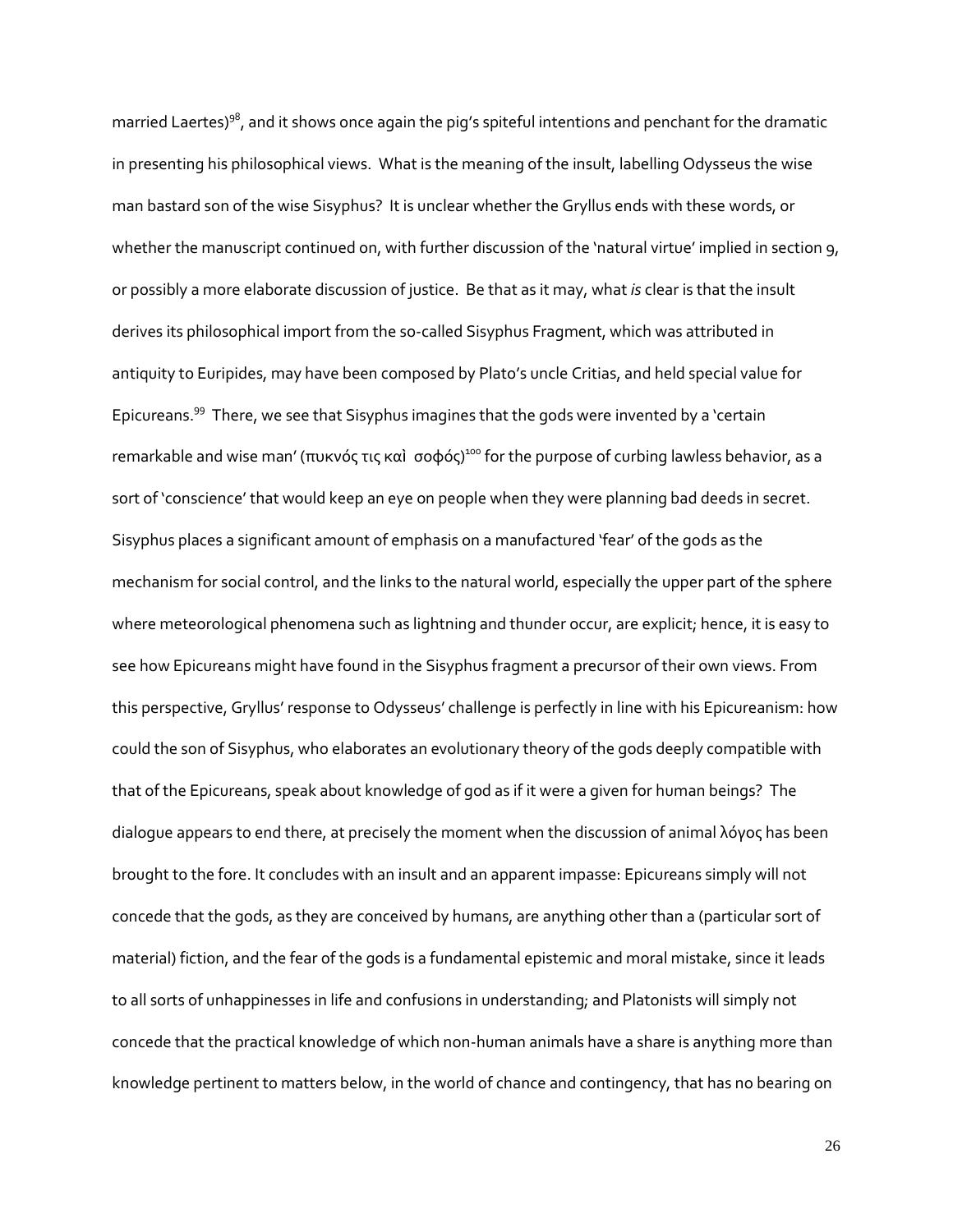σοφία, knowledge of things like forms and other absolutes, the highest hypostasis of which is godknowledge.

### CONCLUSIONS

In order to address the apparent impasse between Platonist and Epicurean that apparently closes the *Gryllus*, I want to return to a wide and inclusive notion of 'reason' or λόγος in the writings of Plutarch. As Herchenroeder has noted (and emphasized in the title of his 2008 article), one of the fundamental questions of the *Gryllus* is posed near the beginning, by Circe (2, 986b): 'what does this have to do with λόγος' (τί γὰρ τοῦτο πρὸς τὸν λόγον)?<sup>101</sup> What to do indeed. It has become clear from our analysis of Plutarch's *Gryllus* in the context of his treatise *On Moral Virtue* that Plutarch's porcine interlocutor both expresses Epicurean sentiments regarding the proper approach to living one's life, in accordance with Epicurean precepts, and adopts the spectral model of animal rationality elaborated by Plutarch himself elsewhere in his treatises and other dialogues. The *Gryllus* presents positive contributions to the question of animal rationality from both traditions: the Epicureans develop an account of natural virtue in practical wisdom that can extend lower forms of reason to non-human animals, and the Platonists contribute to our understanding of wisdom as first philosophy, the study of absolute first principles that must underlie our knowledge of the reality of things in order for knowledge to be even possible. In a way – and this is the main point of my argument – Plutarch's spectrum of rationality is (and must be, if it is to be philosophically consistent) sufficient to accommodate both the Epicurean and the Platonist positions: Epicureans have something to contribute to our understanding of virtue and its applications both among non-human and human animals, especially with regard to the appropriate management of emotions, whereas Platonists provide a sufficient framework for higherlevel grasping of first principles and causation and, ultimately, the prime mover himself. Plutarch's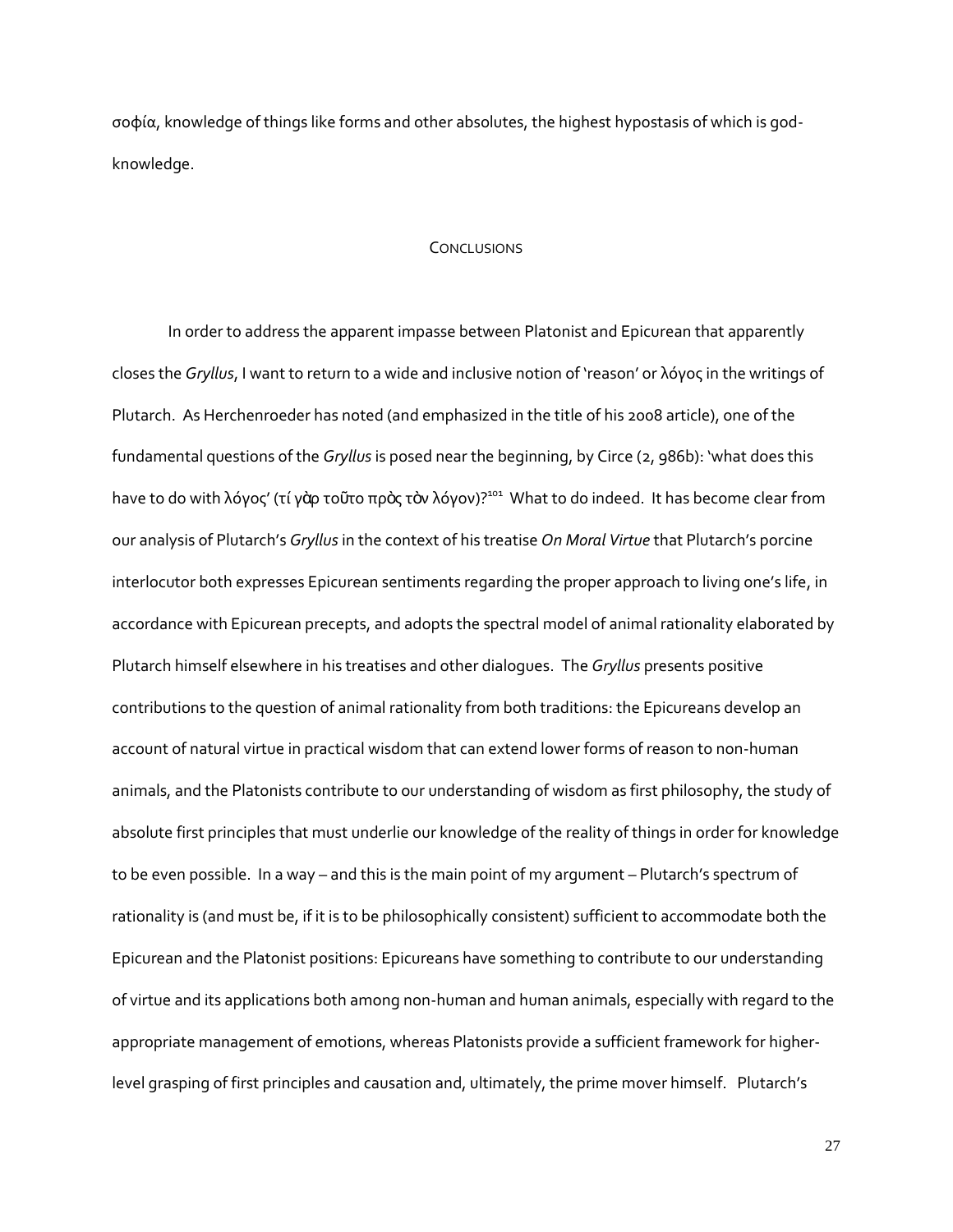inclusive and expansive notion of *logos* thus accommodates even competitor philosophical positions with regard to animal rationality, and the spectrum of rationality – a somewhat playful modification and expansion of Plato's image of the divided line – becomes the ultimate model for a philosophical paradigm that, properly configured, indicates the totality of λόγος across the entire universe, in all areas where λόγος can be thought to hold sway. This, I think, is what scholars really mean when they speak – usually pejoratively – about Plutarch as an 'eclectic' philosopher: Plutarch attempts to account for *all* the possible modes of wisdom that are available to us and subscribe them under a universal model of reason. Even pigs like Gryllus get it.

### **Acknowledgements**

This paper was presented at the 'Interactions between Animals and Humans in Greco-Roman Antiquity' conference at Durham University (June 2015), and to audiences at the Department of Classics at the University of Southern California (September 2015), the School of History, Classics, and Archaeology at Newcastle University (November 2015), and the Departments of Classics and Philosophy at the University of Toronto (February 2016). It has benefited significantly from audience response at those venues, and especially from deft enquiries by Rachel Barney, George Boys-Stones, David Creese, Matt Duncombe, Thorsten Fögen, Christopher Gill, Tom Habinek, Lucas Herchenroeder, and John Holton. I am also deeply appreciative of the wise guidance and support of the anonymous reader for *Apeiron*.

### **Bibliography**

Annas, Julia. 1992. *Hellenistic Philosophy of Mind*. Berkeley: University of California Press. Baltes, Matthias. 2000. "La dottrina dell'animo in Plutarco" *Elenchos* 21: 245-270.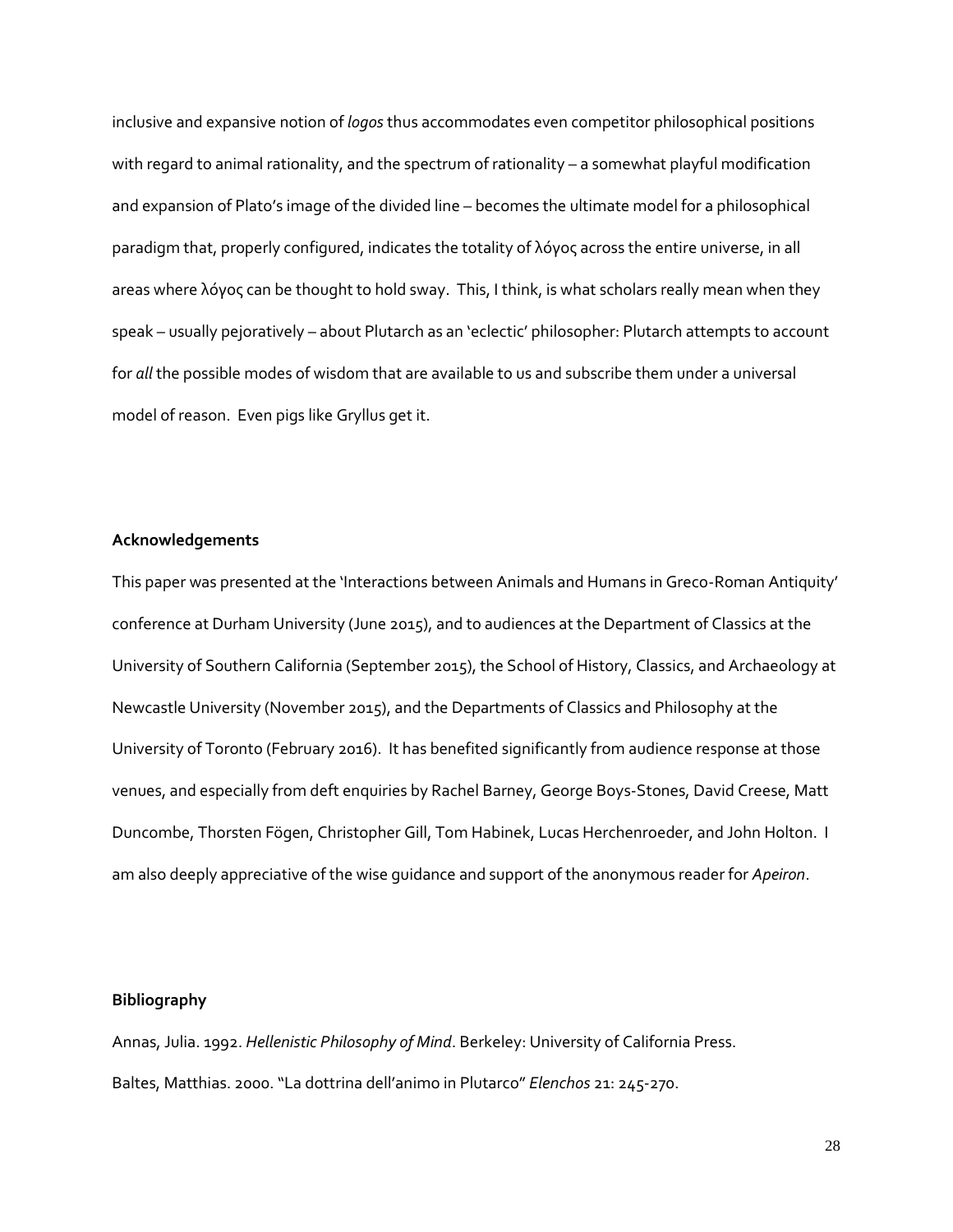Barney, Rachel; Brennan, Tad; and Brittain, Charles edd. 2012 *Plato and the Divided Self*. Cambridge: Cambridge University Press.

Bastianini, Guido and Long, Anthony A. edd. 1992. "Ierocle: Elementi di Etica" 296-362 in *Corpus dei papyri filosofici greci e latini: Testi e lessico nei papyri di cultura greca e latina*. Vol. 1.1.2. Florence: Olschki.

Becchi, Francesco. 2000. "Irrazionalità e Razionalità degli Animali" *Prometheus* 26: 205-225.

Bénatouil, Thomas and Bonazzi, Mauro edd. 2012. *Theoria, Praxis and the Contemplative Life after Plato and Aristotle*. Leiden: Brill.

Bonazzi, Mauro. 2015. *Il Platonismo*, Torino: Caracci.

Bonazzi, Mauro. 2013a."Pythagoreanising Aristotle: Eudorus and the systematisation of Platonism" 160-186 in Schofield, ed. 2013.

Bonazzi, Mauro. 2013b."Eudorus of Alexandria and the 'Pythagorean' pseudepigrapha" 385-404 in Cornelli, McKirahan, and Macris, edd. 2013.

Bonazzi, Mauro. 2012. "*Theoria* and *Praxis*: On Plutarch's Platonism" 139-162 in Bénatouil and Bonazzi, edd. 2012.

Bouffartigue, Jean ed. and trans. Plutarque. *Oeuvres morales*, Tome XIV, 1ère partie, Traité 63, L'intelligence des animaux. Paris: Les Belles Lettres.

Boys-Stones, George. *Forthcoming*. *Middle Platonist Philosophy 80 BC to AD 250: A Study and Collection of Sources in Translation*. Cambridge: Cambridge University Press.

Boys-Stones, George. 2012. "Antiochus' Metaphysics" 220-236 in Sedley, ed. 2012.

Cairns, Douglas. 2013."A Short History of Shudders" 85-107 in Chaniotis and Ducrey, edd. 2013.

Campbell, G. L. ed. 2014. *The Oxford Handbook of Animals in Classical Thought and Life*. Oxford; Oxford University Press.

Castelnérac, Benoit. 2008. "Plutarch's Life of Lycurgus and the Philosophical Use of Discourse" 429-444 in Nikolaidis, ed. 2008.

Chaniotis, Angelos and Ducrey, Pierre edd. 2013. *Unveiling Emotions II, Emotions in Greece and Rome: Texts, Images, Material Culture*. Stuttgart: Franz Steiner Verlag.

Cornelli, Gabriele; McKirahan, Richard; and Macris, Constantinos edd. 2013. *On Pythagoreanism*. Studia Praesocratica 5. Berlin: Walter de Gruyter.

Engberg-Pederson, Troels. 1983. *Aristotle's Theory of Moral Insight*. Oxford: Oxford University Press.

Fögen, Thorsten. 2014. "Animal Communication" 216-232 in Campbell ed. 2014.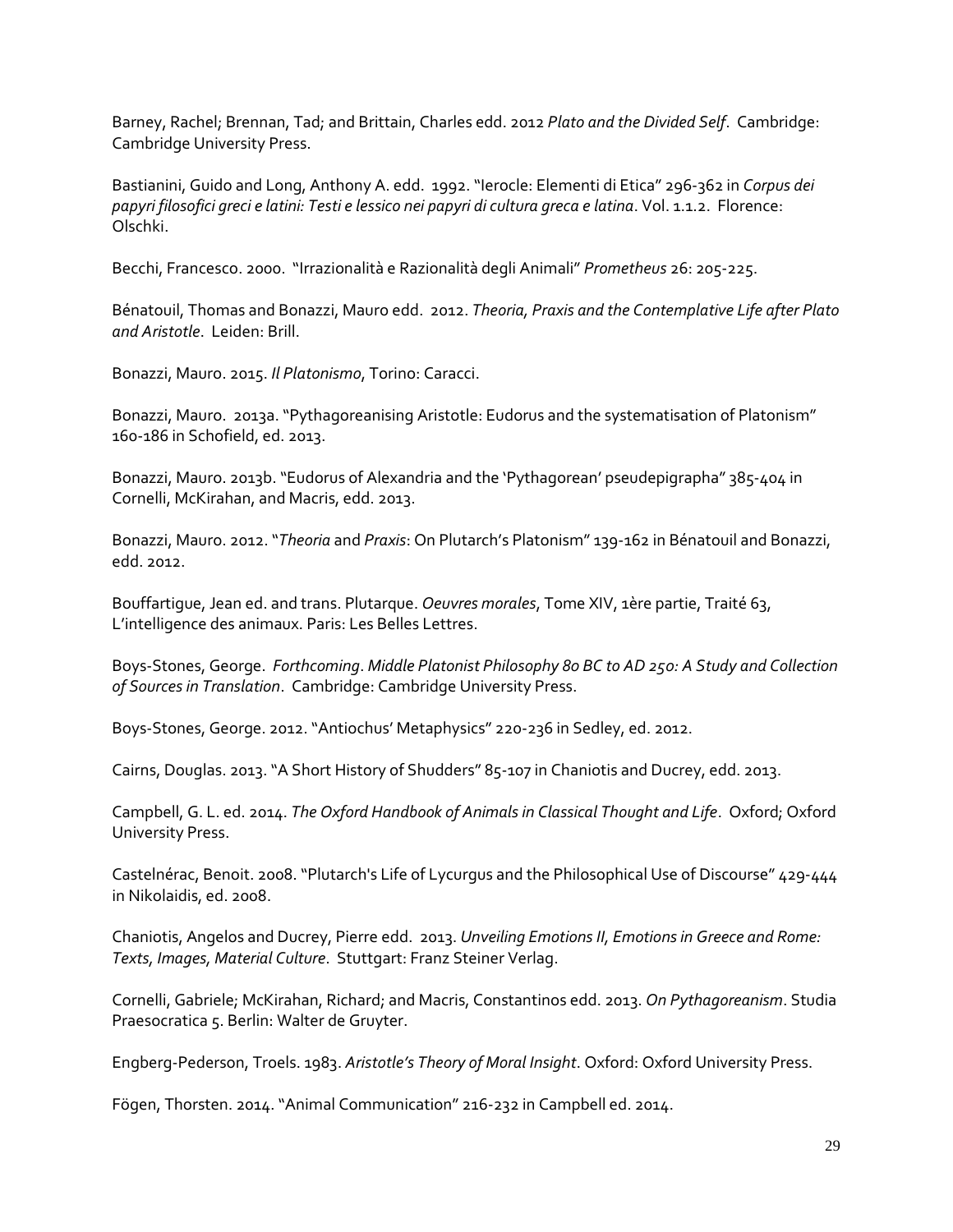Fitzgibbon, Patricia. 2008. "Boethus and Cassius: Two Epicureans in Plutarch" 445-460 in Nikolaidis, ed. 2008.

García Valdés, Manuela ed. 1994. *Estudios sobre Plutarco: Ideas Religiosas*, Actas del III Simposio Internacional sobre Plutarco. Madrid: Ediciones Classicas.

Griffin, Michael. 2015. *Aristotle's Categories in the Early Roman Empire*. Oxford: Oxford University Press.

Harte, Verity and Lane, Melissa edd. 2013. *Politeia in Greek and Roman Philosophy*. Cambridge: Cambridge University Press.

Herchenroeder, Lucas. 2008. "Τί γὰρ τοῦτο πρὸς τὸν λόγον; Plutarch's *Gryllus* and the So-Called Grylloi" *American Journal of Philology* 129.3 (Fall): 347-379.

Hershbell, Jackson P. 1992. "Plutarch and Stoicism" *Aufstieg und Niedergang der römischen Welt* II, 36.5: 3336-3352.

Inwood, Brad. 1985. *Ethics and Human Action in Early Stoicism*. Oxford: Oxford University Press.

Inwood, Brad. 1984. "Hierocles: Theory and Argument in the Second Century AD" *Oxford Studies in Ancient Philosophy* 2: 151-183.

Johnson, Monte Ransome. 2005. *Aristotle on Teleology*. Oxford: Oxford University Press.

Karamanolis, George. 2014. "Plutarch" *The Stanford Encyclopedia of Philosophy* (Winter 2014 Edition), URL [= http://plato.stanford.edu/archives/win2014/entries/plutarch/.](http://plato.stanford.edu/archives/win2014/entries/plutarch/)

Konstan, David. 2012."Epicurean Happiness: A Pig's Life"*Journal of Ancient Philosophy* 6.1: 1-24.

Konstan, David. 2010-11. "A Pig Convicts Itself of Unreason: The Implicit Argument of Plutarch's *Gryllus*" *Hyperboreus* 16-17: 371-385.

Krämer, Hans J. 1972. *Platonismus und Hellenistische Philosophie*. Berlin: Walter de Gruyter.

Long, Anthony A. 2011. "Aristotle on eudaimonia, nous, and divinity" 92-114 in Miller ed. 2011.

Long, Anthony A. 1996. *Stoic Studies*. Cambridge: Cambridge University Press.

Miller, Jon ed. 2011. *A Critical Guide to Aristotle's Nicomachean Ethics*. Cambridge: Cambridge University Press.

Newmyer, Stephen. 2011. *Animals in Greek and Roman Thought: A Sourcebook of Readings*. London: Routledge.

Newmyer, Stephen. 2006. *Animals, Rights and Reason in Plutarch and Modern Ethics*. London: Routledge.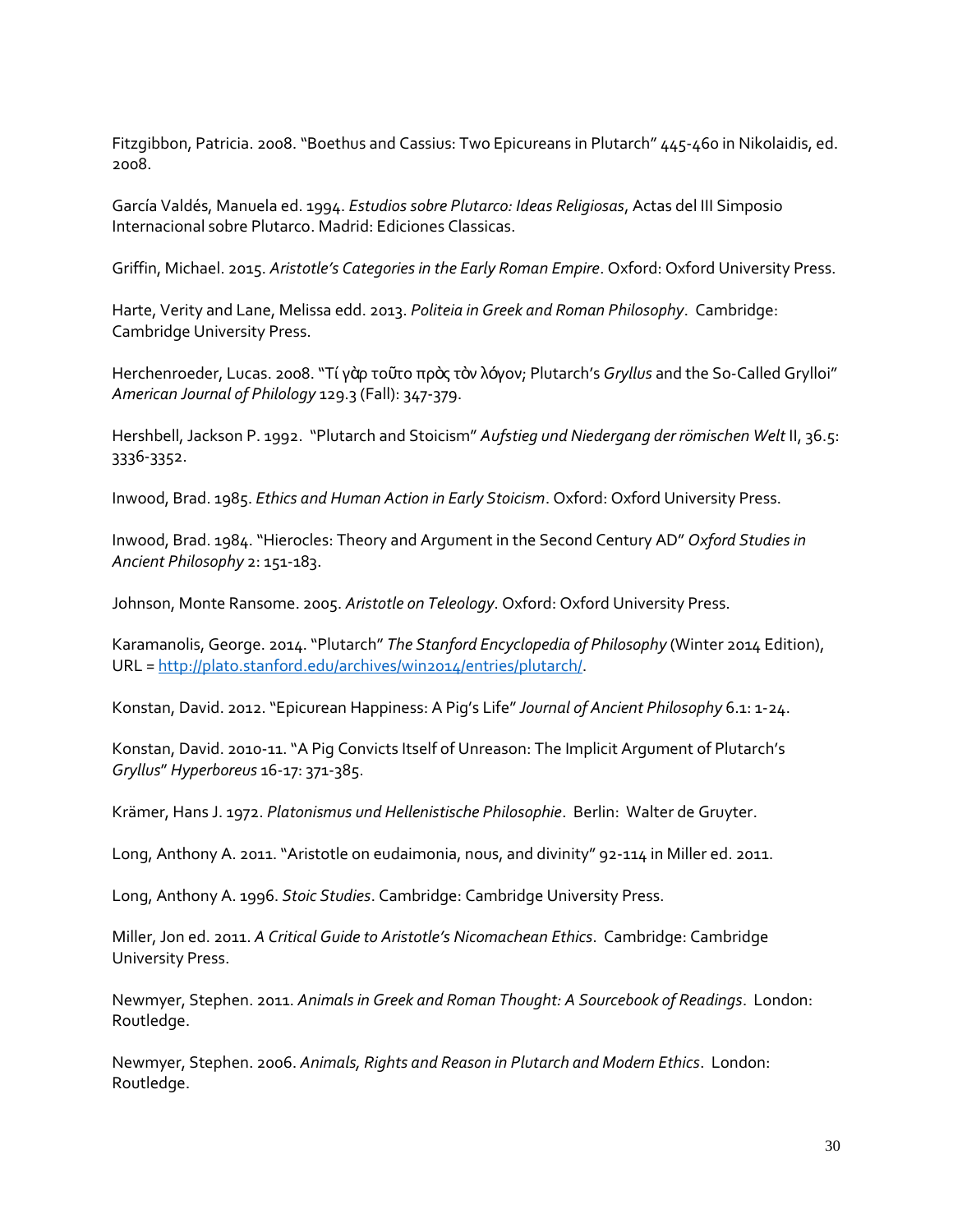Newmyer, Stephen. 1999. "Speaking of Beasts: The Stoics and Plutarch on Animal Reason and the Modern Case against Animals" *Quaderni urbinati di cultura classica* 92: 99-110.

Nightingale, Andrea W. 2004. *Spectacles of Truth in Classical Greek Philosophy*. Cambridge: Cambridge University Press.

Nikolaidis, Anastasios ed. 2008. *The Unity of Plutarch's Work: 'Moralia' Themes in the 'Lives', Features of the 'Lives' in the 'Moralia'*. Berlin: Walter de Gruyter.

Opsomer, Jan. 2012. "Plutarch on the Division of the Soul" 311-330 in Barney, Brennan, and Brittain edd. 2012.

Opsomer, Jan. 1998. *In Search of Truth: Academic Tendencies in Middle Platonism*. Brussels: Paleis der Academiën.

Opsomer, Jan. 1994. "L'âme du monde et l'âme de l'homme chez Plutarque" 33-49 in M. García Valdés ed. 1994.

Ramelli, Ilaria ed. 2009. *Hierocles the Stoic:* Elements of Ethics*, Fragments, and Excerpts.* Translated by David Konstan. Leiden: Brill.

Schofield, Malcolm ed. 2013. *Aristotle, Plato and Pythagoreanism in the First Century BC: New Directions for Philosophy*. Cambridge: Cambridge University Press.

Sedley, David. 2013. "The Atheist Underground" 329-348 in Harte and Lane edd. 2013.

Sedley, David ed. 2012. *The Philosophy of Antiochus*, Cambridge: Cambridge University Press.

Shelton, Jo-Ann. 1995. "Contracts with Animals: Lucretius, *De Rerum Natura*" *Between the Species* 11: 115-121.

Sorabji, Richard. 1993. *Animal Minds and Human Morals: the Origins of the Western Debate*. Ithaca: Cornell University Press.

Steiner, Gary. 2008. *Animals and the Moral Community: Mental Life, Moral Status, and Kinship*. New York: Columbia University Press.

Tarrant, Harold. 2000. *Plato's First Interpreters*. London: Duckworth.

Terian, Abraham ed. and trans. 1998. *Philon d'Alexandrie, Alexander vel de Ratione quam habere etiam bruta animalia (De animalibus) e versione armeniaca*, Paris: Editions du Cerf.

Usener, Hermann. 1966 [1887]. *Epicurea*, Stuttgart: Teubner.

Vander Waerdt, Paul. 1988. "Hermarchus and the Epicurean Genealogy of Morals" *Transactions of the American Philological Association* 118: 87-106.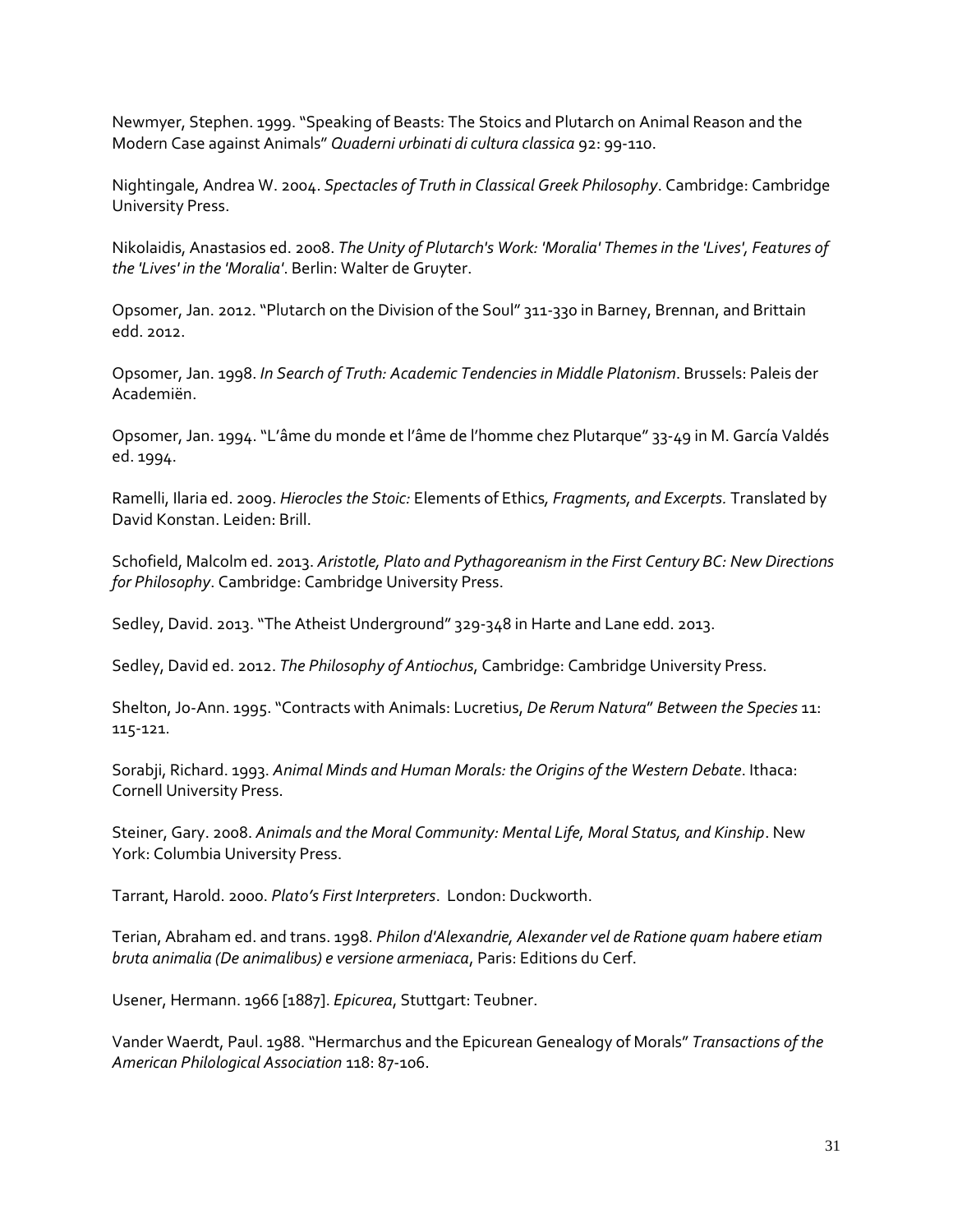Warren, James. 2002. *Epicurus and Democritean Ethics: An Archaeology of* Ataraxia. Cambridge: Cambridge University Press.

 $2$  Sorabji 1993.

 $\overline{a}$ 

<sup>3</sup> Especially Becchi 2000.

<sup>4</sup> See Newmyer 2006: 3, where he expressly notes, 'it would be erroneous and anachronistic to maintain that any ancient philosopher held a position that could justifiably be termed "animal rightist"'.

 $5$  Newmyer 2006: 3-4.

 $6$  Newmyer 2006: 6.

 $<sup>7</sup>$  Newmyer 2006: 8.</sup>

 $^8$  Steiner (2008: 42-43) shows nuance by recognizing that Plutarch does not believe, as apparently Chrysippus did, that dogs are capable of syllogistic logic. But he resorts specious biographical explanation in order to account for apparent discrepancies in Plutarch's account of animal rationality and rights (2008: 120).

9 I use the term 'spectrum' because of its etymological covalence in Latin with the verb *spectere*, which indicates the *applied perceptual activity* of *contemplare* (Greek θεωρέω) to a specific range of objects, e.g., in Scipio's dream (Cic. *Resp*. 6.20): '*Sentio, inquit, te sedem etiam nunc hominum ac domum contemplari; quae si tibi parva, ut est, ita videtur, haec caelestia semper spectato, illa humana contemnito'*. Numerous other examples present from across the philosophical schools of the Hellenistic and Post-Hellenistic worlds indicate the wide range of such an application in spectare (Cic. *Tusc*. 5.71; Lucr. 2.289 and 5.958; Curt. 8.9.33; Vitr. 1.4.1). For a terminological equivalence in Plutarch's own work, see below where I discuss the λόγος θεωρῶν. On philosophical θεωρία more generally, see Nightingale 2004 and the essays collected in Bénatouil and Bonazzi 2012.

<sup>10</sup> Scholars have more recently begun to take seriously the project of 'unifying' Plutarch's corpus; see more generally the collection of essays edited by Nikolaidis (2008), and especially Castelnérac's contribution to that volume.

 $^{\text{\tiny{1}}}$  See Newmyer 2006: 3. Much of his discussion of Plutarch's animal psychology comes in Chapter 2: 'The Nature of the Beast', which builds on Newmyer 1999. Also see, more recently, Steiner 2008: 42-43 and, more persuasively, Bouffartigue 2012: xxx-xxxv.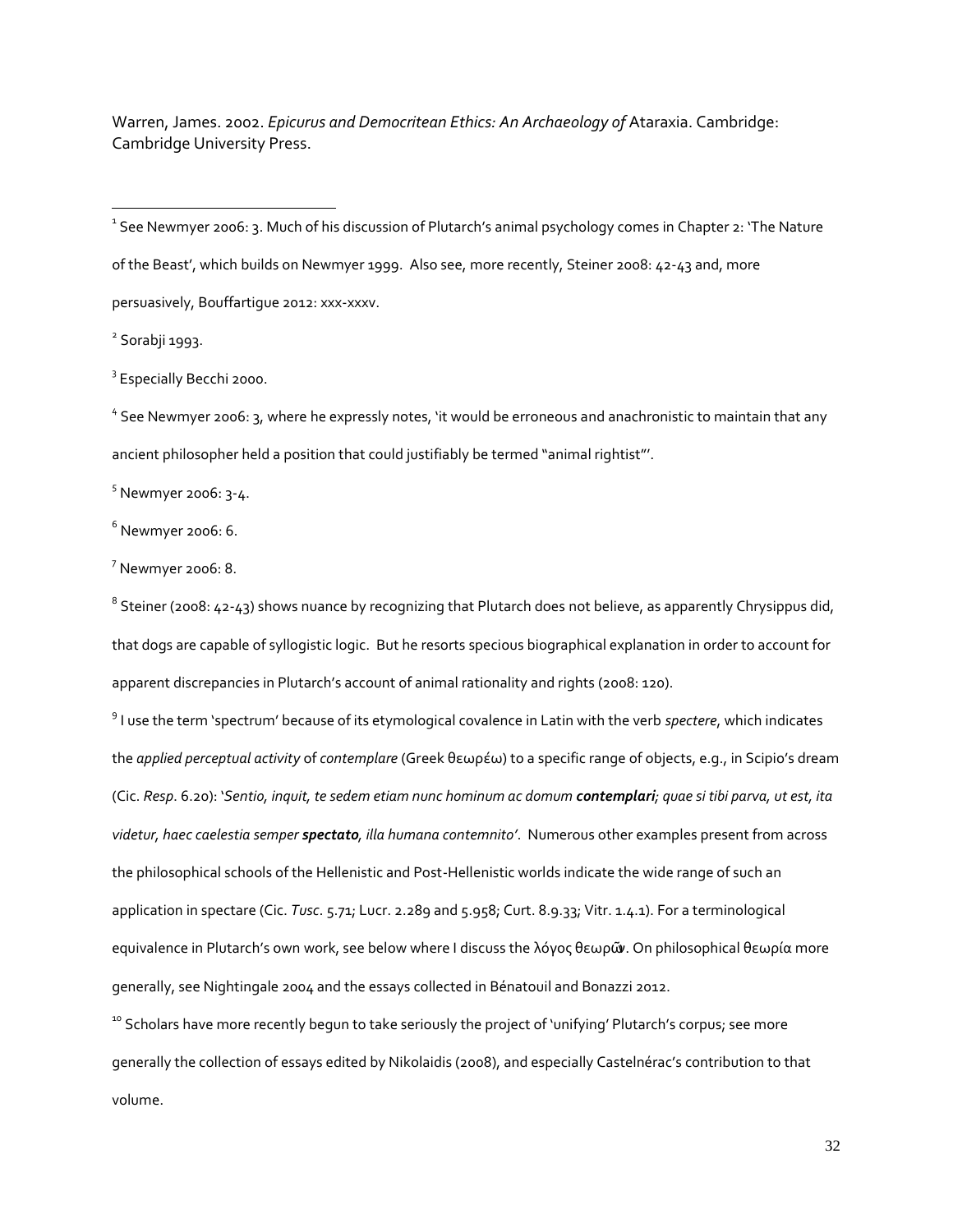<sup>11</sup> Newmyer cites this text once in his 2006 monograph (p. 18), and only to describe human psychology. The most recent textual edition and translation of *Whether Land or Sea Animals are Smarter* is Bouffartigue 2012. <sup>12</sup> Also II.8, not related to symposiastic behaviour.

<sup>13</sup> Plut. *Soll. an.* 7, 964e.

 $\overline{a}$ 

<sup>14</sup> We hear that Autobulus' son is also 'the επαῖ ρος of Soclarus', but such a designation need not refer to Plutarch as such. Indeed, Soclarus is an advocate for Plutarch's sons (including Autobulus) at *Table-Talk* VIII.6, 726a. <sup>15</sup> Bouffartigue (2012: xiv-xv) assumes that Plutarch's son is the speaker, without considering the possibility of his father.

 $16$  That he was prone to disputation is also suggested by VIII.2, 719C.

<sup>17</sup> Compare, in *Whether Land or Sea Animals are Smarter* (959f), Autobulus' citation of the 'Pythagoreans' as people who treated animal gently 'with an eye to humaneness and pity' (πρὸς τὸφιλάνθρωπον καὶ φιλοίκτιρμον).

<sup>18</sup> Democritus, in particular (DK 68 B 183), associates ξύνεσις with practical reasoning (φρονεῖ ν) and (B 77) with the obtaining of secure possessions (ἀσφαλέα κτήματα). Also compare Aristotle's account in his *History of Animals* (VIII.1, 588a23-29), where he speaks of non-human animals not as having capacities that are the same (but to a lesser degree) as those of humans, but 'analogous' (ὡς...οῦτῶς), including 'knowledge, wisdom, and sagacity' (τέχνη καὶ σοφία καὶ σύνεσις).

<sup>19</sup> References to 'yesterday's' dialoque need not refer to a lost work of Plutarch's, as we know of at least one dialogue, Philo's *On the Reason which even Brute Animals Possess* or *Alexander* (written perhaps a half-a-century prior to Plutarch's works, and only preserved in Armenian translation), in which Philo's nephew Tiberius Julius Alexander presented arguments similar to those described in Autobulus' summary of 'yesterday's' discussion. Hence, it may be that Plutarch assumes dialogues such as that of Philo which have been lost to us. See the editions and translations of Abraham Terian (into English, 1981; and into French, 1988).

<sup>20</sup> All translations from Greek or Latin are mine, except where noted.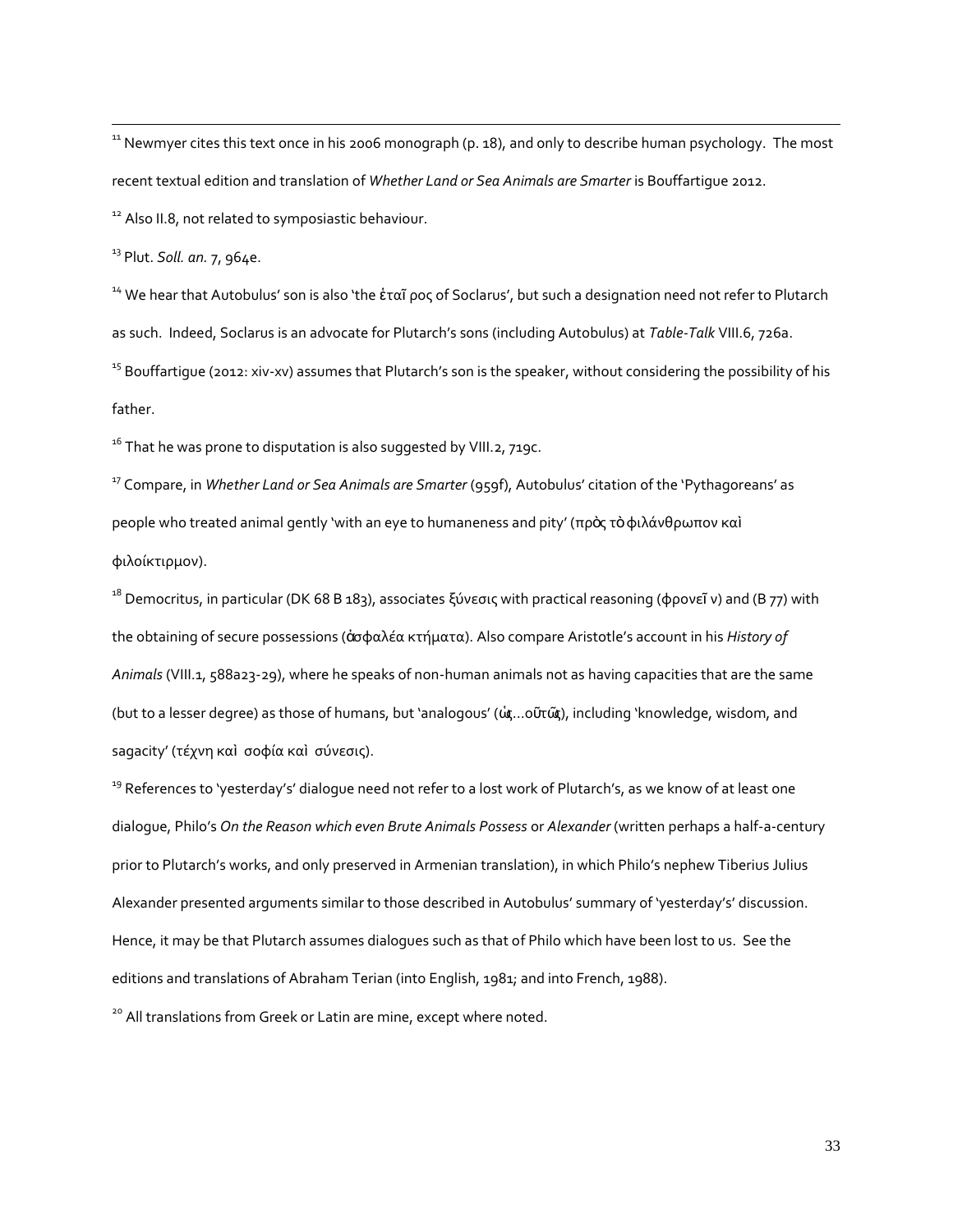<sup>21</sup> This relatively unusual word occurs, among philosophical contexts, in the context of human beings sharing in (μετέχειν) justice in Protagoras' speech (Pl. *Prt*. 323c2), but its use by Epicurus is also marked by the 2nd Century CE grammarian Apollonius Dyscolus (F 607 Usener), where it is said to mean κατά τινα τρόπον.

<sup>22</sup> Bouffartigue (2012: 4) does not commit to specific cognitive operations, translating into, respectively, 'pensée', 'raisonnement', and 'entendement'.

<sup>23</sup> See especially Alcin. *Didask*. 155.13-32. By attributing διανοία to all animals, Autobulus appears to be presenting what was, in Plutarch's time, a traditional Platonist view, as represented by Philo's nephew Alexander in the former's *de Animalibus* 17, only preserved in Armenian.

<sup>24</sup> It is of course ontologically posterior to pure intellection (νόησις).

 $\overline{a}$ 

<sup>25</sup> Plut. *De virtute morali* 7,448b: οὐγέγονε κρίσις ἀλλ' ἀπορία, στάσις οὖσα καὶ μονὴδιανοίας ὑπ' ἐναντίων πιθανῶν. Note that Plutarch here is correcting the insufficient Stoic account of the soul's intellectual action, which he has earlier characterized as equivocating διανοία with the ἡγεμονικόν (3, 441c = *SVF* III.459). Generally, on Plutarch's moral psychology in *De Virtute Morali* and its Platonic antecedents, see Opsomer 2012: 321-326. <sup>26</sup> Plut. *De virtute morali* 7,448a-c: 'Hence, reasoning, whenever the truth is manifest, dismissing what is false gladly inclines towards it.' As an intellective activity, λογισμός is divine (10, 450e).

<sup>27</sup> Similarly in *Animine an corporis affectiones sint peiores* 2, 500e, Plutarch argues that λογισμός, 'when sound, perceives the diseases that affect the body; but when it is itself afflicted with the diseases of the soul, it can form no judgment in the midst of the things that it is suffering, for its suffering occurs in the part by which makes judgments.'

<sup>28</sup> Compare Plut. *De virtute morali* 6, 446a. Note that this view is similar to one that Cicero's metaphysician, Varro, criticizes in his *Academica* (1.30-32), on which see Boys-Stones 2012: 221-228. Is Plutarch adapting and appropriating a Stoic view on the *kriterion*?

<sup>29</sup> Accepting Hembold's correction for mss. ἀμφοῖ ν δὲ τοῦ λόγου θεωρητικοῦ ὄντος, which cannot make sense given the subsequent division of the genus 'contemplative' into the species 'contemplative' and 'practical' (as noted by Bernardakis; Becchi surprisingly does not acknowledge this problem in his edition). Interestingly, Philo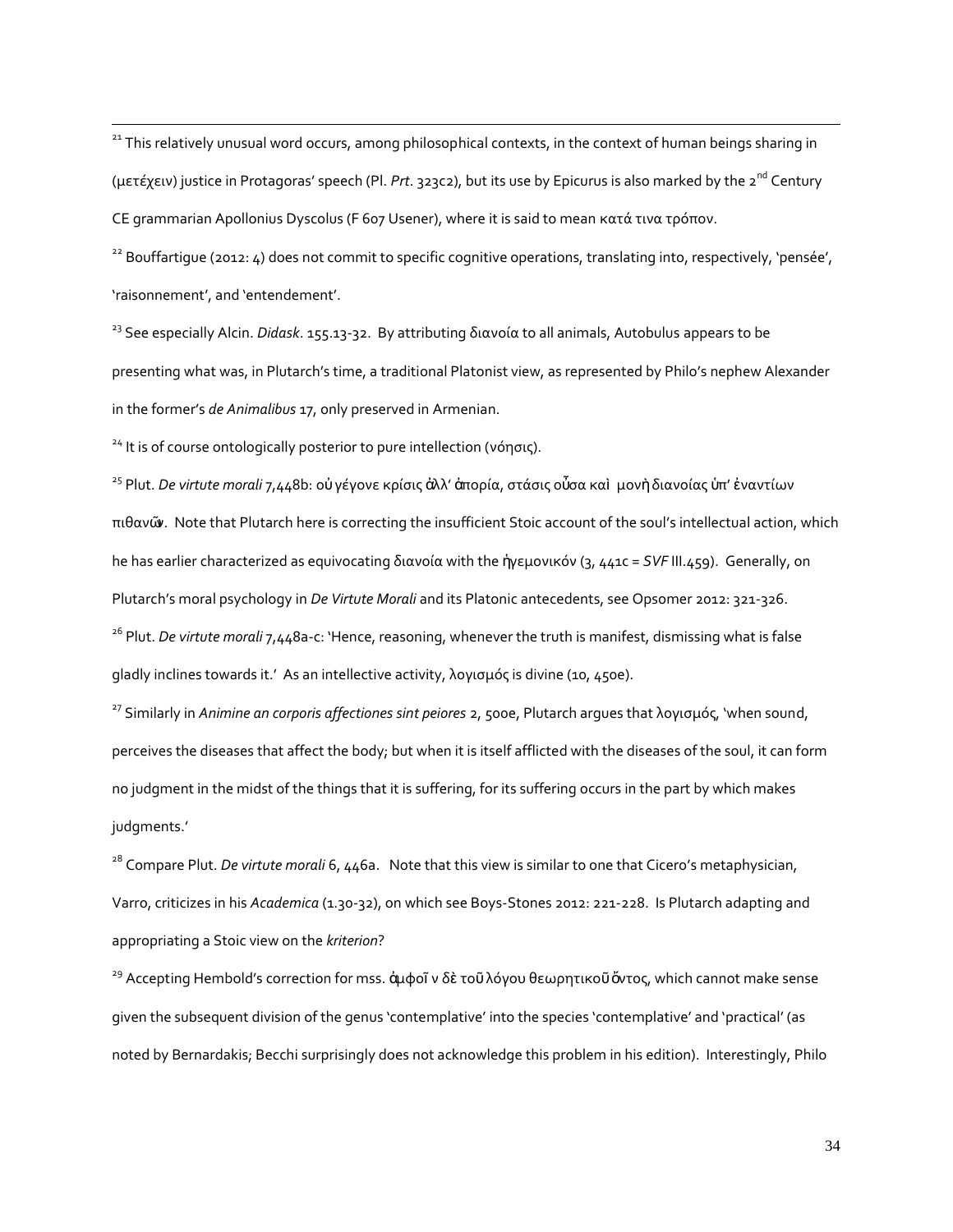too, in his *De animalibus*, divides λόγος by its two applications: λόγος προφορικός and λόγος ἐνδιάθετος (on which see Terian 1988: 60-62). Elsewhere, Plutarch refers to this as the κοινὸς λόγος (see the next note). <sup>30</sup> Compare Plutarch's account of the world-soul's faculties (*De an. procr.* 26, 1025e, trans. Cherniss): 'Now, as the soul is at once contemplative and practical, and contemplates the universals but acts upon the particulars, and apparently cognizes the former but perceives the latter, the reason common to both (ὁ κοινὸς λόγος), as it is continually coming upon the difference in sameness and upon sameness in difference, tries with definitions and divisions to separate the one and the many, that is the indivisible and the divisible, but cannot arrive at either exclusively, because the very principles have been intermixed with each other.' On the Platonist bicategorical division of absolute from relative, see inter alia Krämer 1972: 75-96.

 $\overline{a}$ 

<sup>31</sup> Plutarch adopts a differentiation between σοφία and φρόνησις that is thought ultimately to trace back to the sixth book of Aristotle's *Nicomachean Ethics* (*EN* VI.12-13, 1143b18-1145a11; for one comprehensive analysis, see Engberg-Pederson 1983: 96-104). I do not wish to engage in the debate about the peculiarities of Aristotle's differentiation, but would point the reader to some questions raised by Long 2011: 103-105. It is notable, and often overlooked, that the Early Platonist Xenocrates, whose influence over Plutarch is implied in his treatment of him (see Karamanolis 2006: 103-105), differentiated these terms quite clearly, according to Clement of Alexandria (2.5 = F 177 IP²): 'Xenocrates, too, in his work *On Phronesis*, says that wisdom (σοφία) is the knowledge of the primary causes and of the intelligible being, whereas he believes that φρόνησις, which is, in fact, a human sort of wisdom, is bifurcated into the practical and theoretical. Therefore wisdom is φρόνησις, although not all φρόνησις is wisdom.' As we will see later in this paper, the description of φρόνησις offered by Plutarch here is an elaboration of an Epicurean definition.

 $32$  Compare Poseidonus' general description of the end as 'to live contemplating the truth and order of all things together and helping in promoting it as far as possible, in no way being led by the irrational part of the soul' (Clem. *Stromat*. II.21 = F 186 Kidd; trans. Kidd).

<sup>33</sup> Compare Iamblichus' analysis (*Protr*. IV, pp. 20.15-21.13 Pistelli) of pseudo-Archytas' treatise *On Wisdom* (on which, see Horky 2016: 29-31): '"The human has been born and constituted for the purpose of contemplating the reason of the nature of the universe; and, therefore, it is the function of wisdom to <obtain> and contemplate the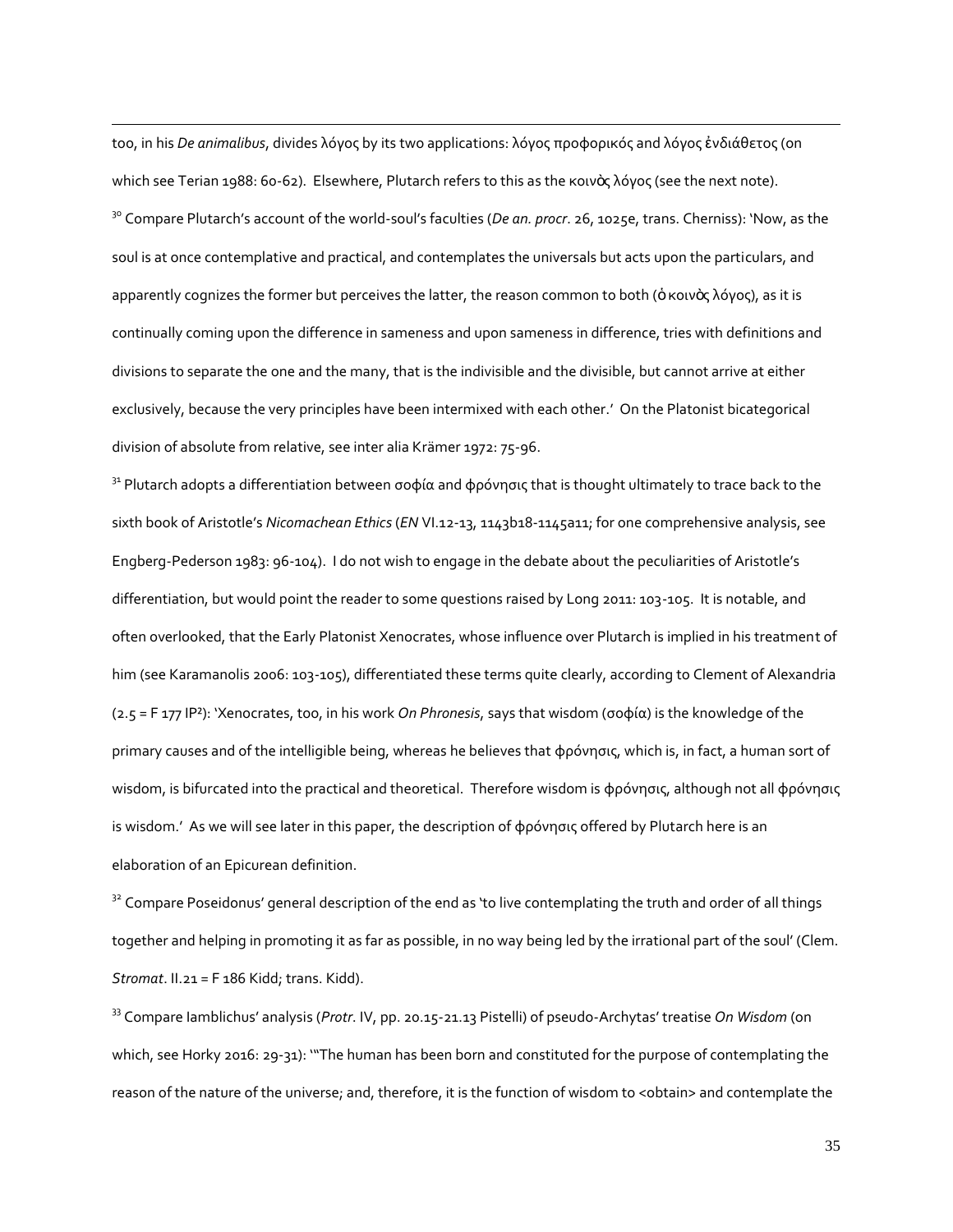intelligence of the things that are (F  $_3$  = p. 44.17-20 Thesleff)."' ... In the same way, [Archytas] tries to urge us on to both practical and theoretical philosophy. For the acquisition of intelligence of something productive is a function too of practical virtue, the end of which is not simply beholding how it is, but apprehending it through its activities.'

<sup>34</sup> Plutarch understands that the world-soul has *in itself* its affective cause (*De an. procr*. 27, 1026e; also see 28, 1027a), whereas the human soul obtains its irrational emotions from the body it is mixed with (*De virtute morali* 11, 451a-b). Hence, there is not a simple equivocation between cosmic and human psychology (as assumed by Karamanolis 2014). Better is Opsomer's attempts to detect analogies in these relationships (1994: 159; 1998: 159 n. 149; and especially 2012: 313-315), although I'm not quite sure that I can agree that the world-soul and human soul, *qua* animal, are exactly 'isomorphic' (1998: 205 n. 370); also see Baltes 2000: 265-266.

<sup>35</sup> Compare the mysterious voice that spoke to Timarchus (according to Simmias) in Plutarch's *On the Daimonion of Socrates* (591d-e): 'Every soul partakes of intellect, and none is irrational and unintelligent, but to the extent to which it mixes with flesh and affections, it, in its pleasures and pains, is turned into something irrational through alteration. But not every soul mixes in the same way: some sink entirely into a body, and, becoming disrupted throughout, are in their life completely distracted by affections; but others mingle [only] in some way, but in another way leave outside what is purest [sc. the daemon]…thus, Timarchus, understand that when you look upon the stars that seem to be extinguished, you are seeing souls that sink entirely into the body, and that when you look upon the starts that are lighted again, as it were, and become apparent again from below, you are seeing souls that float back from bodies after death, shaking off a sort of dimness and darkness as one might shake off mud.'

<sup>36</sup> Plut. *Soll. an.* 2, 960b-c.

 $\overline{a}$ 

<sup>37</sup> Cf. Bouffartique (2012: 6), who translates 'reconnaître'.

<sup>38</sup> See Alex. Aphr. *De fato* 11, p. 25.4-6 Thillet = *SVF* II.1140.

<sup>39</sup> The literature is of course vast on this subject. One might, however, see the discussion of final cause as 'that for the sake of which' in Johnson 2005: 82-85.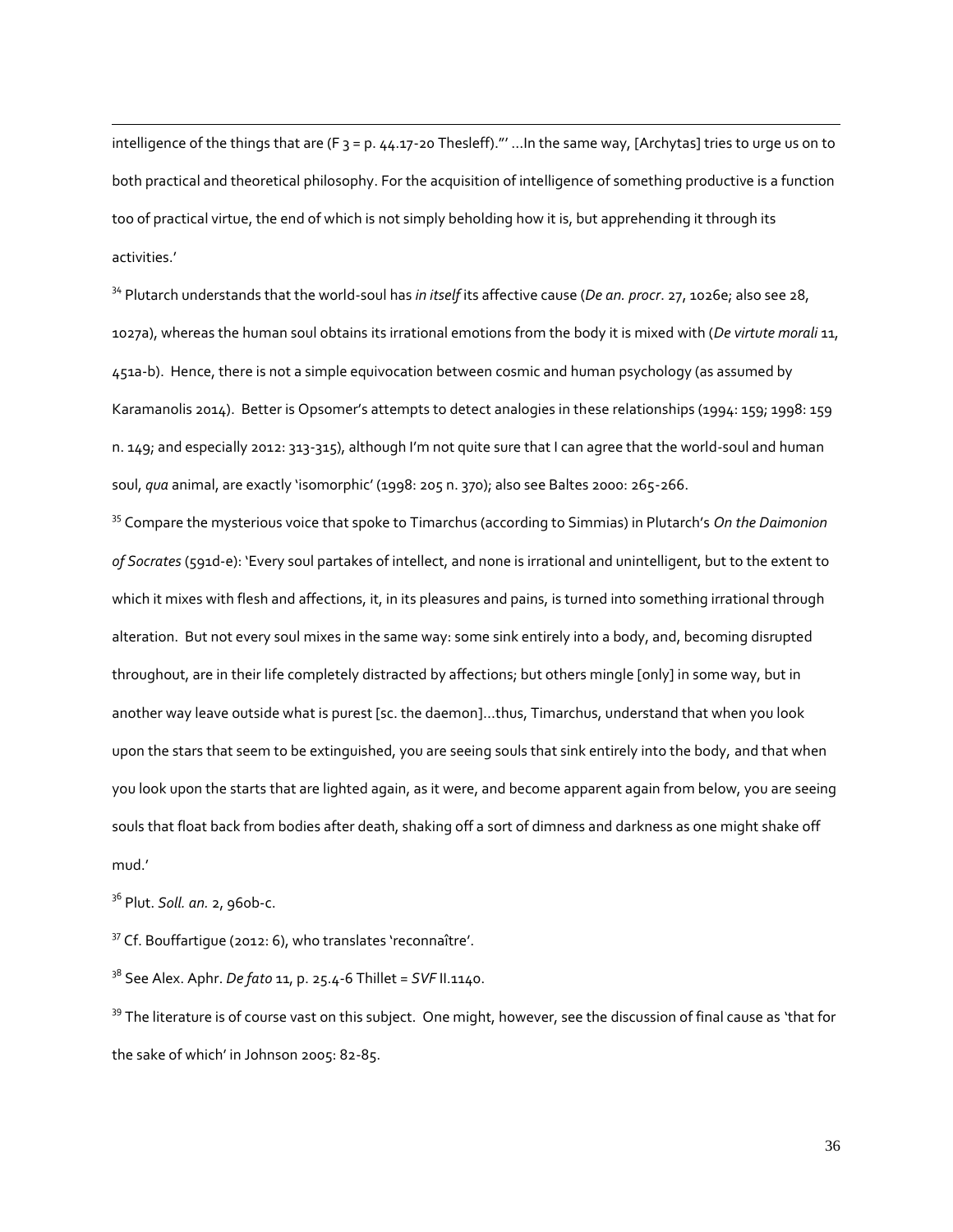<sup>40</sup> It is difficult to find direct comparanda for Plutarch's statement, but the division into absolutes and relatives is generally Platonist (see, e.g., Diogenes Laertius' account of Plato's division of beings at D.L. III. 108-109) and is attested for Hermodorus of Syracuse (in a unique format: καθ' αὑτά and πρὸς ἕτερα, which is further subdivided into πρὸς ἐναντία and πρός τι: F 5 IP<sup>2</sup>); Xenocrates of Chalcedon and Antiochus of Ascalon (καθ'αὐτό and πρός τι: F 15 IP²); Eudorus of Alexandria (T 15 Mazzarelli, where he praises Aristotle for acknowledging the division into καθ' αὐτό and πρός τι, but complains that Aristotle did not discuss the former sufficiently; see Griffin 2015: 89- 90); Ps-Callicratadas F 1, p. 103.11-14 Thesleff (mathematicised: 'the odd is generated by the nature of the καθ'αὐτό, the even is generated by the nature of the πρός τι'), although the evidence for ps-Archytas adopting such a bicategorialization of beings is not existent (*pace* Bonazzi 2013a: 183 and 2013b: 389-390). It should moreover be noted that there is, to my knowledge, no evidence of these figures explicitly associating *nature* with the category of relatives, as Plutarch does.

<sup>41</sup> Cf. Bouffartique 2012: 70, who nonetheless does not mention Seneca. Generally, on the animal soul among the Stoics, see Long 1996: 240-244.

<sup>42</sup> Seneca, *Epistle* 121.21. Compare the views ascribed to the Stoics by Diogenes Laertius (VII.86-87 = Posidonius F 185 Kidd) and Clement of Alexandria (*Stromat*. II.19 = *SVF* II.714). On the Stoic typology of impulse, see the discussion of Arius Didymus' doxographical account (*ap*. Stob. II.9-9a, pp. 86.17-87.22 Wachsmuth) at Inwood 1985: 224-242.

<sup>43</sup> For the fragments of Hierocles, I use Ilaria Ramelli's edition (2009), substantially based on Bastianini and Long's edition in vol. 1.1<sup>\*\*</sup> of the *Corpus dei papyri filosofici greci e latini* (1992), with translation of the fragments by David Konstan.

<sup>44</sup> Hierocles, *Elements of Ethics* Col. I.37-40, Cols. I.50-II.3. On the Stoic αἴ σθησις and ὁρμή, see Inwood 1984: 155- 156.

<sup>45</sup> Hierocles, *Elements of Ethics* Col. II.3-9. Cf. Ramelli 2009: 113. For plants' 'nature' (φύσις) as that which 'binds together, preserves, nourishes, and increases' them, see *Elements of Ethics* Col. VI.15-22.

<sup>46</sup> Hierocles, *Elements of Ethics* Cols. III.46-54 and IV.24-29.

<sup>47</sup> Hierocles, *Elements of Ethics* Col. III.47-50.

 $\overline{a}$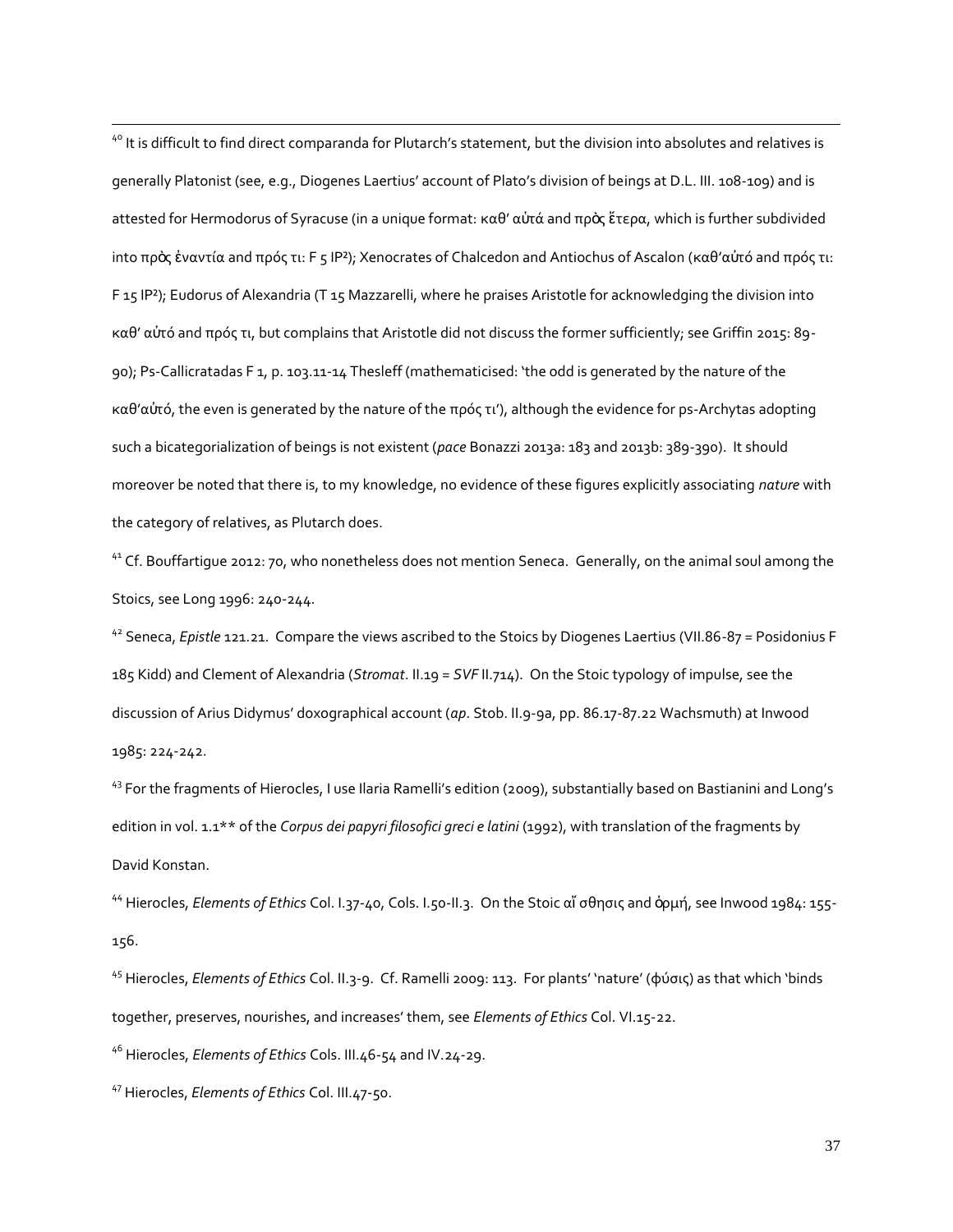<sup>48</sup> For a useful, succinct analysis of Hierocles' approach to *oikeiôsis* (with bibliography), see Ramelli 2009: xxx-xlvii. <sup>49</sup> See Hierocles, *Elements of Ethics* Col. III.50-53.

 $\overline{a}$ 

<sup>50</sup> On why nature encourages humans to promote social bonds, see Hierocles, *On Marriage* F 7 Ramelli = Stobaeus 4.84.20, pp. 664.4-12 Hense. That marriage, the primary social bond, is divine, is attested at *On Marriage* F 4 Ramelli = Stobaeus 4.67.24, p. 503.18-19 Hense.

<sup>51</sup> Compare Plut. *De an. procr*. 1026, where the irrational part of the world-soul is described as being 'accustomed to the body from the beginning' (σώματι σύνηθες ἐξ ἀρχῆς) and subsequently as being 'dragged down' (ἐφέλκεται) through its common affection with the body (συμπαθές). Cf. Pl. *Phaedr*. 248c-d.

<sup>52</sup> At *Animine an corporis affectiones sint peiores* 3, 501d, Plutarch defines impulses as 'principles of actions' and explains that 'excessive affections arise out of impulses' (αἱ γὰρ ὁρμαὶ τῶν πράξεων ἀρχαί, τὰδὲ πάθη σφοδρότητες ὁρμῶν). Generally, this passage is a rationalization of the portion of Socrates' Palinode that deals with the soul-chariot's reaction to an impulse generated by a beautiful boy (*Phaedr*. 253d-254e). Note, too, that Cleanthes, who denied that animals admit of reason (λόγος), nevertheless possess the elements of λόγισμος, which is understood to be a very basic sort of exchange (*SVF* 1.515a-b = Plut. *Soll. an*. 967e and Ael. *Nat. an*. 6.50). <sup>53</sup> Note that, in Socrates' Palinode (Pl. *Phaedr*. 254b-e), the charioteer, struck by the boy's beauty, is forced to use violence in order to control the hubristic horse. For Plutarch's use of this image, see Opsomer 2012: 329. <sup>54</sup> Similarly, see Philo's own explanation of how non-human animals speak musically, but without articulation or argument, which is the power only of humans (*De animalibus* 98-99).

<sup>55</sup> Again, this is not a position very divergent from Seneca's in *Epistle* 121.6 (*Mirari solemus saltandi peritos, quod in omnem significationem rerum et adfectuum parata illorum est manus, et verborum vocitatem gestus adsequitur. Quod illis ars praestat, his natura*.), except that there we see no explicit appeal to 'reason' in Seneca's account. Bouffartigue (2012: xxvi) usefully compares with Origen (*Contra Celsum* IV.81): 'selon laquelle les plus stupéfiantes performances des animaux sont l'effet direct du pouvoir de la nature commandée par Dieu et ne doivent pas plus aux mérites de la bête que la beauté de la rose à la vertu du rosier.' On the ethics of human use of animals in Plutarch, we agree here with the conclusions of Fögen (2014: 222-223): 'On a moral level…humans may use animals for their own purposes, but should refrain from any inconsiderate or cruel behaviour towards them.'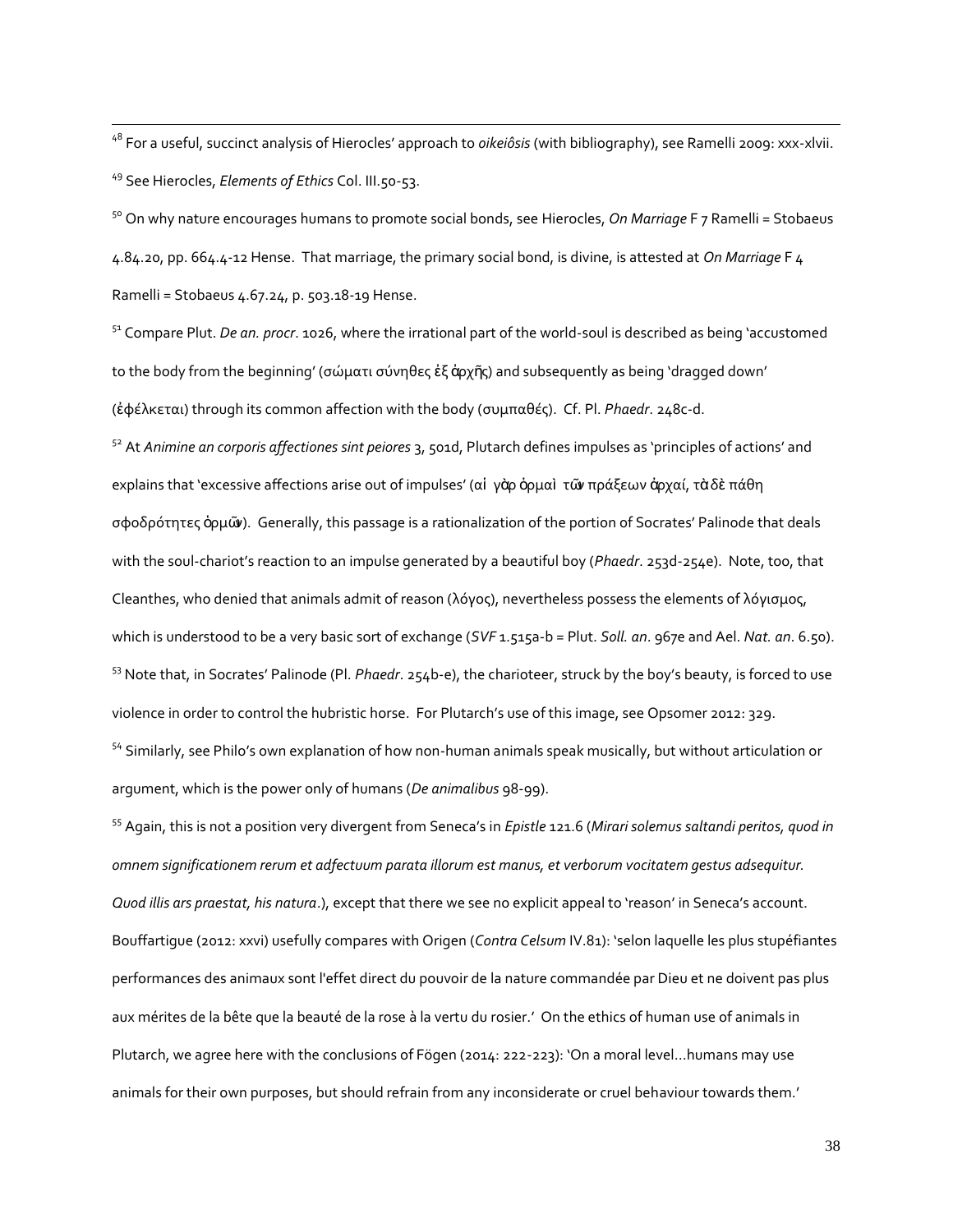<sup>56</sup> Plutarch suggests elsewhere (*De am. prol.* 2, 495a) that σύνεσις το <u>ΰλόγου</u> is not accessible to non-human animals. My approach to animal cognition in Plutarch, then, runs parallel to that of Bouffartigue (2012: xxx-xxxiii), who seeks to differentiate those virtues that non-human animals are able to achieve from those that humans regularly display.

<sup>57</sup> Compare Socrates' etymological definition (*Cratyl*. 412a-b) of the activity of σύνεσις as 'the soul advancing along with things' (συμπορεύεσθαι τὴν ψυχὴν τοῖ ς πράγμασιν). Socrates claims in the Funeral Oration in the *Menexenus* (237d) that nature selected from all the animals the human being to be 'the one who excels in comprehension over the others, and who alone reckons justice and the gods' (ὃσυνέσει τε ὑπερέχει τῶν ἄλλων καὶ δίκην καὶ θεοὺς μόνον νομίζει).

<sup>58</sup> Compare the Platonist definition of justice (δικαιοσύνη) as 'agreement of the soul relative to itself, and good order of the parts of the soul relative to one another and in reference to one another' ([Pl.] *Def*. 411d-e).

 $59$  On animal κοινωνία in Plutarch, see Bouffartique 2012: xxxi.

<sup>60</sup> On the name Γρύλλος, see Herchenroeder 2008: 350-359.

 $\overline{a}$ 

 $^{61}$  Or, possibly, another Greek who was not among his men (see Konstan 2010-11: 371 n. 1). But Odysseus calls the Greeks his *hetaireioi*, which suggests a closer relationship.

<sup>62</sup> This is of course not an impossibility, since Philo (*De animalibus* 30-65) develops a Platonist argument (in the voice of his nephew Alexander) for attributing the cardinal virtues to non-human animals and arguing that, in some circumstances, non-human animals demonstrate more virtue than humans (see, e.g. *De animalibus* 61, on justice).

<sup>63</sup> Herchenroeder 2008: 362-367 and Konstan 2010-11: 382 n. 20.

 $64$  Or, as Konstan (2010-11: 372) describes, 'Circe provides them with consciousness and speech'. 'Consciousness' is an equally good translation of σύνεσις, but, I would argue, διαλέγεσθαι goes beyond mere 'speech' here.  $65$  It is probable that an audience would detect contemporary philosophical notions here: is Odysseus asking Gryllus whether he'd like to be returned to his original species, or to the 'form' of man? Or is there a more general reference to returning his men back to their original character (as one finds, for example, in Philo's Stoicizing description of the souls of young men evidencing their ἀρχαῖ ον εἶ δος at *Quod omnis probus liber sit* 15)?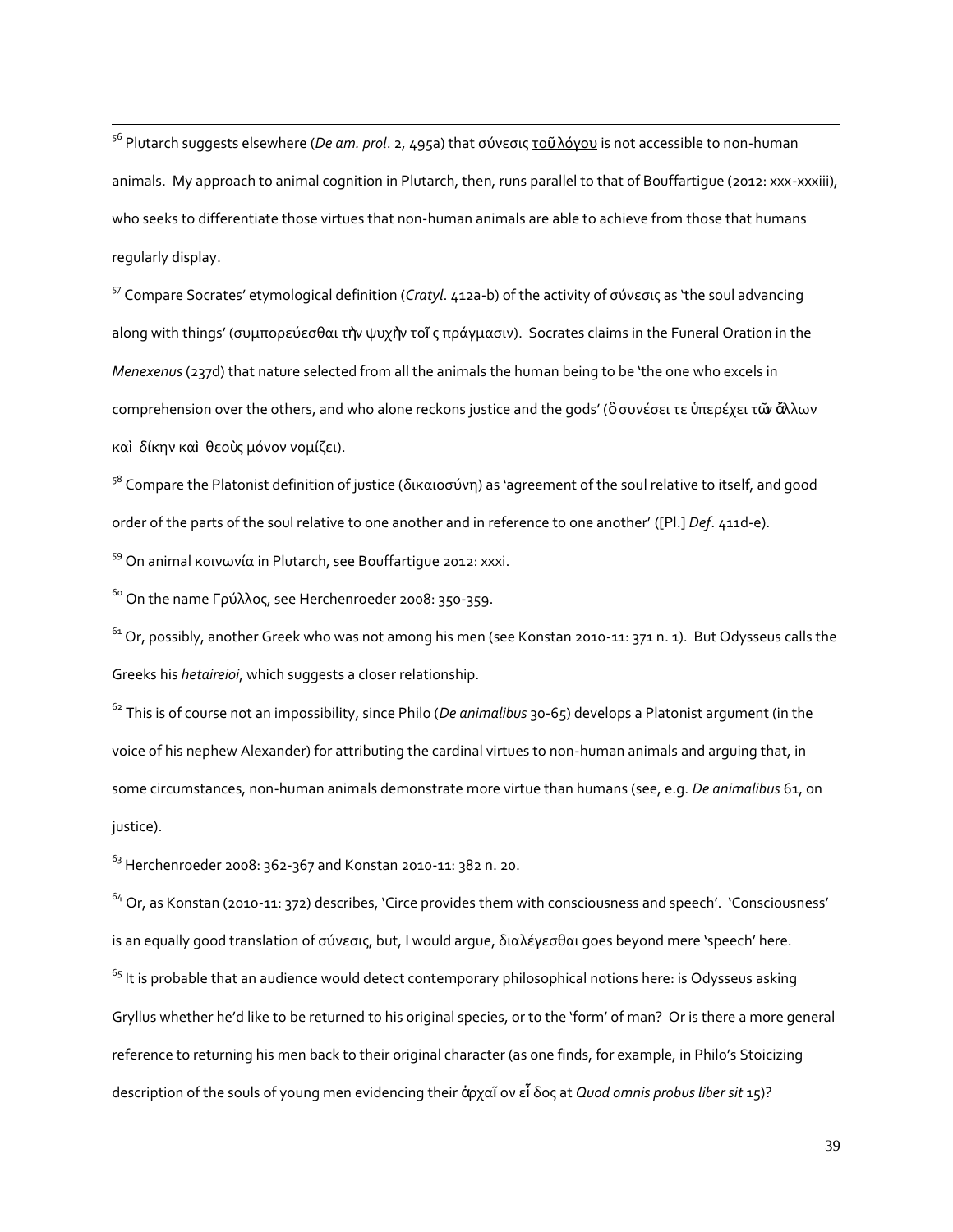<sup>66</sup> Konstan 2012: 5-6. For a comprehensive discussion of Epicureanism and pigs, see Warren 2002: 130-141.

 $67$  Also see D.L. 10.138 (= F 504 Usener), where the Epicurean position that one should choose the virtues not for their own sake, but for the sake of pleasure (i.e. the final good), is compared with the taking of medication for health.

<sup>68</sup> Also cf. *Sent. Vat*. 14: δὶ ς δὲ οὐκ ἔστι γενέσθαι.

<sup>69</sup> Phld. *Mort*. 39.7: 'But because of an attachment to life that results from being frightened of death, not because they live pleasantly, they seem even to banish applications of the mind to it' (trans. Henry) (ἀλλ' ἐοίκασι διὰτὸ φιλόζωον ἐκ τοῦπεφρικέναι τὸν θάνατον, οὐδιὰτὸβιοῦν ἡδέως, καὶ τὰς ἐπιβολὰς τὰς ἐπ' αὐτὸν έξωθεῖ ν...).  $70$  Diogenes of Oenoanda F 73 Smith (text and tr. Smith): '...when you make these statements concerning death and you have persuaded me to laugh at it. For I have no fear on account of the Tityuses and Tantaluses whom some describe in Hades, nor do I shudder (οὐδὲ φρίττω) when I reflect upon the decomposition of the body, being convinced that we have no feeling, once the soul is without sensation, or anything else.' For a comprehensive discussion of the semantics of φρίσσω, with special reference to its significance for Plutarch, see Cairns 2013 (without discussion, however, of the Epicurean notion of 'shuddering at death').

7<sup>1</sup> Cf. Cairns 2013: 95-98.

 $^{72}$  Stobaeus attributes the quotation to Pythagoras, but various parallels show that this is a misattribution (see F 221 Usener *loc. cit*.).

<sup>73</sup> F 221 Usener.

 $\overline{a}$ 

<sup>74</sup> Compare Cicero's attribution (*De Officiis* 3.117 = F 514 Usener) to the Epicureans of this claim concerning temperance (*temperantia*): 'they say that the greatness of pleasure is limited by the removal of pain' (*dicunt enim voluptatis magnitudinem doloris detractione finiri*).

 $75$  There are textual problems in this sentence.

 $^{76}$  Usener included the material up to this point in this passage as reflecting Epicurean ethics (see F 456 Usener).  $^{77}$  Konstan 2012: 5-6. See *Kuriai Doxai* 29: 'Among the desires, some are natural and <necessary; some natural,> but not necessary; and some are neither natural nor necessary, but arise out of *kenodoxia* (empty opinion)' (τῶν ἐπιθυμῶν αἱ μέν εἰ σι φυσικαὶ καὶ <ἀναγκαῖ αι· αἱ δὲ φυσικαὶ μὲν> οὐκ ἀναγκαῖ αι <δὲ·> αἱ δὲ οὔτε φυσικαὶ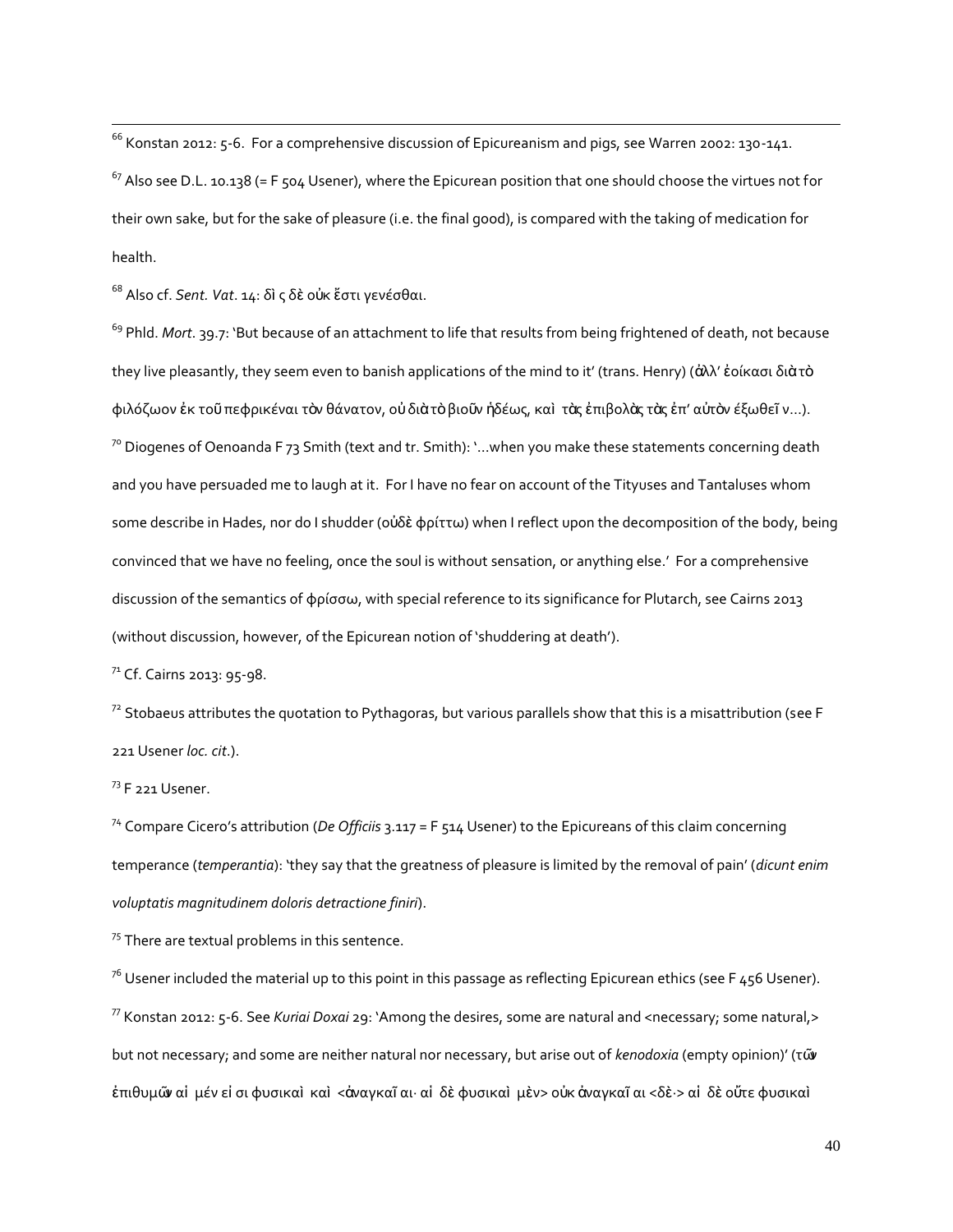οὔτε ἀναγκαῖ αι ἀλλὰ παρὰ κενὴν δόξαν γινόμεναι). For further comparanda, see Cic. *Tusc*. 5.33 and Schol*. in Arist. Eth. Nicom.* 3.13 (= F 456 Usener).

<sup>78</sup> *Kuriai Doxai* 30: 'In the case of desires that are natural, but do not lead to a sense of pain (if they are not fulfilled, the straining is intense), such desires arise out of *kenodoxia*, and it is not owing to their own nature that they are not dispelled, but to the *kenodoxia* of the human being' (ἐν αἷ ς τῶν φυσικῶν ἐπιθυμιῶν, μὴἐπ' ἀλγοῦν δὲ ἐπαναγουσῶν, ἐὰν μὴ συντελεσθῶσιν, ὑπάρχει ἡ σπουδὴ σύντονος, παρὰ κενὴν δόξαν αὖται γίνονται, καὶ οὐ παρὰ τὴν ἑαυτῶν φύσιν οὐ διαχέονται ἀλλὰ παρὰ τὴν τοῦἀνθρώπου κενοδοξίαν).

<sup>79</sup> Generally descending from Plato (concerns about psychological and political ochlocracy: *Rep*. 576c-577d and *Laws* 714a; the goal of autarchy in the primitive city-state: *Rep*. 369b-d; praise of autarchy and fear of the sea in the founding of Magnesia: *Laws* 704e-705b) and Aristotle (self-sufficiency a natural goal of the polis: *Politics* Books I-II, esp. I.2, 1252b and II.3, 1261b). For self-sufficiency in Epicureanism, see F 458 and 476 Usener.

80 Fitzgibbon 2008.

 $\overline{a}$ 

81 Newmyer 2006: 38-40.

<sup>82</sup> Likely a reference to Epicurus' (controversial) claim that φρόνησις as more honourable (τιμιώτερον) than φιλοσοφία (*Ep. Men.* 132).

<sup>83</sup> An extensive version of such claims can be found voiced by Philo himself in *De Animalibus* 98.

<sup>84</sup> Generally, on Hemarchus, see Vander Waerdt 1988.

<sup>85</sup> On the role of nature in the *Gryllus*, see Herchenroeder 2008: 359-361.

<sup>86</sup> Newmyer 2006: 61. It is notable, for example, that Gryllus' Epicurean sentiments do not extend to the claim – which could certainly not be accepted by a Platonist or Stoic – that pleasure is the final good.

<sup>87</sup> Compare, again, Epicurus' praise of φρόνησις as more honourable than φιλοσοφία (*Ep. Men.* 132).

<sup>88</sup> *Ep. Men*. 132.

<sup>89</sup> Mentioned above on p. XXXX.

<sup>90</sup> In *On Irrational Contempt* (Col. XXV Indelli) the Epicurean Polystratus apparently attacks some unknown opponents for not recognizing the difference between predicates that are relative and those are of a 'peculiar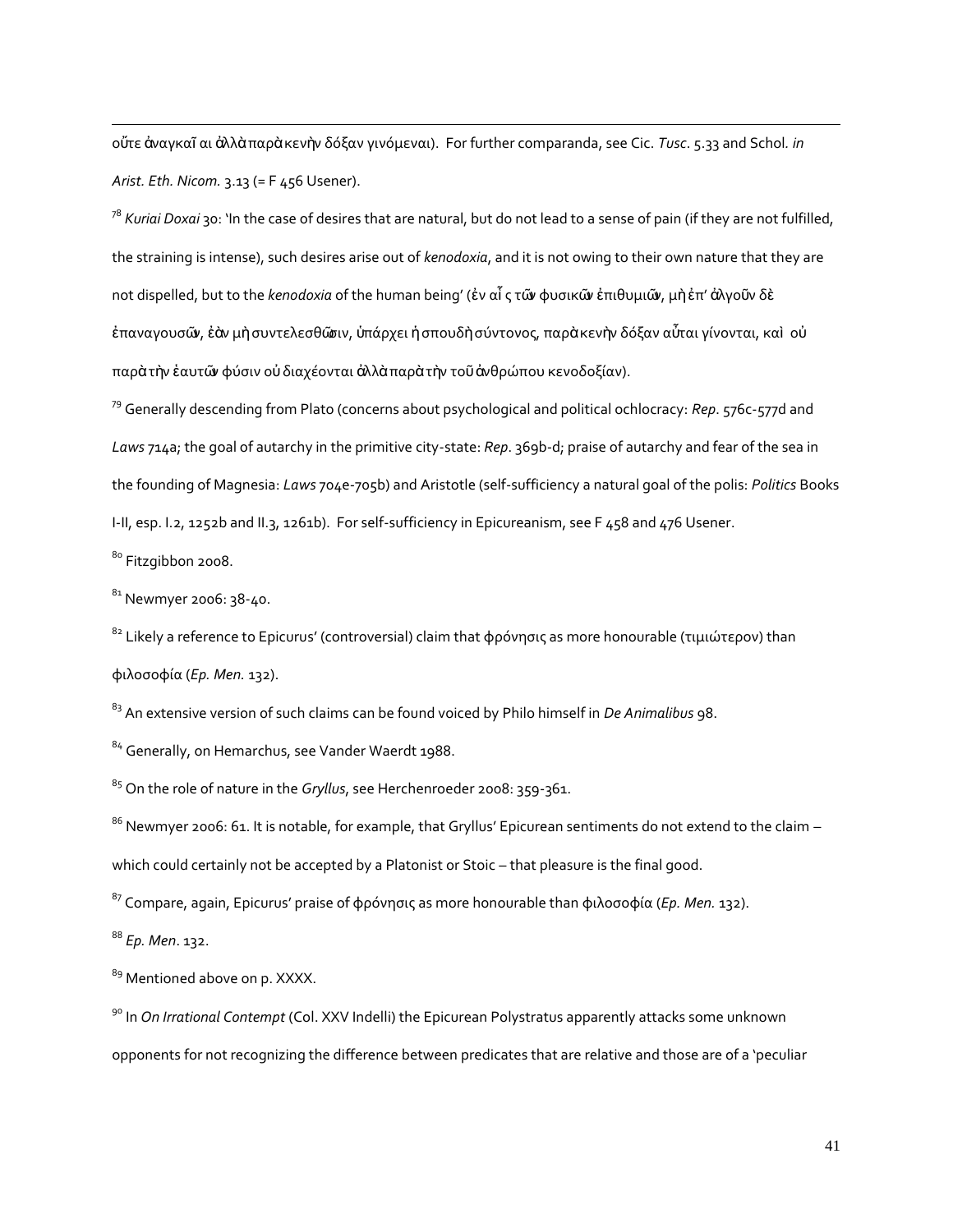nature'. It's not clear how Gryllus should be thought to adapt such arguments, partially because of problems with reconstructing Polystratus' text. See Warren 2002: 146-148.

 $\overline{a}$ 

<sup>91</sup> Especially in the dialogue *On the Fact That Epicurus makes a Pleasant Life Impossible* (21-23, 1101c-1103e). This is not the place to discuss the reliability of Plutarch's presentation of Epicurean theology and theological epistemology, but for a good recent discussion of the complexities, see Konstan 2010-11.

<sup>92</sup> The Epicurean Philodemus (*On the Gods* Cols. XII and XV Diels) preserves a set of arguments contending that animals are happier because they have no knowledge of the gods; it is possible that these arguments are implied, or at least of a piece, with Gryllus'. On this text of Philodemus, see Warren 2002: 139-140.

<sup>93</sup> For Plutarch's commitment to the *bios theoretikos*, see Bonazzi 2012: 146-149. I would emphasise, however, Plutarch's qualified inclusivity with regard to Epicureanism – Platonism is the supreme type of philosophy, but even Epicureanism has something to contribute.

<sup>94</sup> See, e.g., Alcin. *Didask*.4, 155.20-28, where νόησις is defined as 'the activity of intellect when contemplating the primary intelligibles' (νόησις δ' ἐστὶ νοῦἐνέργεια θεωροῦντος τὰπρῶτα νοητά). Cf. Tarrant 2000: 173-174. <sup>95</sup> In the divided-line passage, νόησις is finally referred to as such at *R*. 511d8, where it is directed 'towards the part that is highest' (νόησις...ἐπὶ τῳἀνωτάτω).

<sup>96</sup> Alcin. *Didask*. 10, 165.16-34. For Middle Platonist epistemology, including a careful analysis of Alcinous' description of νόησις, see Chapter 13 of Boys-Stones' forthcoming source book on *Middle Platonist Philosophy*. <sup>97</sup> There are some textual problems in this section, and I have adopted the interpretation of Cherniss in his Loeb edition.

98 The association is comparably old and relatively common in Greek tragedy (e.g. Aeschyl. F 567 Sommerstein; Soph. *Aj*. 189, *Phil*. 417 and 1311; Eur. *IA* 524) and commented on by Hyginus (*Fab*. 201).

<sup>99</sup> DK 88 B 25 = Sext. *Adv. Math*. IX.54. For a nuanced discussion of the authorship and the possibilities that anonymity made possible for proffering atheistic views in Athens, see Sedley 2013: 335-337.

<sup>100</sup> Note the near-exact repetition at the end of the *Gryllus*, where Odysseus was described as 'so wise and remarkable' (σοφὸν οὕτως ὄντα καὶ περιττὸν).